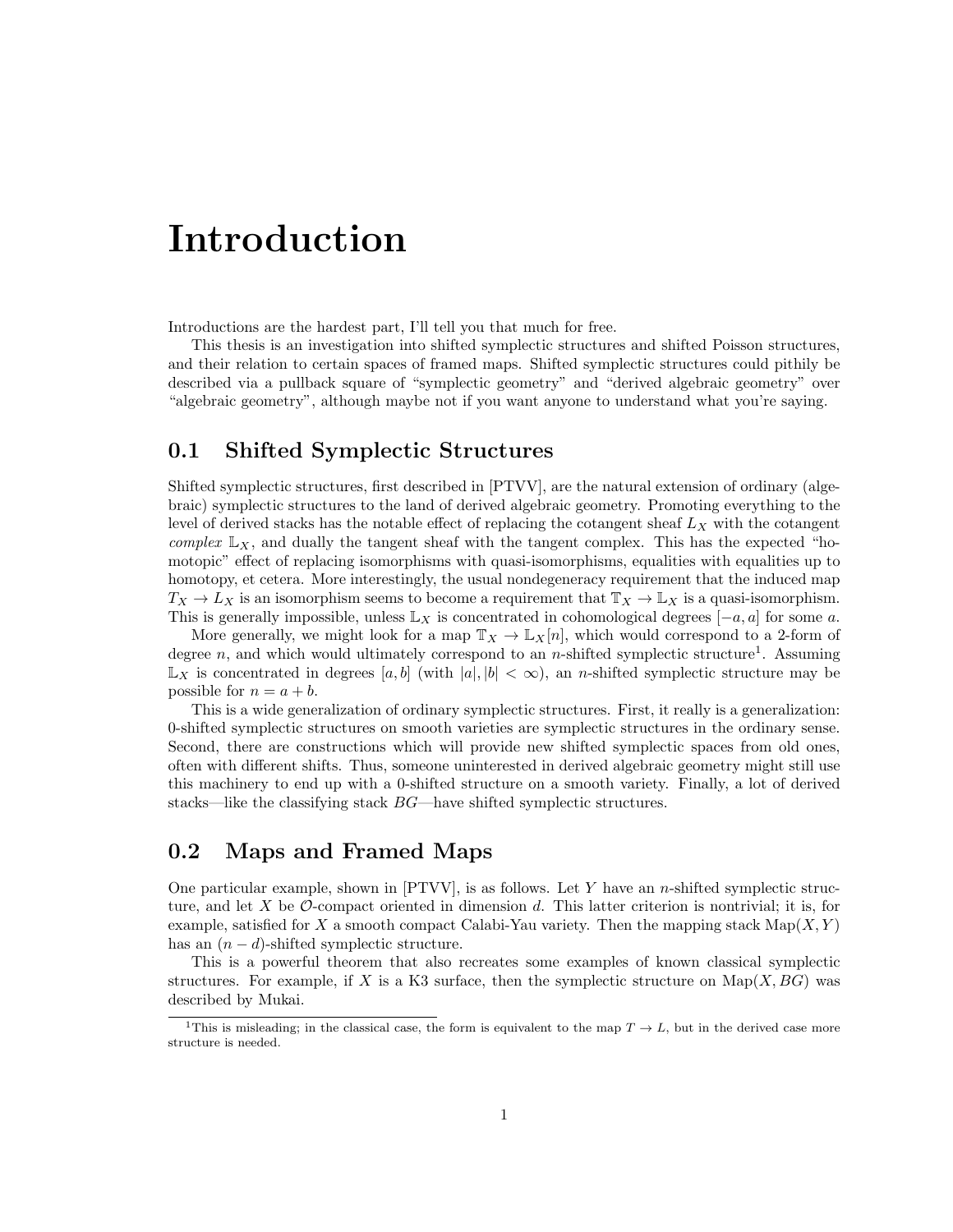However, there are also a number of cases this does not cover. Let  $G$  be a reductive group. Let  $\text{Map}(\mathbb{P}^2, L, BG)$  be the space of principal G-bundles on  $\mathbb{P}^2$  with a trivial framing along a line L. This space has a symplectic structure as described in [Bo]. For another example, let  $\text{Map}(\mathbb{P}^1, p, G/B)$  be the space of maps from  $\mathbb{P}^1$  to a flag variety  $G/B$  sending a marked point in the source to a marked point in the target. This space also has a symplectic structure, as described in [FKMM].

Both of these examples detail spaces of *framed maps*. Specifically, fix maps  $i: D \to X$  and  $f: D \to Y$ , and look at the homotopy fiber of  $\text{Map}(X, Y) \to \text{Map}(D, Y)$  above f. The resulting space, Map $(X, D, Y)$  parametrizes maps  $g: X \to Y$  with homotopies  $g \circ i \sim f$  on D. As the above examples show, these spaces will have shifted symplectic structures under certain circumstances. Looking at things in a different perspective, in the above cases the source  $X$  does not have a  $d$ orientation, and  $\text{Map}(X, Y)$  does not a have a symplectic structure;  $\text{Map}(X, D, Y)$  is the "correct" space for symplectic structures.

The main result for this is

**Theorem 0.1.** Let X be a d-dimensional proper smooth scheme and D an effective divisor. Suppose E is an effective divisor of X such that  $D = 2D + E$  is anticanonical. Let Y be a derived Artin stack such that  $\text{Map}(X, Y)$ ,  $\text{Map}(D, Y)$ ,  $\text{Map}(D, Y)$ , and  $\text{Map}(D + E, Y)$  are themselves derived Artin stacks of locally finite presentation over k. Fix a base map  $f: D \to Y$ . Suppose Y is n-shifted symplectic and the projection  $\text{Map}(D + E, Y) \to \text{Map}(D, Y)$  is etale over f. Then  $\text{Map}(X, D, Y)$ has an  $(n - d)$ -shifted symplectic structure.

This theorem will provide, for example, the symplectic structure on  $\text{Map}(\mathbb{P}^2, L, BG)$ . On the other hand, it is a bit fragile; varieties with effective anticanonical divisor are common enough, but the cohomological condition that  $\text{Map}(D + E, Y) \to \text{Map}(D, Y)$  is etale over f is not guaranteed. On a more conceptual level, we would like to know why  $\text{Map}(X, Y)$  isn't symplectic in this scenario (and  $\text{Map}(X, D, Y)$  whenever the etaleness condition is not satisfied).

#### 0.3 Shifted Poisson Structures

To justify this sudden change of topics, we note that in the above examples, even when the mapping space doesn't have a symplectic structure, it still has a Poisson structure. To give two examples, if  $G$ is a semisimple group and P is a parabolic subgroup,  $\text{Map}(\mathbb{P}^1, p, G/P)$  will have a Poisson structure. And the space  $\text{Map}(\mathbb{P}^2, L, BG)$  will not have a symplectic structure if we choose a nontrivial framing on L, but it will still have a Poisson structure.

To motivate the definition of a shifted Poisson structure, we note two things. First, if we let  $\bullet_{n+1}$ denote a point with the trivial  $(n + 1)$ -shifted symplectic structure, then an *n*-shifted symplectic structure on a stack X is exactly the same as a Lagrangian structure on  $X \to \bullet_{n+1}$ . Second, if X is a smooth underived scheme, then a Poisson structure on  $X$  can be used to construct a 1-shifted symplectic space Y and a morphism  $X \to Y$  with Lagrangian structure; conversely, given such a map to a 1-shifted symplectic  $Y$ , we can construct a Poisson structure on  $X$ .

With this in mind, we take an n-shifted Poisson structure on  $X$  to be a formal derived stack Y with an  $(n+1)$ -shifted symplectic structure, and morphism  $X \to Y$  with Lagrangian structure. The preceding paragraph tells us that any n-shifted symplectic structure is n-shifted Poisson, and that a 0-shifted Poisson structure on a smooth scheme is a Poisson structure in the usual sense.

With this definition, we prove a number of results about Poisson structures generalizing those about symplectic structures. For framed mapping spaces we have the following theorem:

**Theorem 0.2.** Let X be a d-dimensional proper smooth scheme and D an effective divisor. Suppose E is an effective divisor of X such that  $D = 2D + E$  is anticanonical. Let Y be a derived Artin stack such that  $\text{Map}(X, Y)$ ,  $\text{Map}(D, Y)$ ,  $\text{Map}(D, Y)$ , and  $\text{Map}(D + E, Y)$  are themselves derived Artin stacks of locally finite presentation over k. Fix a base map  $f: D \to Y$ . Suppose Y is n-shifted Poisson. Then  $\text{Map}(X, D, Y)$  has an  $(n-d)$ -shifted Poisson structure.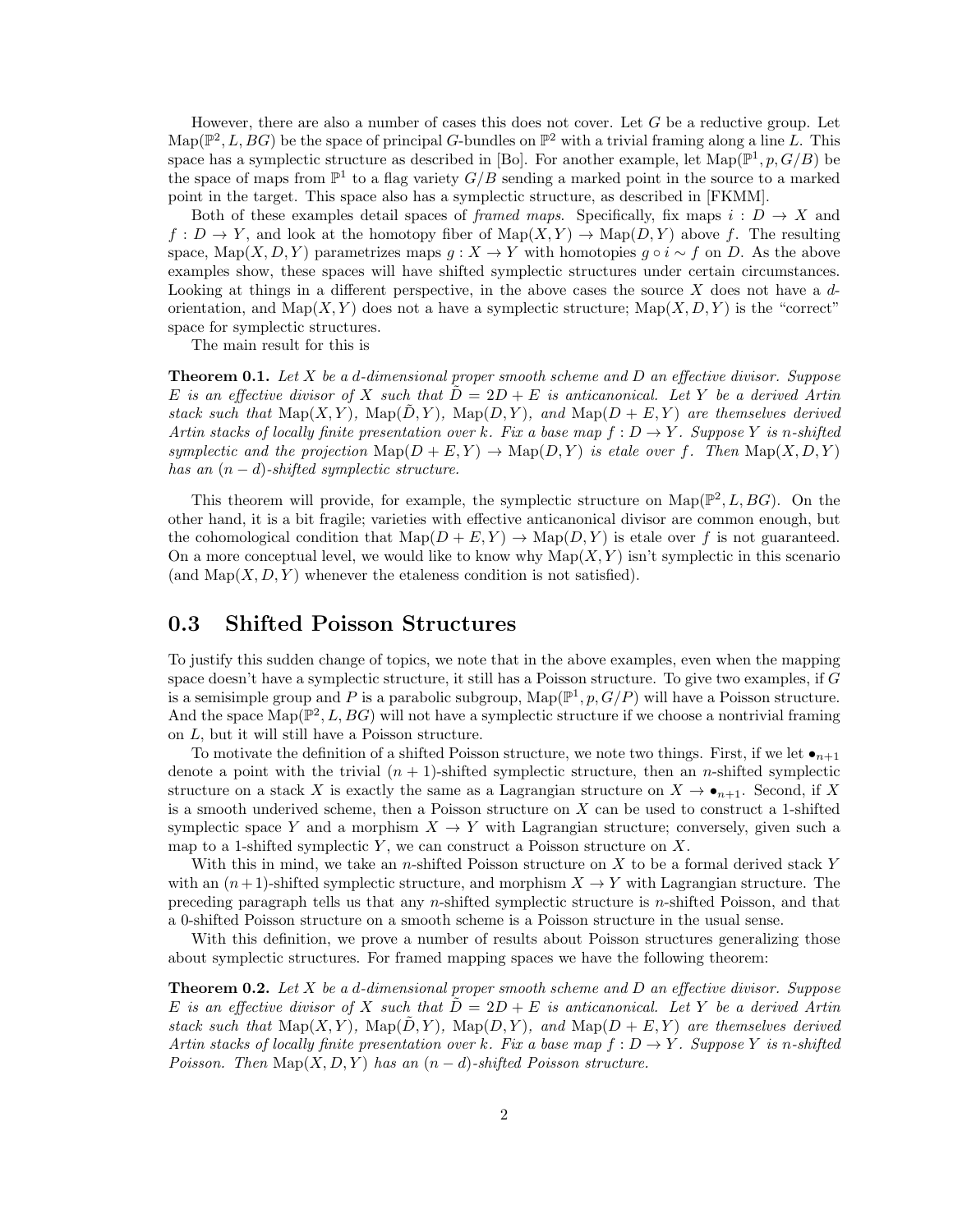We have, notably, discarded the etaleness assumption. This theorem is pretty broadly applicable. For example, we obtain the Poisson structure on the remaining cases of  $\text{Map}(\mathbb{P}^2, L, BG)$ . The case of Map( $\mathbb{P}^1$ ,  $p$ ,  $G/P$ ) requires a more roundabout approach, but ultimately is understood via these tools.

Even in the case that  $Y$  is symplectic, this theorem is illuminating. For example, it tells us "why", if X has nonzero effective anticanonical divisor, the space  $\text{Map}(X, Y)$  does not have a symplectic structure; it has a (nonsymplectic) Poisson structure. In fact, the same is true for any  $\text{Map}(X, D, Y)$ for which the etaleness condition of Theorem 0.1 does not hold.

### 0.4 Organization

Chapter 1 is an overview of shifted symplectic structures. It collects some definitions and results but is not a detailed reference.

Chapter 2 is about shifted Poisson structures. Poisson structures and coisotropic morphisms are defined. 0-shifted Poisson structures on smooth schemes are shown to be Poisson structures in the ordinary sense. Results for symplectic structures are generalized to Poisson structures.

Chapter 3 concerns framed mapping spaces. It contains the main results of this thesis, particularly those given in this introduction.

Chapter 4 is about the spaces  $\text{Map}(\mathbb{P}^1, p, G/P)$ . The Poisson structure on this space is constructed.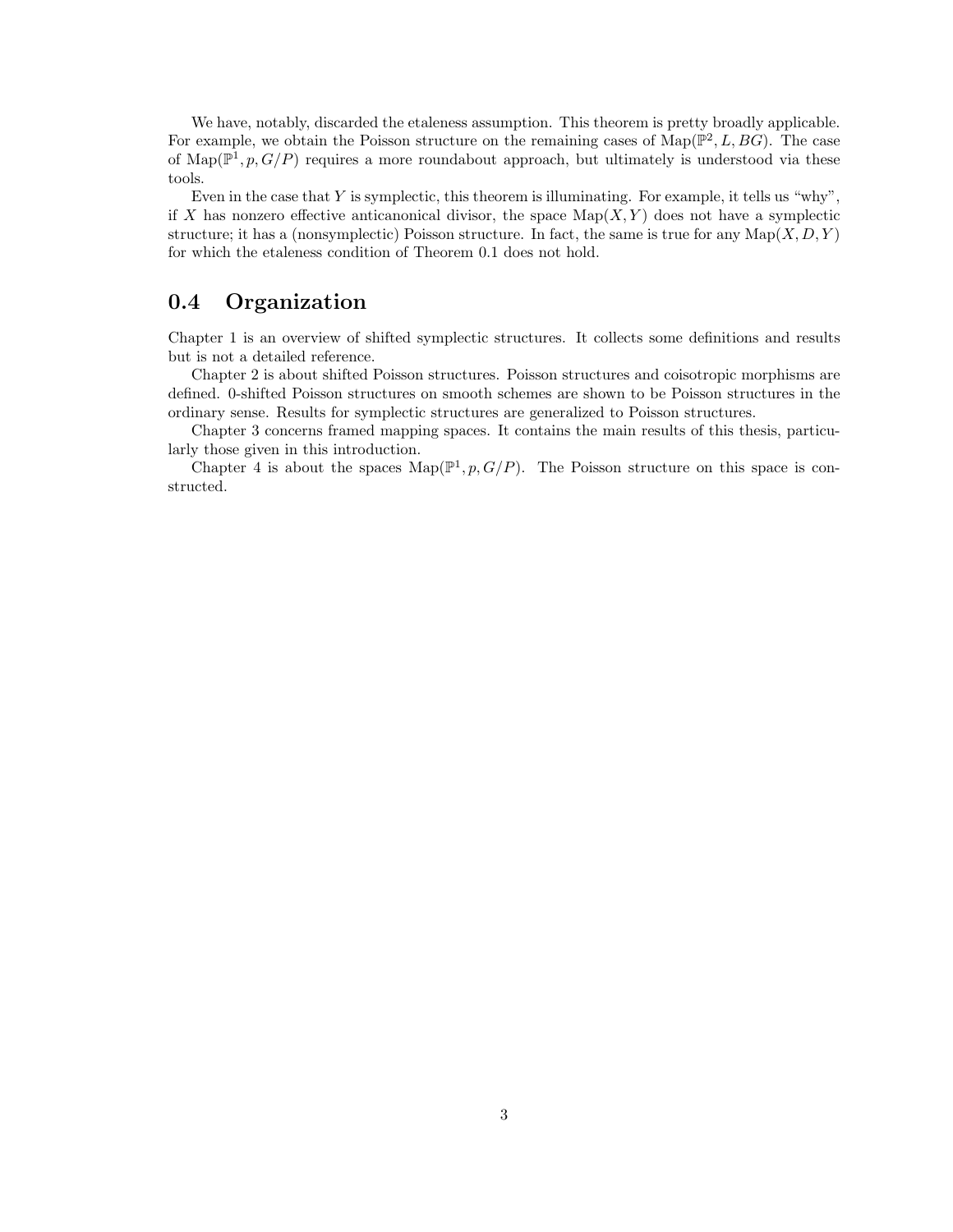### Chapter 1

## Shifted Symplectic Structures

In the following, k will be the base field, of characteristic 0.

Shifted symplectic structures are first defined in [PTVV]. We will recall some definitions and results.

Let X be a derived Artin stack. We can form the de Rham algebra  $\Omega_X^* = \text{Sym}^*_{\mathcal{O}_X}(\mathbb{L}_X[1])$ . This is a weighted sheaf whose weight p piece is  $\Omega_X^p = \text{Sym}^p_{\mathcal{O}_X}(\mathbb{L}_X[1]) = \wedge^p \mathbb{L}_X[p]$ .

**Definition 1.1.** The space<sup>1</sup> of p-forms of degree n on X is

$$
\mathcal{A}^p(X,n) = \tau_{\leq 0} \operatorname{Hom}_{L_{QCoh(X)}}(\mathcal{O}_X, \wedge^p \mathbb{L}_X[n]).
$$

Here  $L_{QCoh(X)}$  is the  $\infty$ -category of chain complexes of quasicoherent  $\mathcal{O}_X$ -modules.

Let  $d_{\mathbb{L}_X}$  denote the differential on  $\mathbb{L}_X$  or the induced differential on  $\bigwedge^* \mathbb{L}_X$ . Let  $d_{dR}$  be the de Rham differential on  $\bigwedge^* \mathbb{L}_X$ . Then we construct the weighted negative cyclic chain complex  $NC^w$ , whose degree  $n$ , weight  $p$  part is

$$
NC^{n}(\Omega_{X})(p) = (\bigoplus_{i \geq 0} \wedge^{p+i} \mathbb{L}_{X}[n-i], d_{\mathbb{L}_{X}} + d_{dR}).
$$

**Definition 1.2.** The space of closed p-forms of degree n is

$$
\mathcal{A}^{p,cl}(X,n) = \tau_{\leq 0} \operatorname{Hom}_{L_{QCoh(X)}}(\mathcal{O}_X, NC^n(\Omega_X)(p)).
$$

There is a natural "underlying form" map  $\mathcal{A}^{p,cl}(X,n) \to \mathcal{A}^p(X,n)$  corresponding to the projection  $\bigoplus_{i\geq 0} \wedge^{p+i} \mathbb{L}_X[n-i] \to \wedge^p \mathbb{L}_X[n].$ 

Intuitively, a "closed p-form"  $\omega$  of degree n consists of forms  $\omega_{p+i} \in \wedge^{p+i} (\mathbb{L}_X)_{n-i}$  for  $i \geq 0$  such that  $(d_{L_X} + d_{dR})(\omega_p + \omega_{p+1} + \cdots) = 0$ . This has the following interpretation. The underlying form of  $\omega$  is  $\omega_p$ ; we require  $d_{L_X}\omega_p = 0$  so that  $\omega_p$  defines a class in cohomology. For de Rham closedness, we do not require that  $d_{dR}\omega_p$  equals zero, but that it is homotopic to zero with specified homotopy:  $d_{dR}\omega_p = -d_{L_X}\omega_{p+1}$  for some  $\omega_{p+1}$ . We then require that  $\omega_{p+1}$  be de Rham closed, again in the sense that  $d_{dR}\omega_{p+1} = -d_{L_X}\omega_{p+2}$ , et cetera. Note that a closed p-form is not a condition on a p-form, but an extra structure consisting of the forms  $\omega_{p+i}$  for  $i \geq 1$ . In the case of a (0-shifted) p-form on an ordinary variety,  $\mathbb{L}_X$  is concentrated in degree 0, so we must have  $\omega_{p+i} = 0$  for  $i \geq 1$ . Thus the structure reduces to a condition in this case.

Now we can define symplectic structures:

<sup>&</sup>lt;sup>1</sup>Here I use "space", "simplicial set", and "connective chain complex" interchangably.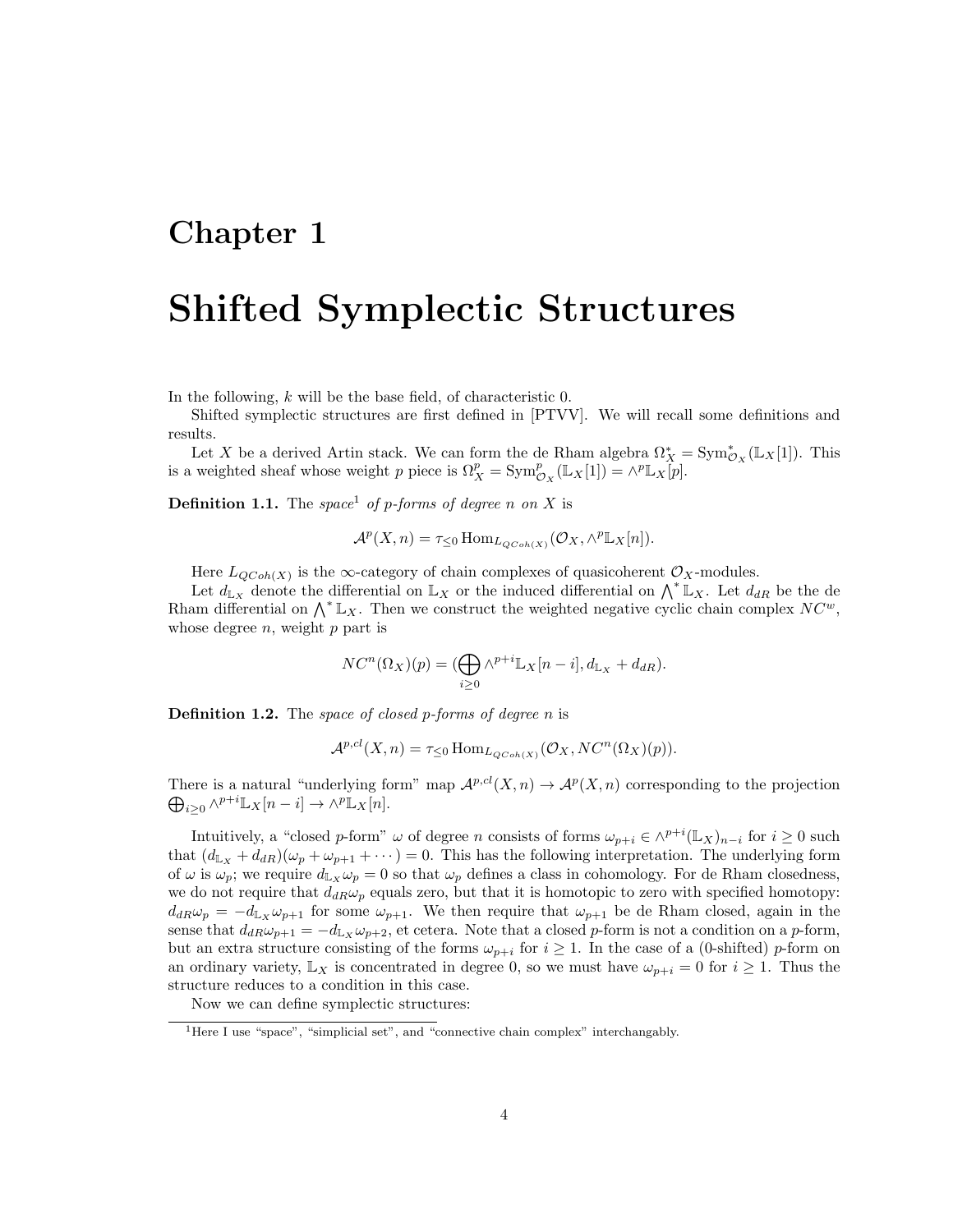**Definition 1.3.** A 2-form  $\omega$  :  $\mathcal{O}_X \to \wedge^2 \mathbb{L}_X[n]$  of degree *n* is *nondegenerate* if the adjoint map  $\mathbb{T}_X \to \mathbb{L}_X[n]$  is a quasi-isomorphism. Let  $\mathcal{A}^2(X,n)^{nd}$  denote the non-degenerate 2-forms of degree  $n \text{ on } X$ .

An *n-shifted symplectic form* on  $X$  is a closed 2-form whose underlying form is nondegenerate. The space of *n*-shifted symplectic forms is the  $(homotopy<sup>2</sup>)$  product

$$
Symp(X, n) = \mathcal{A}^{2, cl}(X, n) \times_{\mathcal{A}^2(X, n)} \mathcal{A}^2(X, n)^{nd}.
$$

Let us give a few examples of spaces with shifted symplectic structures.

- If X is an ordinary (underived) smooth scheme, then a 0-shifted symplectic structure on X is precisely the same as a symplectic structure in the ordinary sense.
- Let G be a reductive affine smooth group scheme over k. Then the classifying stack  $BG$  has a 2shifted symplectic structure. A 2-shifted symplectic form on  $G$  is the same as a nondegenerate G-invariant quadratic form on g.
- Let X be a derived Deligne-Mumford stack locally of finite presentation over  $k$ . Then we can define the *n*-shifted cotangent stack  $T^{\vee}X[n] = \mathbb{R}$  Spec  $\text{Sym}_{\mathcal{O}_X}(\mathbb{T}_X[-n])$ . Then  $T^{\vee}X[n]$  has a natural n-shifted symplectic form defined analogously to the canonical symplectic form on  $T^{\vee}X$  for a smooth scheme X.

In particular, applying this to  $T^{\vee}(BG)[1]$  yields a 1-shifted symplectic form on  $\mathfrak{g}^{\vee}/G$ .

### 1.1 Lagrangian Structures

Let Y be a derived Artin stack with an n-shifted symplectic form  $\omega$  and let  $f : X \to Y$  be a morphism.

**Definition 1.4.** The space of isotropic structures on f (with respect to  $\omega$ ) is

$$
Isot(f, \omega) = \text{Path}_{0, f^*(\omega)}(\mathcal{A}^{2, cl}(X, n))
$$

the space of paths from 0 to  $f^*(\omega)$  in  $\mathcal{A}^{2,cl}(X,n)$ .

Let  $\mathbb{T}_f$  be the relative tangent complex of f, so that we have a distinguished triangle

$$
\mathbb{T}_f \to \mathbb{T}_X \to f^*(\mathbb{T}_Y).
$$

An isotropic structure  $h \in \text{Isot}(f, \omega)$  provides a homotopy between the morphism

$$
\mathbb{T}_X \wedge \mathbb{T}_X \to f^*(\mathbb{T}_Y) \wedge f^*(\mathbb{T}_Y) \to \mathcal{O}_X[n]
$$

and 0. Then we also get a homotopy from

$$
\mathbb{T}_f\otimes\mathbb{T}_X\to\mathbb{T}_X\wedge\mathbb{T}_X\to f^*(\mathbb{T}_Y)\wedge f^*(\mathbb{T}_Y)\to\mathcal{O}_X[n]
$$

to 0. There is another homotopy between this morphism and 0, coming from the canonical homotopy from  $\mathbb{T}_f \to f^* \mathbb{T}_Y$  to 0. Composing these yields a loop in  $\text{Hom}_{L_{QCoh(X)}}(\mathbb{T}_f \otimes \mathbb{T}_X, \mathcal{O}_X[n])$ , which is a point of  $\text{Hom}_{L_{QCoh(X)}}(\mathbb{T}_f \otimes \mathbb{T}_X, \mathcal{O}_X[n-1])$ . By adjunction, we get a map  $\Theta_h: \mathbb{T}_f \to \mathbb{L}_X[n-1]$ .

**Definition 1.5.** We say h is *Lagrangian* if  $\Theta_h$  is a quasi-isomorphism of complexes.

Note that an isotropic or Lagrangian structure is indeed a structure on a map, rather than a property as in the ordinary case. As with the closedness structure, the structure reduces to a condition when we restrict to ordinary varieties.

 $^{2}A^{2}(X, n)^{nd}$  is a union of connected components of  $A^{2}(X, n)$ , so the ordinary product is the homotopy product.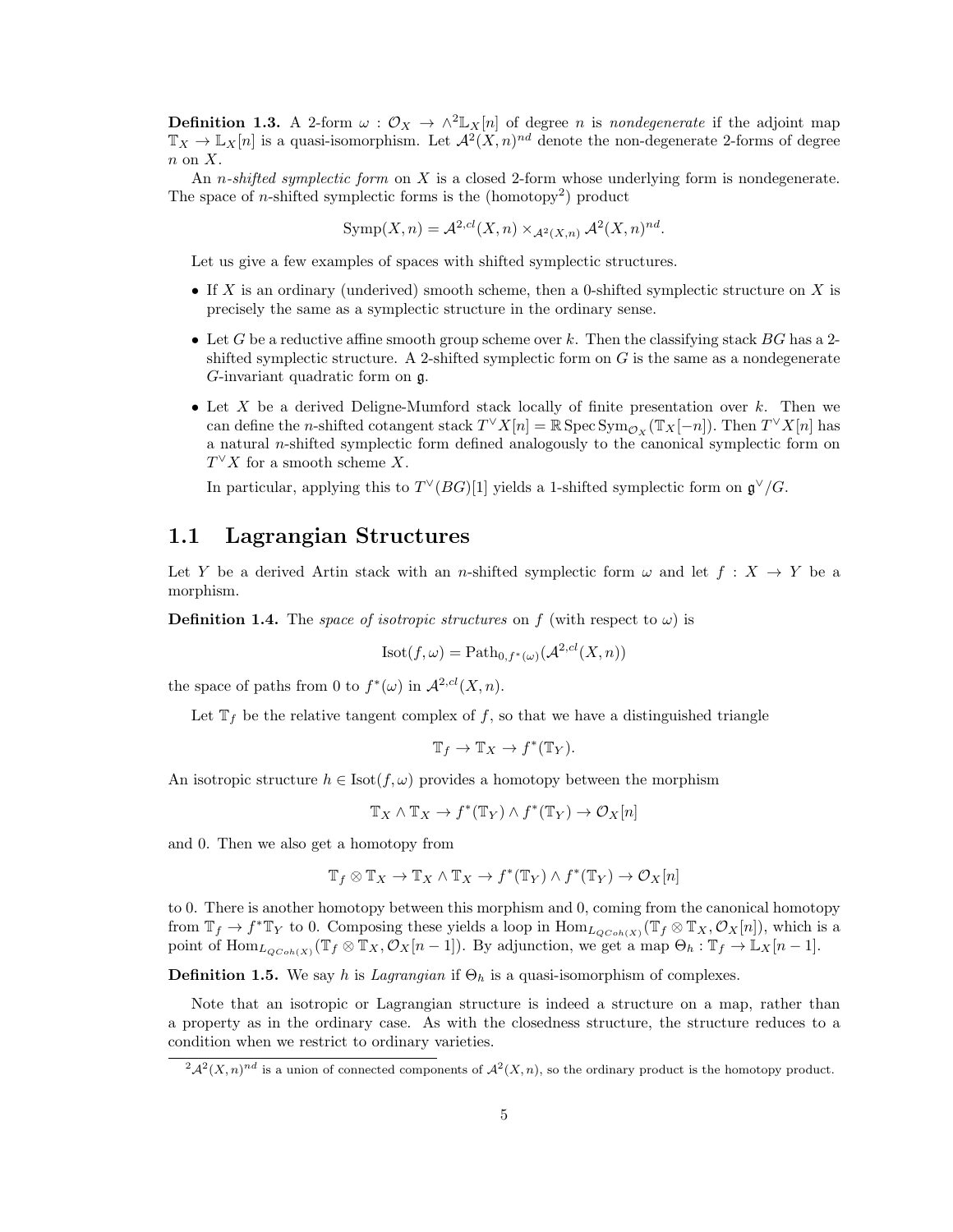Remark 1.5.1. Note that if  $\bullet_n$  denotes the point with trivial *n*-shifted symplectic structure, then a Lagrangian structure on  $X \to \bullet_n$  is just an  $(n-1)$ -shifted symplectic structure on X.

Lagrangian structures are useful in generating new symplectic spaces:

**Theorem 1.6** ([PTVV], Theorem 2.9). Let X,  $L_1, L_2$  be derived Artin stacks,  $\omega \in \text{Symp}(X, n)$  and n-shifted symplectic structure on X, and  $f_i: L_i \to X$  a morphism with Lagrangian structure  $h_i$  for  $i = 1, 2$ . Then the product  $L_1 \times_X^h L_2$  has a natural  $(n-1)$ -shifted symplectic structure, which we denote by  $R(\omega, h_1, h_2)$ .

*Proof.* We briefly show the construction of  $R(\omega, h_1, h_2)$ ; the complete proof is given in [PTVV]. Let  $Z = L_1 \times_X^h L_2$ , and  $\pi_i : Z \to L_i$  the projection for  $i = 1, 2$ . Let  $u : f_1 \circ \pi_1 \Rightarrow f_2 \circ \pi_2$  be the natural homotopy.

The Lagrangian structure  $h_i$  yields a homotopy  $0 \sim f_i^* \omega$  in  $\mathcal{A}^{2,cl}(L_i, n)$ . Pulling back by  $\pi_i$  gives homotopies

$$
\pi_i^* h_i : 0 \sim h_i^* f_i^* \omega,
$$

for  $i = 1, 2$ . The homotopy u gives a homotopy

$$
u^*\omega: h_1^*f_1^*\omega \sim h_2^*f_2^*\omega.
$$

Concatenating these paths yields a loop in  $\mathcal{A}^{2,cl}(L_i, n)$ ; for concreteness we take  $\pi_1^*h_1 + u^*\omega - \pi_2^*h_2$ . This defines an element

$$
R(\omega, h_1, h_2) \in \pi_1(\mathcal{A}^{2,cl}(Z, n)) \simeq \pi_0(\mathcal{A}^{2,cl}(Z, n-1)).
$$

 $\Box$ 

Remark 1.6.1. In particular, let  $X_1$  and  $X_2$  be derived Artin stacks with n-shifted symplectic structures  $\omega_1$  and  $\omega_2$ , respectively. Considering  $\omega_1$  and  $\omega_2$  as Lagrangian structures on the maps  $X_1, X_2 \to \bullet_{n+1}$ , this theorem provides the symplectic structure  $\pi_1^*\omega_1 - \pi_2^*\omega_2$  on  $X_1 \times X_2$ .

### 1.2 Symplectic Structures on Mapping Stacks

Let X and Y be derived Artin stacks. The evaluation map  $ev : X \times \text{Map}(X, Y) \to Y$  yields a pullback map

$$
ev^*: \mathbb{R}\Gamma(Y, \Omega_Y^*) \to \mathbb{R}\Gamma(X \times \text{Map}(X, Y), \Omega^*_{X \times \text{Map}(X, Y)}).
$$

If X is  $\mathcal{O}\text{-compact}$  (see [PTVV], Definition 2.1), we have a map

$$
\mathbb{R}\Gamma(X\times {\rm{Map}}(X,Y),\Omega^*_{X\times {\rm{Map}}(X,Y)})\to \mathbb{R}\Gamma(X,\mathcal{O}_X)\otimes \mathbb{R}\Gamma({\rm{Map}}(X,Y),\Omega^*_{{\rm{Map}}(X,Y)}),
$$

which is the Künneth formula  $\mathbb{R}\Gamma(X \times \mathrm{Map}(X,Y), \Omega^*_{\mathrm{Map}(X,Y)}) \simeq \mathbb{R}\Gamma(X, \Omega^*_X) \otimes \mathbb{R}\Gamma(\mathrm{Map}(X,Y), \Omega^*_{\mathrm{Map}(X,Y)})$ followed by projection  $\mathbb{R}\Gamma(X, \Omega^*(X)) \to \mathbb{R}\Gamma(X, \mathcal{O}_X)$  onto the 0-forms.

Given a "fundamental class"  $[X] : \mathbb{R}\Gamma(X, \mathcal{O}_X) \to k[-d]$ , we can compose these morphisms to obtain

$$
\mathbb{R}\Gamma(Y,\Omega^*_Y)\to \mathbb{R}\Gamma(\mathrm{Map}(X,Y),\Omega^*_{\mathrm{Map}(X,Y)})[-d],
$$

which will induce a map on (closed)  $p$ -forms:

$$
\mathcal{A}^{p(,cl)}(Y,n) \to \mathcal{A}^{p(,cl)}(\mathrm{Map}(X,Y),n-d).
$$

If [X] satisfies a certain nondegeneracy condition, the above map will preserve nondegeneracy of forms. We now describe the condition.

For any perfect complex E on X, we let  $E^{\vee} = \mathbb{R}$  Hom $(E, \mathcal{O}_X)$ , and we have a natural pairing

$$
\mathbb{R}\Gamma(X,E)\otimes\mathbb{R}\Gamma(X,E^{\vee})\xrightarrow{\cup}\mathbb{R}\Gamma(X,\mathcal{O}_X)\xrightarrow{[X]}k[-d],
$$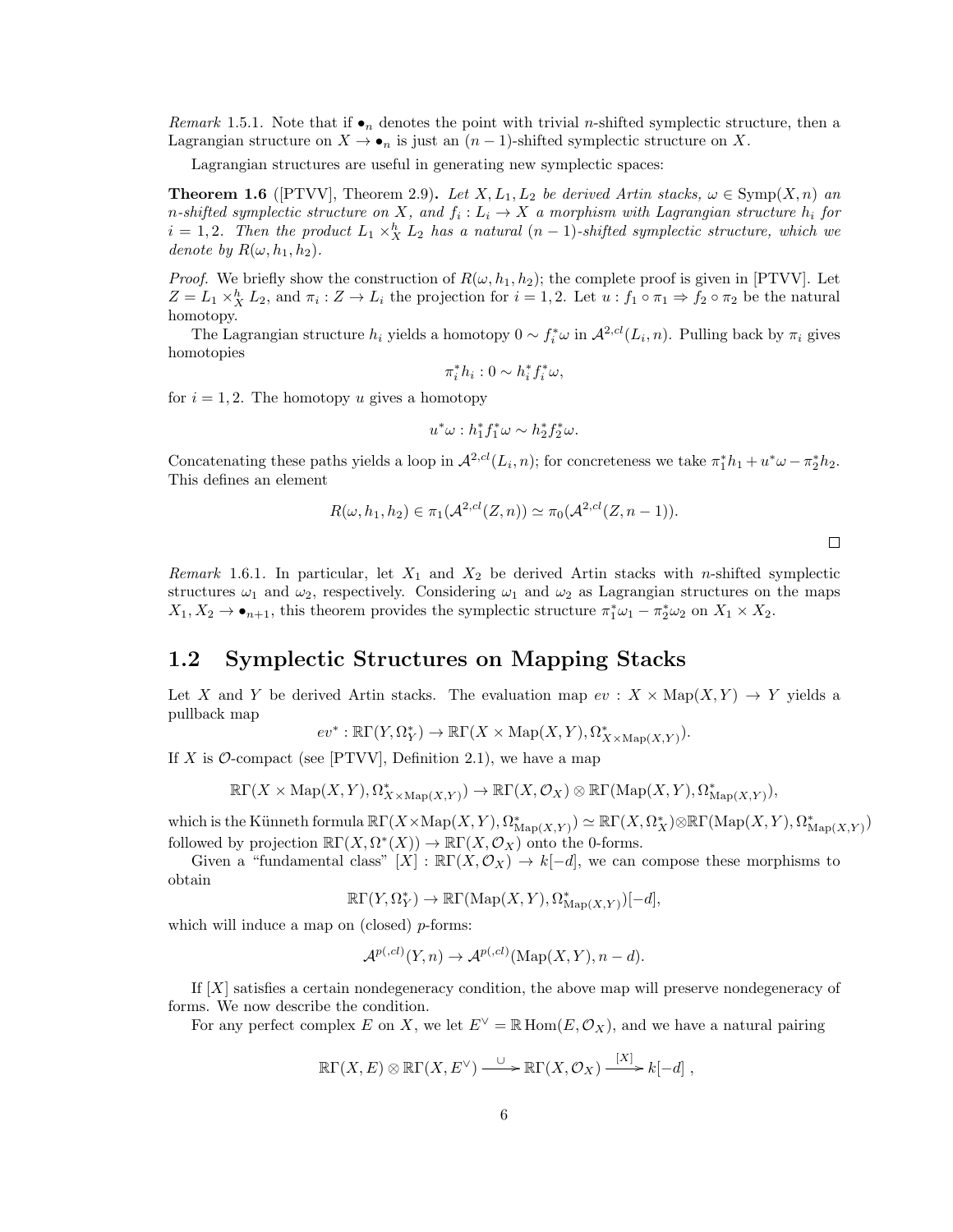which is adjoint to a map

$$
\mathbb{R}\Gamma(X,E) \xrightarrow{-\cap [X]} \mathbb{R}\Gamma(X,E^{\vee})^{\vee}[-d] .
$$

More generally, for any  $A \in \mathbf{cdga}_{k}^{\leq 0}$ , we let  $X_A = X \times \operatorname{Spec} A$ , and for any perfect complex E on  $X_A$  we have a map

$$
\mathbb{R}\Gamma(X_A, E) \xrightarrow{-\cap [X]_A} \mathbb{R}\Gamma(X_A, E^{\vee})^{\vee}[-d] .
$$

**Definition 1.7.** We say [X] is a *d-orientation* if for every  $A \in \mathbf{cdga}_k^{\leq 0}$  and perfect complex E on  $X_A$ , the map  $-\cap [X]_A$  is a quasi-isomorphism.

Then we have

**Theorem 1.8** ( $[PTVV]$ , Theorem 2.5). Let Y be a derived Artin stack, and let X be an O-compact derived stack with a d-orientation  $[X]$ . Assume the derived mapping stack  $\text{Map}(X, Y)$  is a derived Artin stack locally of finite presentation over k. Then we have a map

$$
\int_{[X]} ev^*(-): \mathrm{Symp}(Y,n) \to \mathrm{Symp}(\mathrm{Map}(X,Y), n-d).
$$

Fix  $\omega \in \text{Symp}(Y, n)$ . Let us describe the induced structure  $\int_{[X]} ev^*(\omega)$  now. For any  $f \in$  $\mathrm{Map}(X, Y)$ , the tangent complex at f is  $\mathbb{T}_f \mathrm{Map}(X, Y) \simeq \mathbb{R}\Gamma(X, f^*\mathbb{T}_Y)$ . Then the pairing  $\bigwedge^2 \mathbb{T}_f \mathrm{Map}(X, Y) \to$  $k[n - d]$  is given by

$$
\mathbb{R}\Gamma(X, f^*\mathbb{T}_Y) \wedge \mathbb{R}\Gamma(X, f^*\mathbb{T}_Y) \xrightarrow{U} \mathbb{R}\Gamma(X, f^*\mathbb{T}_Y \wedge f^*\mathbb{T}_Y)
$$
  

$$
f^*(\omega) \longrightarrow f^*(\omega)
$$
  

$$
\mathbb{R}\Gamma(X, \mathcal{O}_X[n]) \xrightarrow{[X]} k[n-d]
$$

Several examples of orientations are given in [PTVV], following Theorem 2.5. One particular example is the case that  $X$  is Calabi-Yau. If  $X$  has dimension  $d$  and we have an isomorphism  $\omega_X \simeq \mathcal{O}_X$ , then projection of  $\mathbb{R}\Gamma(X, \mathcal{O}_X)$  onto the degree d cohomology  $H^d(X, \mathcal{O}_X)[-d]$ , followed by the isomorphism

$$
H^d(X, \mathcal{O}_X) \simeq H^d(X, \omega_X) \simeq k
$$

provides a map  $[X]: \mathbb{R}\Gamma(X, \mathcal{O}_X) \to k[-d]$ . This is an orientation by Serre duality.

#### 1.2.1 Boundary Structures

The following is due to [Ca]. Let X, Y, and Z be derived Artin stacks. Given a map  $f: Z \to X$ , we have a pullback map  $(- \circ f) : \text{Map}(X, Y) \to \text{Map}(Z, Y)$ . Assume that X and Z are O-compact and Z has a d-orientation  $[Z]$ , that Y has an n-shifted symplectic form  $\omega$ , and that both mapping spaces are Artin stacks. Then Map( $Z, Y$ ) will have an  $(n - d)$ -shifted symplectic structure. It is natural to ask when the pullback map  $(- \circ f)$  has an isotropic or Lagrangian structure.

**Definition 1.9.** The space of boundary structures on f (with respect to  $[Z]$ ) is

 $Bnd(f, [Z]) = \text{Path}_{0,f_*[Z]}(\text{Hom}_k(\mathbb{R}\Gamma(X,\mathcal{O}_X), k[-d]))$ 

the space of paths from 0 to  $f_*[Z]$  in  $\text{Hom}_k(\mathbb{R}\Gamma(X,\mathcal{O}_X),k[-d])$ .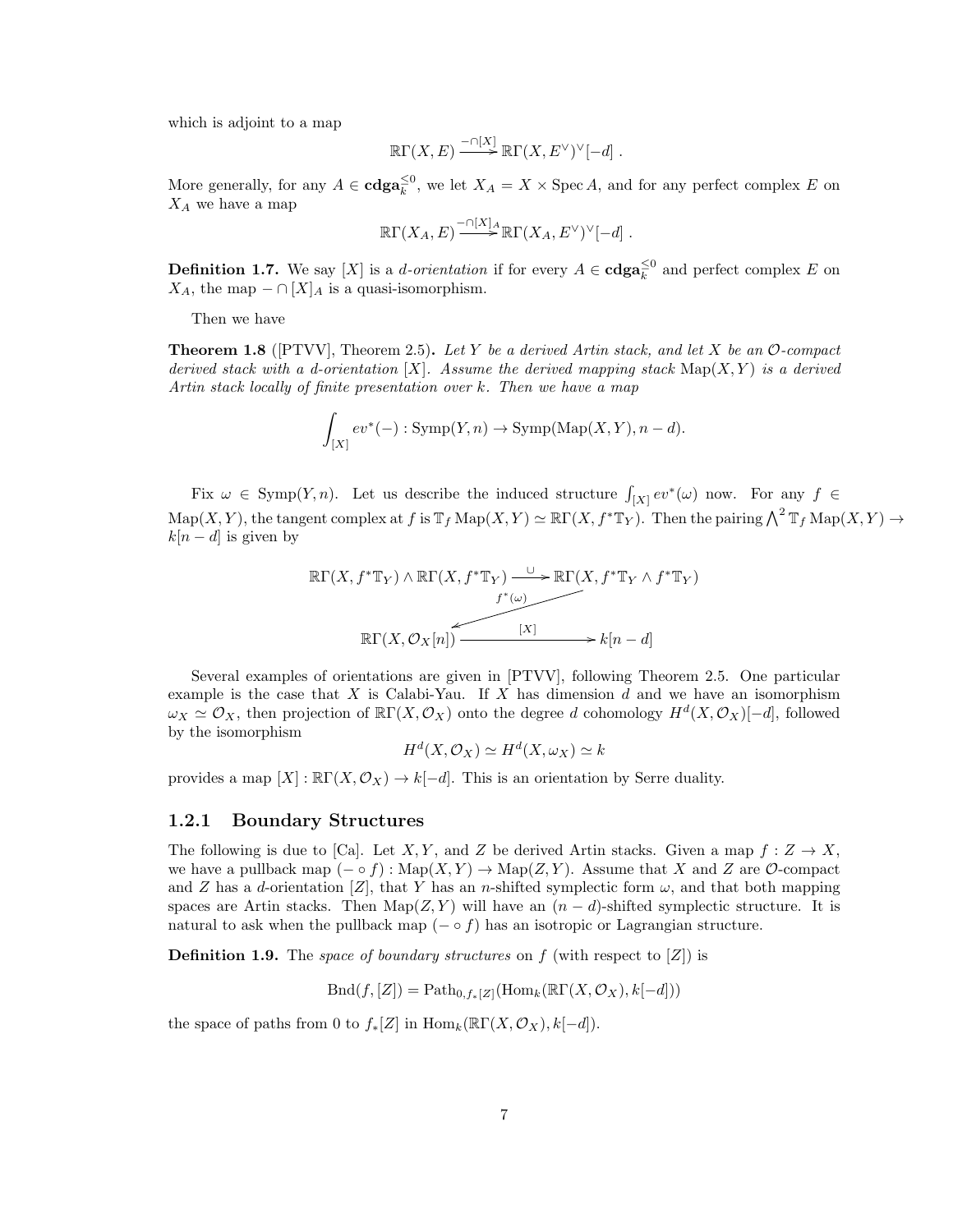This definition is dual to the definition of isotropic structures, and it is clear that a boundary structure on f will yield an isotropic structure on  $-\circ f$  with respect to  $\int_{[Z]} ev_Z^* \omega$ , via the identity

$$
(- \circ f)^* \int_{[Z]} ev_Z^* \omega = \int_{f_*[Z]} ev_X^* \omega.
$$

This can be extended to a dual notion of nondegeneracy (see [Ca], definition 2.8) which guarantees that the isotropic structure is Lagrangian:

**Theorem 1.10** ([Ca], Theorem 2.9). Let X, Y, Z be as above. Then we have a map Bnd $(f, [Z]) \rightarrow$  $\text{Isot}(f^*, \int_{[Z]} \text{ev}_Z^* \omega)$  sending nondegenerate boundary structures to Lagrangian structures.

In particular we are interested in the following case. Let  $X$  be a geometrically connected smooth proper algebraic variety of dimension  $d+1$ , and say it has a smooth anticanonical effective divisor D. Then  $D$  is a d-dimensional Calabi-Yau variety by the adjunction formula, and so has a d-orientation  $[D]: \mathbb{R}\Gamma(D, \mathcal{O}_D) \to k[-d]$ . Similarly, using  $K_X \simeq \mathcal{O}_{\Sigma}(-D)$ , we get a map  $[X]: \mathbb{R}\Gamma(X, \mathcal{O}_X(-D)) \to$  $k[-d-1]$ . Then the short exact sequence

$$
0 \longrightarrow \mathcal{O}_X(-D) \longrightarrow \mathcal{O}_X \longrightarrow \iota^* \mathcal{O}_D \longrightarrow 0
$$

gives us a commutative diagram

$$
\mathbb{R}\Gamma(X,\mathcal{O}_X) \longrightarrow \mathbb{R}\Gamma(D,\mathcal{O}_D) \longrightarrow \mathbb{R}\Gamma(X,\mathcal{O}_X(-D))[1] .
$$
  
\n
$$
\downarrow [D] \qquad \qquad \downarrow [X]
$$
  
\n
$$
k[-d] \longrightarrow [k[-d]
$$

Since the top row is naturally homotopic to 0, this provides a path between 0 and  $\iota_*[D]$ , that is, a boundary structure on  $\iota$ . In fact:

**Lemma 1.11** ([Ca], Claim 3.3). This is a nondegenerate structure.

And so, using Theorem 1.10, we get

**Corollary 1.12.** Let X be a geometrically connected smooth proper algebraic variety of dimension  $d+1$ , and let D be a smooth anticanonical effective divisor. Let Y have an n-shifted symplectic form  $\omega \in \text{Symp}(Y, n)$ . Assume  $\text{Map}(X, Y)$  and  $\text{Map}(D, Y)$  are derived Artin stacks.

Then there exist a natural  $(n-d)$ -shifted symplectic form on  $\text{Map}(D, Y)$  and Lagrangian structure on  $\text{Map}(X, Y) \to \text{Map}(D, Y)$ .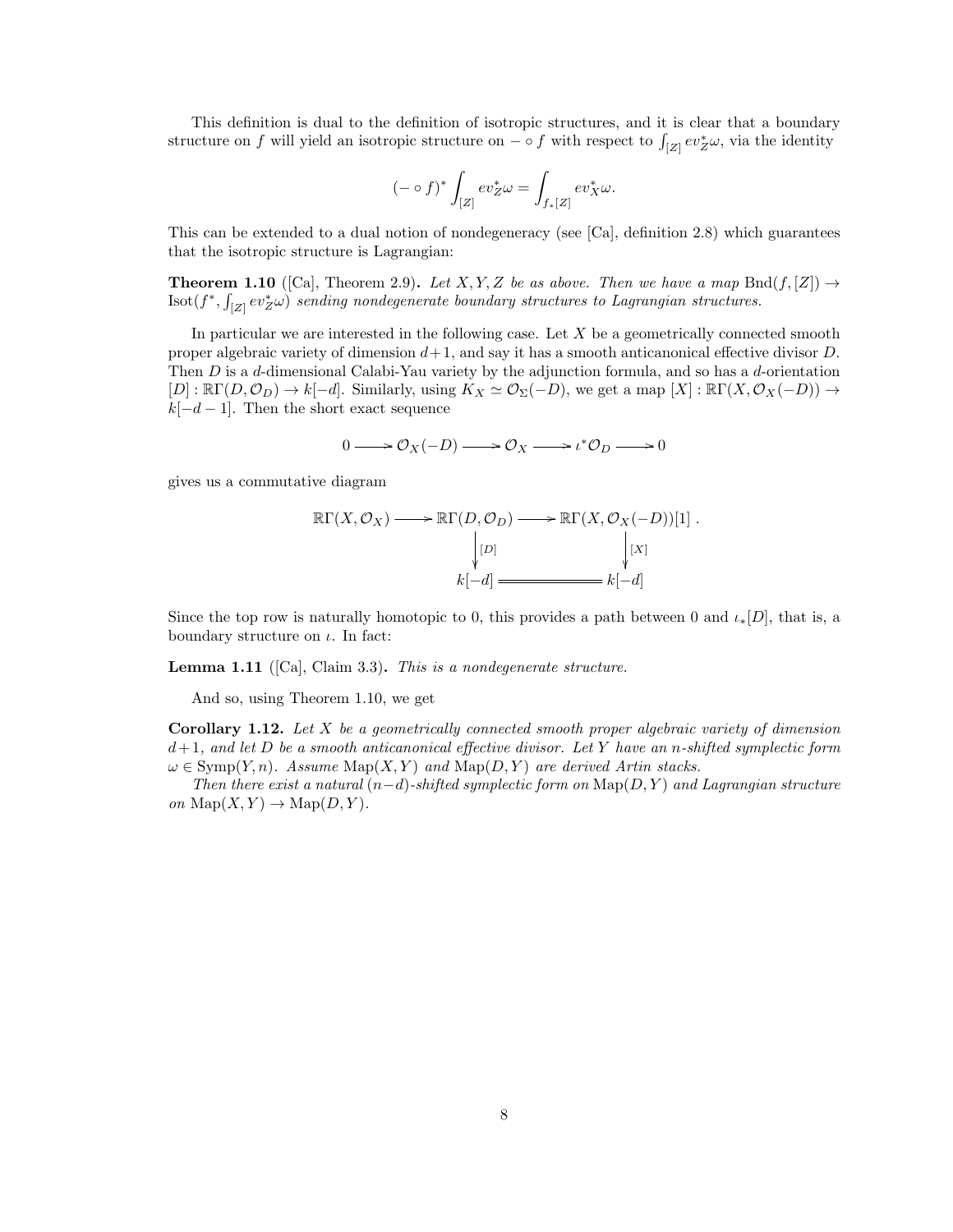### Chapter 2

# Shifted Poisson Structures

To start, consider a smooth (underived) scheme X with Poisson bivector field  $\pi$ . The Poisson structure is encoded by the sheaf map  $\pi^{\sharp}: T_X^{\vee} \to T_X$ . This map extends to a map  $\wedge^p \pi^{\sharp}: \wedge^p T_X^{\vee} \to$  $\wedge^p T_X$  such that the square

$$
\wedge^p T_X^{\vee} \xrightarrow{\wedge^p \pi^{\sharp}} \wedge^p T_X
$$
  
\n
$$
\downarrow d \qquad \qquad \downarrow [\pi, -]
$$
  
\n
$$
\wedge^{p+1} T_X^{\vee} \xrightarrow{\wedge^{p+1} \pi^{\sharp}} \wedge^{p+1} T_X
$$

commutes, where  $[-,-]$  is the Schouten bracket. To see this, first note that  $[\pi,-]$  has square 0: for  $a \in \Gamma(\wedge^p TX, U)$ , we have  $[\pi, [\pi, a]] = \frac{1}{2}[[\pi, \pi], a]$ , but  $[\pi, \pi] = 0$  is exactly equivalent to the Jacobi identity for  $\pi$ . Additionally,  $[\pi, -]$  is a derivation:  $[\pi, ab] = [\pi, a]b + (-1)^{a}a[\pi, b]$ . The claim holds almost by definition for  $p = 0$ : for  $f \in \Gamma(\mathcal{O}_X, U)$ , we have

$$
[\pi, a] = \iota_{df} \pi = \pi^{\sharp}(df).
$$

Assuming the claim for  $p-1$ , note that  $\Gamma(\wedge^p T_X^{\vee}, U)$  is generated k-linearly by sections of the form  $fd\alpha$ , for  $\alpha \in \Gamma(\wedge^{p-1}T_X^{\vee}, U)$ . Then

$$
\begin{aligned} \wedge^{p+1} \pi^{\sharp}(d(fd\alpha)) &= \wedge^{p+1} \pi^{\sharp}(df \wedge d\alpha) \\ &= \pi^{\sharp}(df) \wedge (\wedge^p \pi^{\sharp}(d\alpha)), \end{aligned}
$$

and

$$
[\pi, \wedge^p \pi^{\sharp} (fd\alpha)] = [\pi, f \wedge^p \pi^{\sharp} (d\alpha)]
$$
  
=  $[\pi, f] \wedge [\pi, \wedge^{p-1} \pi^{\sharp}(\alpha)] + f[\pi, [\pi, \wedge^{p-1} \pi^{\sharp}(\alpha)]]$   
=  $\pi^{\sharp} (df) \wedge (\wedge^p \pi^{\sharp} (d\alpha)).$ 

Thus the map  $T^{\vee} X \to TX$  induces a morphism

$$
\operatorname{Sym}^{\bullet}(\pi^{\sharp}[-1]) : (\operatorname{Sym}^{\bullet}(T^{\vee}X[-1]),d) \to (\operatorname{Sym}^{\bullet}(TX[-1]),[\pi,-])
$$

of graded mixed cdga.

We can then form the derived quotient  $[X/\pi^{\sharp}]$ . This is a formal stack equipped with a map  $q: X \to [X/\pi^{\sharp}]$ . It satisfies the universal property that a map  $f: X \to F$  to a formal derived stack F descends to  $\varphi: [X/\pi^{\sharp}] \to F$  iff the map Sym<sup>•</sup>( $\pi^{\sharp}[1]$ ) factors through

$$
\psi: (\mathrm{Sym}^{\bullet}(\mathbb{L}_{f,big}[-1]),d) \to (\mathrm{Sym}^{\bullet}(TX[-1]),[\pi,-]),
$$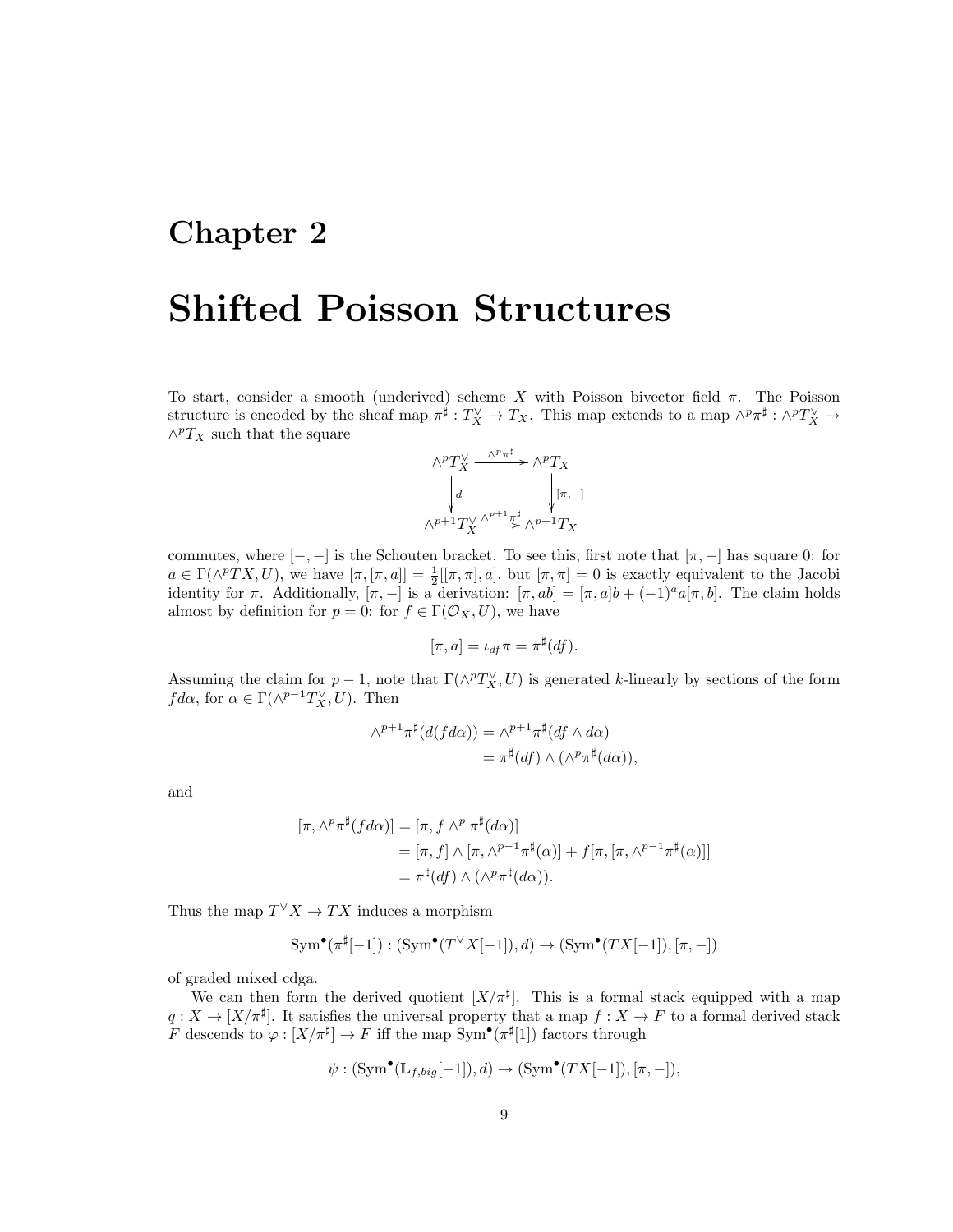and a map  $\psi$  of mixed graded cdgas uniquely determines  $\varphi$ .

The structure sheaf of this stack is  $(\text{Sym}_{\mathcal{O}_X}^{\bullet}(TX[-1]), [\pi, -])$ . Its tangent complex is

$$
\mathbb{T}_{[X/\pi^\sharp]}\simeq \{T^\vee X \xrightarrow{\pi^\sharp} TX\},
$$

with  $TX$  sitting in degree 0. Looking at the 2-forms, we have

$$
\wedge^2 \mathbb{L}_{[X/\pi^\sharp]} \simeq \{ \wedge^2 T^\vee X \to T^\vee X \otimes TX \to \operatorname{Sym}^2 TX \}.
$$

The degree 1 component,  $T^{\vee} X \otimes TX$ , contains a canonical section  $\omega$  corresponding to the identity  $TX \to TX$ . For this to define a 2-form we need  $d\omega = 0$ . To see this, note that the image of  $\omega$  via

$$
T^\vee X \otimes TX \to TX \otimes TX
$$

is precisely the bivector field  $\pi$ ; that this disappears in Sym<sup>2</sup> TX is precisely the fact that  $\pi$  is antisymmetric. Nondegeneracy is clear, as the map  $\mathbb{T}_{[X/\pi^{\sharp}]} \to \mathbb{L}_{[X/\pi^{\sharp}]}[1]$  is literally the identity using the above representatives for  $\mathbb{T}_{[X/\pi^{\sharp}]}$  and  $\mathbb{L}_{[X/\pi^{\sharp}]}$ . For closedness, let

$$
\zeta \in (\mathcal{O}_{[X/\pi^\sharp]})_1 \otimes (\mathbb{L}_{[X/\pi^\sharp]})_0 \cong TX \otimes T^\vee X
$$

be the section corresponding to the identity on TX. Then  $d_{dR}\zeta = \omega$ , so we have  $d_{dR}\omega = 0$ . Thus we can take 0 as a closedness structure for  $\omega$ . (Note that  $\zeta$  does not define a form on  $[X/\pi^{\sharp}]$ , as generally  $d\zeta \neq 0$ ; thus  $\omega$  is not necessarily exact.)

Thus  $[X/\pi^{\sharp}]$  has a canonical 1-shifted symplectic structure. Looking at  $q: X \to [X/\pi^{\sharp}]$ , we see that  $q^*\omega$  is a form of degree 1, so it is zero in  $\wedge^2 \mathbb{L}_X \simeq \wedge^2 T^{\vee} X$ . Thus q is isotropic with isotropic structure 0. Further,  $\mathbb{T}_q \simeq T^{\vee} X$ , and the induced map  $\mathbb{T}_q \to \mathbb{L}_X$  is the identity. So in fact, q has a Lagrangian structure. Finally, note that we can recover  $\pi^{\sharp}$  via  $T^{\vee}X \simeq \mathbb{T}_q \to TX$ . Thus a Poisson structure on X lets us construct a 1-symplectic formal derived stack Y and  $q: X \to Y$  with Lagrangian structure.

Conversely, suppose  $X$  is a smooth variety,  $Y$  a formal derived stack with 1-shifted symplectic structure  $\omega$ , and  $q: X \to Y$  a map with Lagrangian structure. Then the quasi-isomorphism  $\mathbb{T}_q \to \mathbb{L}_X$ gives us a map  $\pi^{\sharp}: T^{\vee} X \simeq \mathbb{T}_q \to TX$ . Using the fiber sequence

$$
T^{\vee} X \xrightarrow{\pi^{\sharp}} TX \longrightarrow q^* \mathbb{T}_Y ,
$$

we have

$$
q^* \mathbb{T}_Y \simeq \{ T^\vee X \xrightarrow{\pi^\sharp} TX \},
$$

with  $TX$  sitting in degree 0. Under this identification, we have

$$
q^*(\wedge^2 \mathbb{L}_Y) \simeq {\{\wedge^2}T^\vee X \to T^\vee X \otimes TX \to \text{Sym}^2 TX},
$$

with  $q^*\omega$  corresponding to the identity in  $T^{\vee}X \otimes TX$ . As before, antisymmetry of  $\pi^{\sharp}$  is exactly the fact that  $d(q^*\omega) = 0$ . In particular,  $\pi^{\sharp}$  corresponds to a bivector field  $\pi$ . For the Jacobi identity, look at the second infinitesimal neighborhood  $X_{q,2}$  of X along q. Its structure sheaf is given by  $\mathcal{O}_{X_{q,2}} \simeq (\text{Sym}_{\mathcal{O}_X}^{\leq 2} (TX[-1]), [\pi, -])$ . For this to be a dg-algebra, we need  $[\pi, [\pi, -]] = \frac{1}{2}[[\pi, \pi], -] = 0$ on  $\mathcal{O}_X$ , so  $[\pi, \pi] = 0$ , which is the Jacobi identity.

Thus a 1-shifted symplectic formal stack Y and  $q: X \to Y$  with Lagrangian structure gives a Poisson structure on X. Note that the actual Poisson structure on X only depended on a formal neighborhood of X in Y; in particular, all the relevant structures involved  $q^* \mathbb{L}_Y$  and its various byproducts.

With this in mind, we define: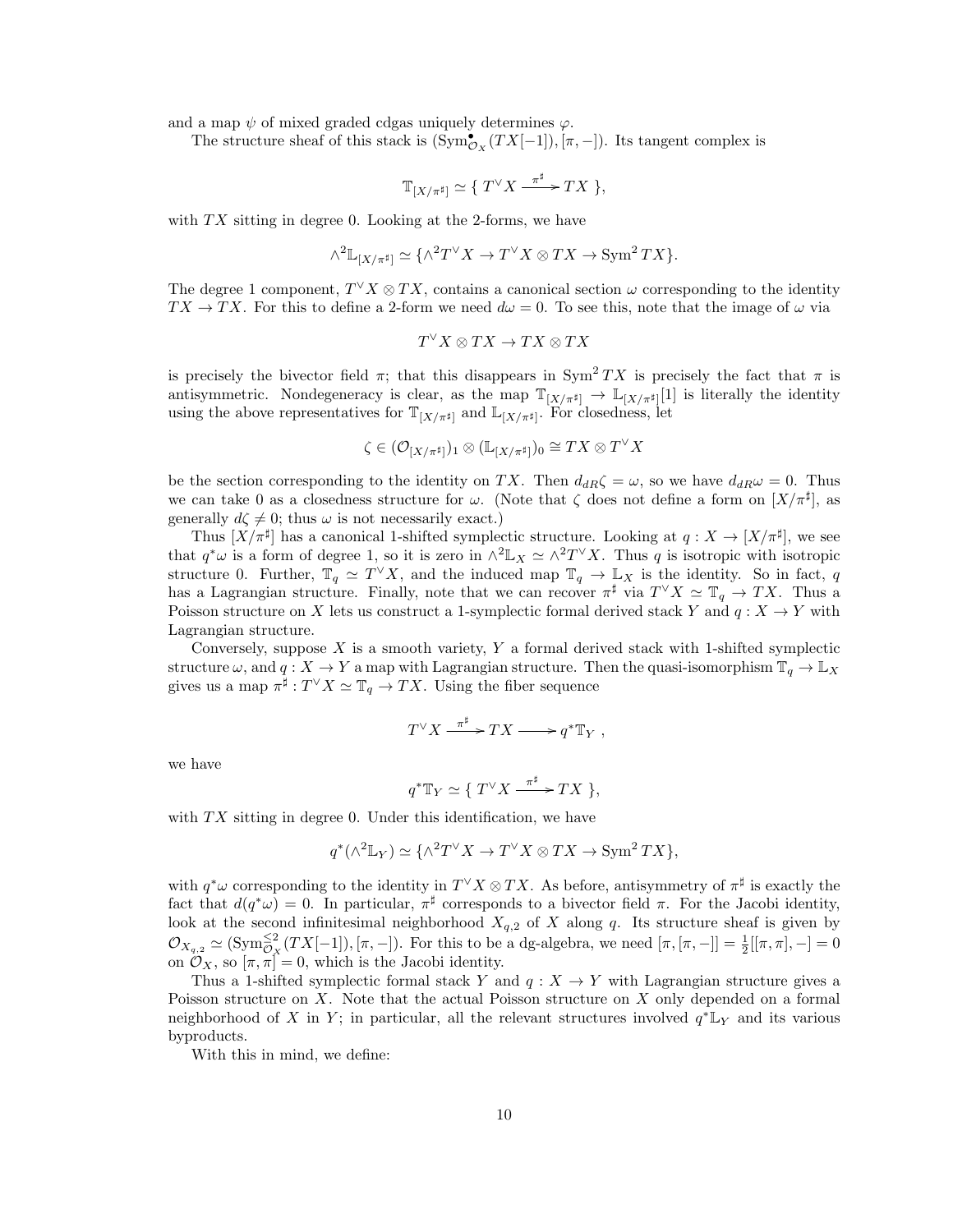**Definition 2.1.** An *n*-shifted Poisson structure on X is  $(Y, \omega, q, h)$ , where Y is a formal derived stack with an  $(n+1)$ -shifted symplectic structure  $\omega \in \text{Symp}(Y, n+1)$ , and  $q: X \to Y$  is a map with Lagrangian structure  $h$ . Y is called the *Poisson base* of X.

An equivalence of Poisson structures  $(Y, \omega, q, h) \rightarrow (Y', \omega', q', h')$  is a pair  $(g, \gamma)$  consisting of a map  $g:(Y,q) \to (Y',q')$  (in the category of formal derived stacks under X), and a homotopy  $\gamma: q^*\omega \sim q^*g^*\omega'$  in  $|NC^2(\mathrm{Sym}^{\bullet} q^*\mathbb{L}_Y[1])|$  such that

$$
(q')^* \mathbb{L}_{Y'} \simeq q^* g^* \mathbb{L}_{Y'} \to q^* \mathbb{L}_Y
$$

is a quasi-isomorphism, and the image of  $\gamma$  in  $\mathcal{A}^{2,cl}(X,n)$  intertwines h and h'.

Remark 2.1.1. As per the remark following Definition 1.5, if  $\bullet_{(n+1)}$  denotes the point with trivial  $(n + 1)$ -shifted symplectic structure, then a symplectic structure on a derived Artin stack X is the same as a Lagrangian structure on the map  $X \to \bullet_{(n+1)}$ . Thus every symplectic structure is naturally Poisson.

Now consider a smooth variety X with Poisson structure  $\pi$ , which we consider in terms of the 1-shifted symplectic structure  $\omega$  on  $[X/\pi^{\sharp}]$  and the Lagrangian structure on  $q: X \to [X/\pi^{\sharp}]$ . Let  $s: W \to X$  be a coisotropic subvariety. That is, W is also a smooth variety, and the Poisson structure restricted to the conormal bundle  $N_{W|X}^{\vee} \to T^X \to TX$  factors through the tangent space TW of W. What relation does this have to  $[X/\pi^{\sharp}]$ ? Let the adjoint of  $N_{W|X}^{\vee} \to TW$  be  $\pi_W^{\sharp}: T^{\vee}W \to N_{W|X}$ ; one can show that the morphism of mixed graded cdgas induced by  $\pi^{\sharp}$  descends to  $\pi^{\sharp}_{W}$ , so we have a formal quotient  $[W/\pi_W^{\sharp}]$ . In addition, there is a natural map  $q' : [W/\pi_W^{\sharp}] \to [X/\pi^{\sharp}]$  descending from  $W \to X \to [X/\pi^{\sharp}].$ 

We can write

$$
\mathbb{T}_{[W/\pi^{\sharp}_W]} \simeq \{N^\vee_{W|X} \to TW\},
$$

with  $TW$  in degree 0; thus,

$$
\wedge^2 \mathbb{L}_{[W/\pi^{\sharp}_W]} \simeq \{ \wedge^2 T^\vee W \to T^\vee W \otimes N_{W|X} \to \operatorname{Sym}^2 N_{W|X} \}.
$$

I claim that  $q^*\omega = 0$ . To see this, note that  $\text{Hom}(TX, TX) \to \text{Hom}(TW, N_{W|X})$  sends the identity to the composition  $TW \to TX \to N_{W|X}$ , which is 0 by definition. Thus q has isotropic structure 0. Further, we have

$$
\mathbb{T}_q \simeq \{ T^\vee W \to N_{W|X} \},
$$

with  $T^{\vee}W$  sitting in degree 0. The map  $\mathbb{T}_q \to \mathbb{L}_{[W/\pi^{\sharp}_W]}^{\vee}$  is clearly an isomorphism, so the isotropic structure on q is Lagrangian. Then  $P = [W/\pi_W^{\sharp}] \times_{[X/\pi^{\sharp}]} X$  is a Lagrangian intersection, so it has a 0-shifted symplectic structure. One can check that  $T_P$  is an extension

$$
0 \to TW \to \mathbb{T}_P \to T^\vee W \to 0.
$$

Let  $a: W \to P$  be the natural map; if  $\omega_P$  is the symplectic form on P, then  $a^*\omega_P = 0$ , so a is isotropic (with isotropic structure 0). However, we have  $\mathbb{T}_a \simeq T^{\vee}W[-1]$ , and  $\mathbb{T}_a \to \mathbb{L}_W[-1]$  is the identity. So in fact  $a: W \to P$  is isotropic.

Conversely, suppose  $s: W \to X$  is a smooth subvariety, that  $q': X' \to Y$  has a Lagrangian structure for some X', and that  $a : W \to P := X' \times_{[X/\pi^{\sharp}]} X$  has a Lagrangian structure. Let  $pr_1: P \to X'$  be the projection and  $s' = pr_1 \circ a: W \to X'$ . Then we have an exact sequence

$$
\mathbb{T}_a \to \mathbb{T}_s \to a^* \mathbb{T}_{pr_1}.
$$

Using  $\mathbb{T}_a \simeq \mathbb{L}_W[-1]$  from the Lagrangian structure, and  $\mathbb{T}_{pr_1} \simeq pr_2^* \mathbb{T}_q \simeq pr_2^* T^\vee X$ , we have

$$
T^{\vee}W[-1] \to \mathbb{T}_s \to s^*T^{\vee}X,
$$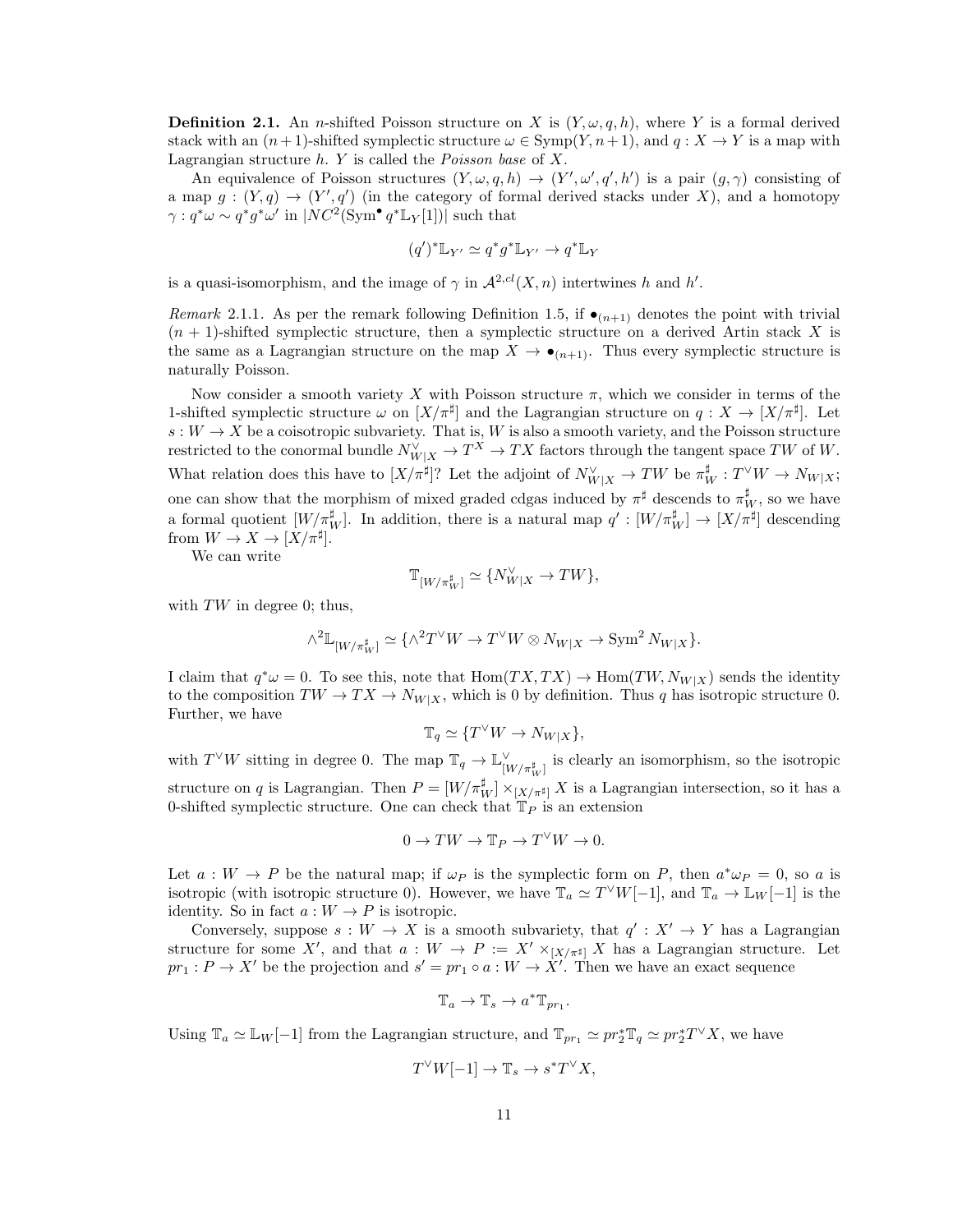so that  $\mathbb{T}_s \simeq N_{W|X}^{\vee}$ . Further, the diagram



commutes, that is, the Poisson map  $N_{W|X}^{\vee} \to T^{\vee} X \to TX$  factors through  $N_{W|X}^{\vee} \to TW$ . So W is coisotropic in the usual sense.

This leads us to define coisotropic structures in general:

**Definition 2.2.** Let X be a derived Artin stack with n-shifted Poisson structure given by  $f: X \to Y$ . Let W be a derived Artin stack with a map  $g: W \to X$ . A *coisotropic structure* on g consists of the following data:

- $X'$  a formal derived stack
- $f': X' \to Y$
- $g': W \to X'$
- An homotopy  $\eta : f \circ g \simeq f' \circ g'$
- A Lagrangian structure  $\alpha$  on  $f'$

Note that the above data define a map  $X' \to Y' \times_Y X$ , and that  $Y' \times_Y X$  has an *n*-shifted symplectic form by Theorem 1.6. We finally require:

• A Lagrangian structure  $\beta$  on the map  $a: X' \to Y' \times_Y X$ .

We refer to the map  $f': X' \to Y$  as the *coisotropic base* of  $W \to X$ .

Let  $(X'_i, f'_i, g'_i, \eta_i, \alpha_i, \beta_i)$  be coisotropic structures for  $i = 1, 2$ . An equivalence of coisotropic structures is a pair  $(h, \gamma)$ , where  $h: (X'_1, f'_1, g'_1, \eta'_1) \to (X'_2, f'_2, g'_2, \eta'_2)$  is a morphism in the appropriate slice category, and  $\gamma: (g_1')^*\alpha_1 \sim (g_1')^*\overline{h^*\alpha_2}$  is a homotopy in  $|NC^2(\mathrm{Sym}^{\bullet}(g_1')^*\mathbb{L}_{X_1'}[1])|$ , such that

$$
(g_2')^* \mathbb{L}_{X_2'} \simeq (g_1')^* h^* \mathbb{L}_{X_2'} \to (g_1')^* \mathbb{L}_{X_1'}
$$

is a quasi-isomorphism, and if  $\omega_i$  is the symplectic form on  $X_i' \times_Y X$  for  $i = 1, 2$ , then the homotopy  $a_1^*\omega_1 \sim a_2^*\omega_2$  induced by  $\gamma$  intertwines the homotopies  $\beta_1, \beta_2$ .

Remark 2.2.1. It is clear from the definition that if  $X$  has an n-shifted symplectic structure, considered as an *n*-shifted Poisson structure via  $X \to \bullet_{(n+1)}$ , then any Lagrangian morphism  $Y \to X$ is also coisotropic over  $\bullet_n \to \bullet_{(n+1)}$ .

Conversely, the classical fact that a morphism which is both coisotropic and isotropic must be Lagrangian is not true. For example, the morphism  $\mathbb{A}^1 \to \bullet_1$  is clearly isotropic (with isotropic structure 0), and coisotropic over  $T^{\vee}\mathbb{A}^1[1] \to \bullet_2$ . However, a Lagrangian structure on  $\mathbb{A}^1 \to \bullet_1$ would be a symplectic structure on  $\mathbb{A}^1$  (in the classical sense), which clearly does not exist.

**Definition 2.3.** Let X be a derived Artin stack with Poisson structure given by  $\mathcal{P}_2 = (Y_2, \omega_2, f_2, h_2)$ , and  $g: W \to X$  with coisotropic structure  $(X', f', g', \eta, \alpha, \beta)$ . Let  $\mathcal{P}_1 = (Y_1, \omega_1, f_1, h_1)$  be another Poisson structure and  $(k, \gamma)$ :  $\mathcal{P}_1 \rightarrow \mathcal{P}_2$  an equivalence. The pullback of the coisotropic structure via h is as follows. Let  $\tilde{Y}_1$  be a formal neighborhood of X in  $Y_1$ .

- Let  $X'_1 = X' \times_{Y_2} \tilde{Y_1}$ .
- The map  $f'_1: X'_1 \to Y_1$  is  $X'_1 \to \tilde{Y_1} \to Y_1$ .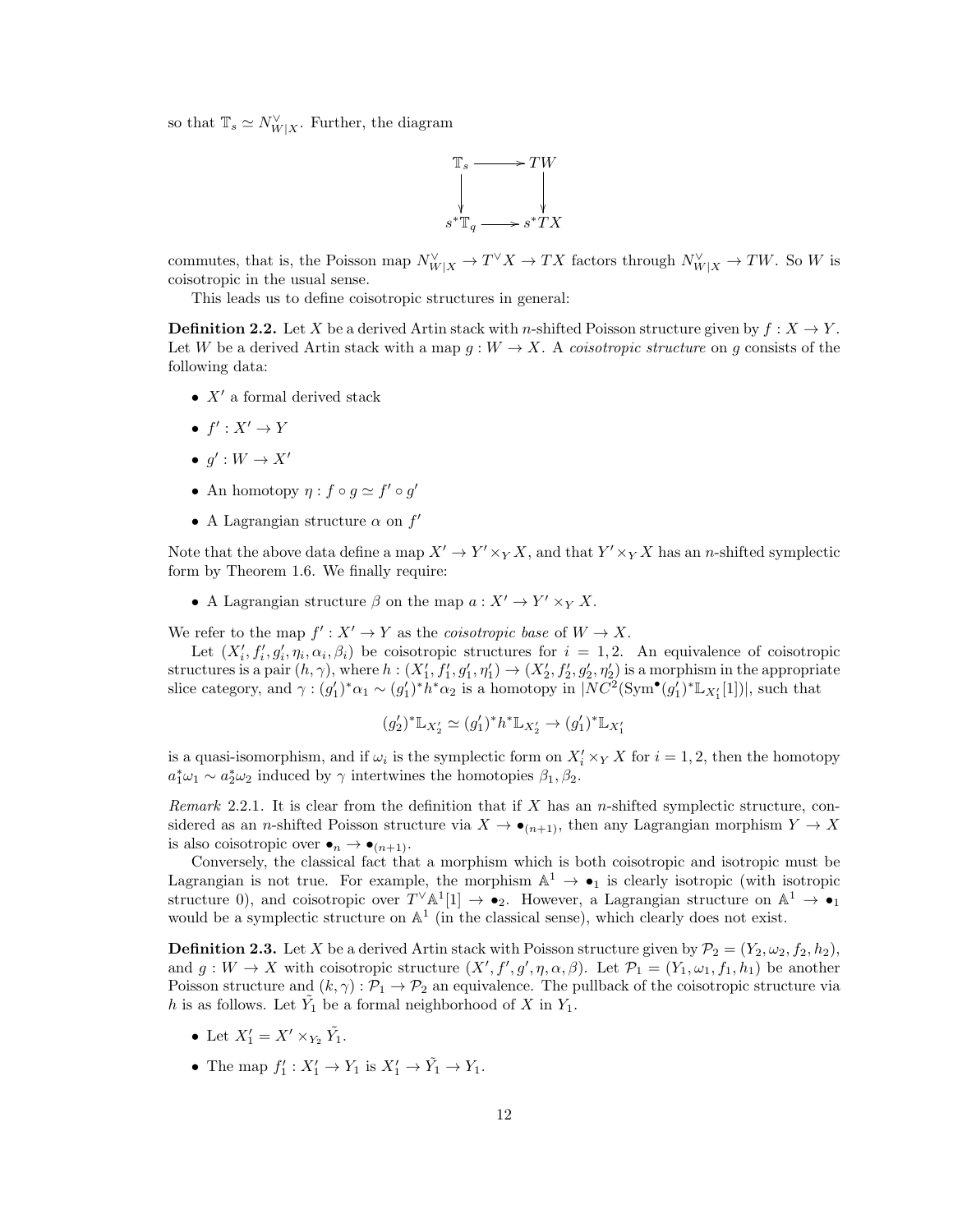- $g'_1: W \to X'_1$  is induced by  $W \to X'$  and  $W \to X \to \tilde{Y}_1$ .
- $\eta_1 = id : f_1 \circ g \sim f'_1 \circ g'_1.$
- Let  $pr: X'_1 \to X'$  be the projection. The homotopy  $\gamma$  yields a homotopy

$$
(f'_1)^*\omega_1 \sim (f'_1)^*k^*\omega_2 \sim pr^*(f')^*\omega_2.
$$

Then  $\alpha_1$  is this homotopy followed by  $pr^*\alpha$ . The Lagrangian condition follows from the Lagrangian condition for  $\alpha$ , using the fact that  $\tilde{Y}_1 \to Y_2$  and pr are etale.

• Let  $\omega_2$  be the induced symplectic structure on  $P_2 := X' \times_{Y_2} X$ . Let  $\omega_1$  be the induced symplectic structure on  $P_1 := X'_1 \times_{Y_1} X$ . Let  $r : P_1 \to P_2$  be the natural map. The homotopy induced by  $\gamma$  in the previous point also gives a homotopy  $\omega_1 \sim r^* \omega_2$ . Following this with  $r^*\beta$  yields  $\beta_1$ . As in the previous point, the Lagrangian condition follows from etaleness of all relevant maps and Lagrangianness of  $\beta$ .

**Lemma 2.4.** Let  $X_1, X_2, X_3, Y$  be derived Artin stacks, and let  $\omega \in \text{Symp}(Y, n)$  be an n-shifted symplectic structure on Y. For  $i = 1, 2, 3$ , let  $f_i : X_i \to Y$  be a morphism with Lagrangian structure h<sub>i</sub>. Note that any product  $X_i \times_Y X_j$  has a canonical  $(n-1)$ -shifted symplectic structure. Let  $g_{12}: L_{12} \to X_1 \times_Y X_2$  and  $g_{23}: L_{23} \to X_2 \times_Y X_3$  be morphisms with Lagrangian structures  $k_{12}$ ,  $k_{23}$ respectively.

Then  $g_{13} : L_{13} := L_{12} \times_{X_2} L_{23} \rightarrow X_1 \times_Y X_3$  has a canonical Lagrangian structure.

*Proof.* Let  $\pi_1: L_{12} \to X_1$  and  $\pi_2: L_{12} \to X_2$  be the projections, and let  $\eta_{12}: f_1 \circ \pi_1 \to f_2 \circ \pi_2$  be the natural equivalence of morphisms. If  $\omega_{12} \in \text{Symp}(X_1 \times_Y X_2, n-1)$  is the symplectic form given by Theorem 1.6, then  $g_{12}^* \omega_{12} = \pi_1^* h_1 + \eta_{12}^* \omega - \pi_2^* h_2$ . Then  $k_{12}$  gives a path from 0 to this form. Similarly if  $\pi'_2: L_{23} \to X_2$  and  $\pi_3: L_{23} \to X_3$  are the projections and  $\eta_{23}: f_2 \circ \pi'_2 \to f_3 \circ \pi_3$  the equivalence of morphisms, then  $k_{23}$  is a path from 0 to  $(\pi'_2)^* h_2 + \eta_{23}^* \omega - \pi_3^* h_3$  in  $\mathcal{A}^{2,cl}(L_{23}, n-1)$ .



Now let  $\pi_a: L_{13} \to L_{12}$  and  $\pi_b: L_{13} \to L_{23}$  be the projections and  $\eta_{ab}: \pi_2 \circ \pi_a \to \pi'_2 \circ \pi_b$  the natural equivalence. Then in  $\mathcal{A}^{2,cl}(L_{13}, n-1)$  we have paths

$$
\begin{aligned}\n\pi_a^* k_{12} : 0 &\sim \pi_a^* \pi_1^* h_1 + \pi_a^* \eta_{12}^* \omega - \pi_a^* \pi_2^* h_2 \\
\pi_b^* k_{23} : 0 &\sim \pi_b^* (\pi_2')^* h_2 + \pi_b^* \eta_{23}^* \omega - \pi_b^* \pi_3^* h_3 \\
\eta_{ab}^* h_2 : 0 &\sim \pi_a^* \pi_2^* h_2 + \eta_{ab}^* f_2^* \omega - \pi_b^* (\pi_2')^* h_2.\n\end{aligned}
$$

Composing these gives

$$
0 \sim \pi_a^* \pi_1^* h_1 + \eta_{13}^* \omega - \pi_b^* \pi_3^* h_3, \tag{*}
$$

where

$$
\eta_{13} = (\pi_b \eta_{23}) \circ (\eta_{ab} f_2) \circ (\pi_a \eta_{12}) : \pi_b \circ \pi_3 \circ f_3 \to \pi_a \circ \pi_1 \circ f_1
$$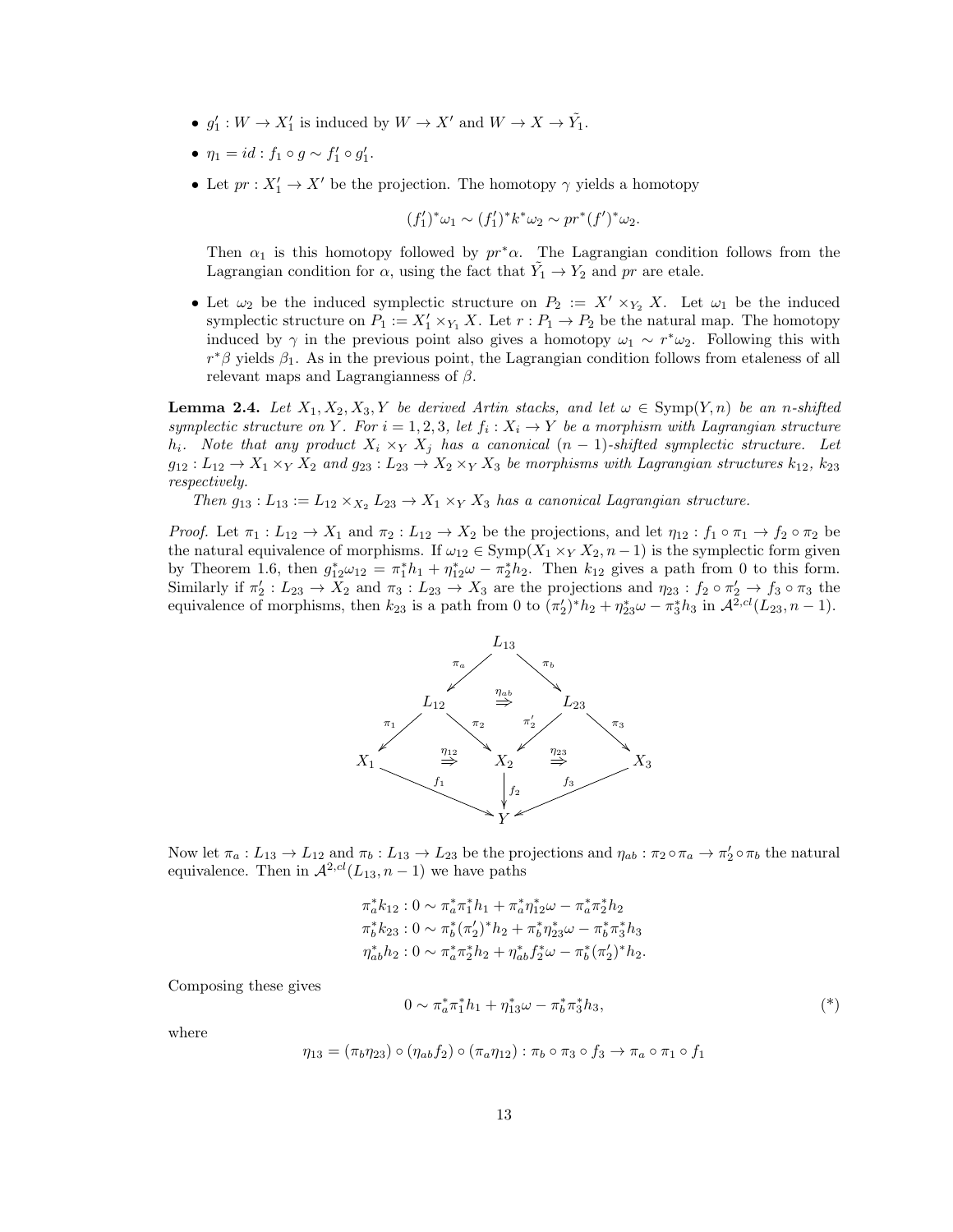is the equivalence. If  $\omega_{13} \in \text{Symp}(X_1 \times_Y X_3, n-1)$  is the symplectic form, then (\*) is exactly the isotropic structure  $0 \sim g_{13}^* \omega_{13}$  we need.

For Lagrangianness, we use the diagram

$$
\mathbb{T}_{L_{13}} \xrightarrow{\qquad \qquad} \mathbb{T}_{L_{12}} \oplus \mathbb{T}_{L_{23}} \xrightarrow{\qquad \qquad} \mathbb{T}_{X_2} \xrightarrow{\qquad \qquad} \cdot \xrightarrow{\qquad \qquad}
$$
\n
$$
\downarrow \qquad \qquad \downarrow \qquad \qquad \downarrow \qquad \qquad \downarrow \qquad \qquad \downarrow
$$
\n
$$
\mathbb{L}_{g_{13}}[n-2] \xrightarrow{\qquad \qquad} (\mathbb{L}_{g_{12}} \oplus \mathbb{L}_{g_{23}})[n-2] \xrightarrow{\qquad \qquad} \mathbb{L}_{f_2}[n-1] \xrightarrow{\qquad \qquad} \cdot \xrightarrow{\qquad \qquad}
$$

The rows are exact and two of the three vertical maps are quasi-isomorphisms, so the third is as well.  $\Box$ 

Restated in Poisson language, the above is a generalization of Theorem 1.6:

**Corollary 2.5.** Let X have an n-shifted Poisson structure given by  $f: X \to Y$ . For  $i = 1, 2$ , let  $g_i: X'_i \to X$  be coisotropic with coisotropic base  $h_i: Y'_i \to Y$ . Then  $X_1 \times_X X_2$  is  $(n-1)$ -shifted Poisson with base  $Y_1 \times_Y Y_2$ .

Now let us generalize the situation of mapping spaces. It is relatively clear that Lagrangian structures descend to mapping spaces:

**Theorem 2.6** ([Ca], Theorem 2.10). Let X, Y, Z be derived Artin stacks and  $f: Y \to Z$  a map. Assume X is O-compact with d-orientation [X]. Assume the stacks  $\text{Map}(X, Y)$  and  $\text{Map}(X, Z)$  are derived Artin stacks locally of finite presentation over k. Then we have a map

$$
\int_{[X]} ev^*(-): \mathrm{Lagr}(f, \omega) \to \mathrm{Lagr}(f \circ -, \int_{[X]} ev^*(\omega)),
$$

that is, from Lagrangian structures on f to Lagrangian structures on  $(f \circ -)$ .

Again, using the language of Poisson structures, we have

**Corollary 2.7.** Let Y have an n-shifted Poisson structure with base Z. Let X be  $\mathcal{O}$ -compact with d-orientation [X]. Assume the stacks  $\text{Map}(X, Y)$  and  $\text{Map}(X, Z)$  are derived Artin stacks locally of finite presentation over k. Then  $\text{Map}(X, Y)$  has an  $(n-d)$ -shifted Poisson structure with base  $\text{Map}(X, Z)$ .

We also have a variant of Theorem 2.6 to the coisotropic case:

**Theorem 2.8.** Let Y be n-shifted Posison with base Z, and let  $g: Y' \to Y$  be coisotropic with base  $h: Z' \to Z$ . Let X be O-compact with d-orientation [X]. Assume the stacks  $\text{Map}(X, Y)$ ,  $\operatorname{Map}(X, Z)$ ,  $\operatorname{Map}(X, Y')$ , and  $\operatorname{Map}(X, Z')$  are derived Artin stacks locally of finite presentation over k. Then  $\text{Map}(X, Y') \to \text{Map}(X, Y)$  is coisotropic with base  $\text{Map}(X, Z') \to \text{Map}(X, Z)$ .

*Proof.* By Theorem 2.6, the maps  $\text{Map}(X, Z') \to \text{Map}(X, Z)$ ,  $\text{Map}(X, Y) \to \text{Map}(X, Z)$ , and  $\mathrm{Map}(X, Y') \to \mathrm{Map}(X, Z' \times_Z Y)$  have natural Lagrangian structures. But

$$
\operatorname{Map}(X, Z' \times_Z Y) \cong \operatorname{Map}(X, Z') \times_{\operatorname{Map}(X, Z)} \operatorname{Map}(X, Y)
$$

as symplectic spaces.

And similarly of Theorem 1.10:

**Theorem 2.9.** Let Y be n-shifted Poisson given by  $f: Y \to Z$  and Lagrangian structure  $h: 0 \sim \omega$ . Let  $g: W \to X$  be a map of O-compact derived Artin stacks, and let [W] be a d-orientation on W and  $\gamma$  a boundary structure on q.

Then  $\mathrm{Map}(X, Y) \to \mathrm{Map}(W, Y) \times_{\mathrm{Map}(W, Z)} \mathrm{Map}(X, Z)$  has a natural Lagrangian structure. Equivalently,  $\text{Map}(X, Y) \to \text{Map}(W, Y)$  has a coisotropic structure over  $\text{Map}(X, Z) \to \text{Map}(W, Z)$ .

 $\Box$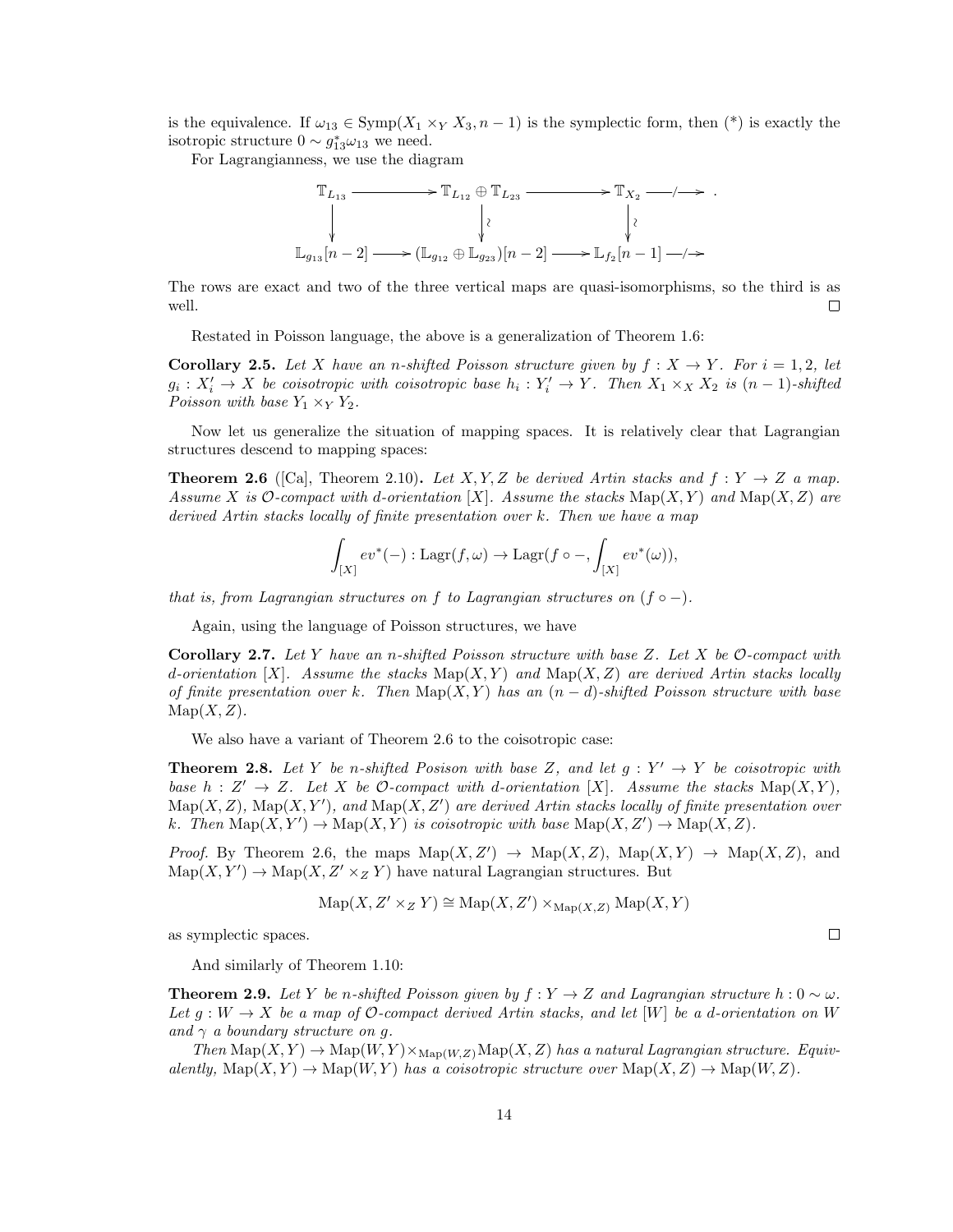Proof. Map $(W, Z)$  has symplectic structure  $\int_{[W]} ev^*_{W} \omega$ . The Lagrangian structure on Map $(W, Y) \rightarrow$  $\text{Map}(W, Z)$  is given by

$$
\int_{[W]} ev^*_{W} h : 0 \sim \int_{[W]} ev^*_{W} g^* \omega = (g \circ -)^* \int_{[W]} ev^*_{W} \omega.
$$

The Lagrangian structure on  $\text{Map}(X, Z) \to \text{Map}(W, Z)$  is given by

$$
\int_{\gamma} ev_X^* \omega : 0 \sim \int_{f_*[W]} ev_X^* \omega = (- \circ f)^* \int_{[W]} ev_W^* \omega.
$$

Let  $\tilde{\omega}$  be the induced symplectic structure on  $\mathrm{Map}(W, Y) \times_{\mathrm{Map}(W, Z)} \mathrm{Map}(X, Z)$ , and let  $r : \mathrm{Map}(X, Y) \to$  $\text{Map}(W, Y) \times_{\text{Map}(W, Z)} \text{Map}(X, Z)$  be the natural map. Then

$$
r^*\tilde\omega=\int_{f_*[W]}ev_X^*h-\int_\gamma ev_W^*g^*\omega,
$$

and the isotropy is given by

$$
\int_\gamma ev_X^*h: 0 \sim r^* \tilde{\omega}.
$$

For the Lagrangian condition, fix a dga A and  $\sigma$ : Spec A  $\rightarrow$  Map(X,Y) corresponding to  $\tilde{\sigma}$ :  $X \times \operatorname{Spec} A \to Y$ . Let  $\pi_2 : X \times \operatorname{Spec} A \to \operatorname{Spec} A$  be the projection. Then

$$
\sigma^*\mathbb{T}_r\simeq (\pi_2)_\ast \operatorname{HoFib}(\tilde{\sigma}^*\mathbb{T}_g\rightarrow (f\times 1_{\operatorname{Spec} A})_\ast (f\times 1_{\operatorname{Spec} A})^\ast \tilde{\sigma}^*\mathbb{T}_g)
$$

and

$$
\sigma^* \mathbb{L}_{\mathrm{Map}(X,Y)} \simeq ((\pi_2)_* \tilde{\sigma}^* \mathbb{T}_Y)^{\vee} = \mathrm{Hom}((\pi_2)_* \tilde{\sigma}^* \mathbb{T}_Y, \mathcal{O}_{\mathrm{Spec}\, A}).
$$

The map  $\sigma^* \mathbb{T}_r \to \sigma^* \mathbb{L}_{\mathrm{Map}(X,Y)}[n-d-1]$  is induced by the maps  $\mathbb{T}_g \to \mathbb{L}_Y[n]$ , a quasi-isomorphism given by the Lagrangian structure  $h$ , and

$$
(\pi_2)_* \text{HoFib}(\tilde{\sigma}^* \mathbb{L}_Y \to (f \times 1_{\text{Spec } A})_* (f \times 1_{\text{Spec } A})^* \tilde{\sigma}^* \mathbb{L}_Y) \to ((\pi_2)_* \tilde{\sigma}^* \mathbb{T}_Y)^{\vee} [d-1],
$$

 $\Box$ 

a quasi-isomorphism given by the nondegenerate boundary structure.

Specifically, we want to generalize the case of 1.12:

**Corollary 2.10.** Let X be a geometrically connected smooth proper algebraic variety of dimension  $d+1$ , and let D be a smooth anticanonical effective divisor. Let Y have an n-shifted Poisson structure given by  $Y \to Z$ . Assume  $\text{Map}(X, Y)$ ,  $\text{Map}(D, Y)$ ,  $\text{Map}(X, Z)$ , and  $\text{Map}(D, Z)$  are derived Artin stacks.

Then there exist a natural  $(n-d)$ -shifted Poisson structure on  $\text{Map}(D, Y)$  (over  $\text{Map}(D, Z)$ ) and coisotropic structure on  $\text{Map}(X, Y) \to \text{Map}(D, Y)$  (over  $\text{Map}(X, Z) \to \text{Map}(D, Z)$ ).

Finally, we need more technical "Poisson generalizations" of some results. The following is a generalization of the first statement of Theorem 2.9:

**Corollary 2.11.** Let Y be n-shifted Poisson given by  $f: Y \to Z$ . Let  $C \to Y$  be coisotropic over  $Y' \to Z$ . Let  $g: W \to X$  be a map of O-compact derived Artin stacks, and let [W] be a d-orientation on W and  $\gamma$  a boundary structure on g.

Then  $\text{Map}(X, C) \to \text{Map}(W, C) \times_{\text{Map}(W, Y)} \text{Map}(X, Y)$  has a natural coisotropic structure.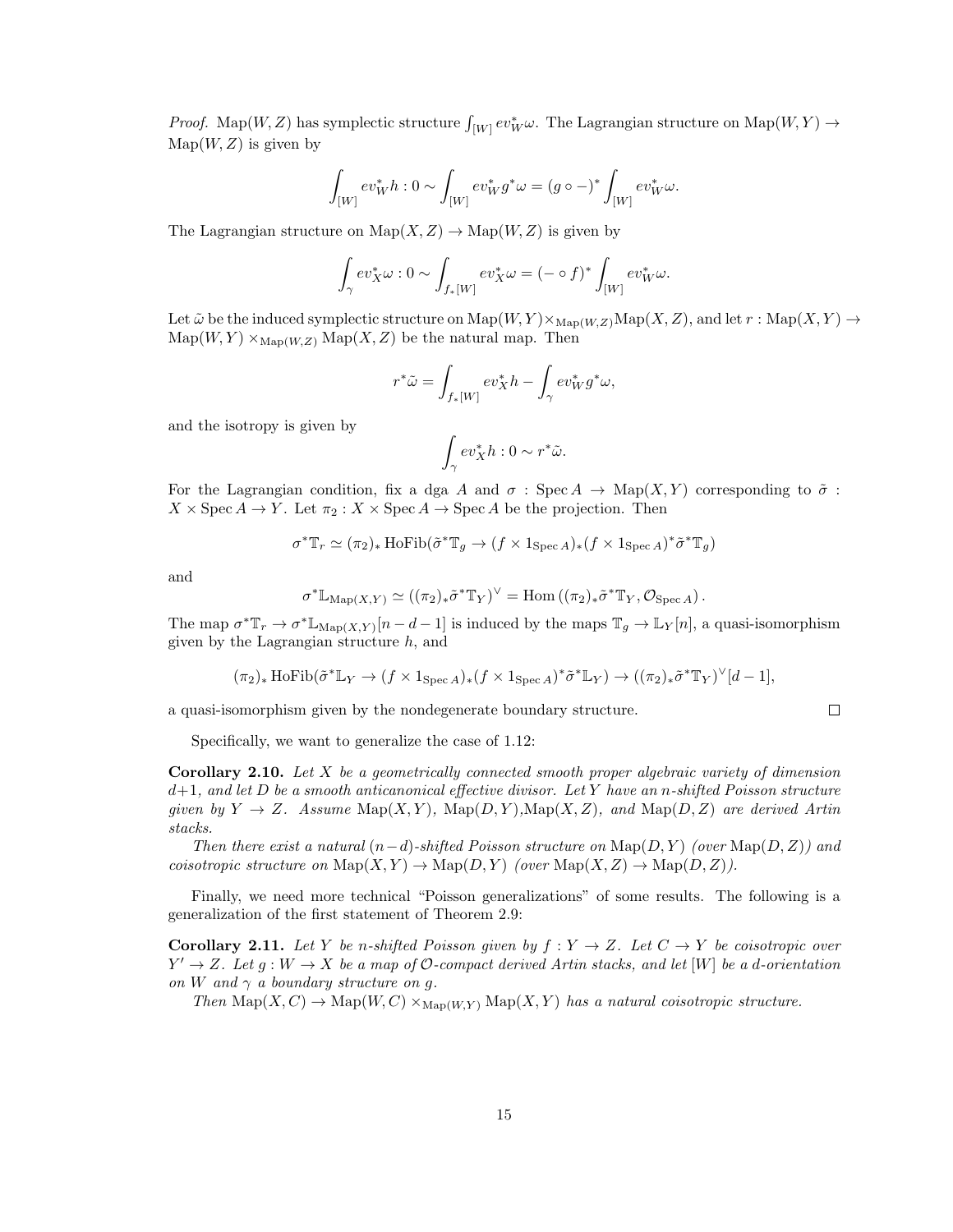*Proof.* Recall that the Poisson structure on  $\Psi := \text{Map}(W, C) \times_{\text{Map}(W, Y)} \text{Map}(X, Y)$  is given by

$$
\Psi \to \Xi := \mathrm{Map}(X, Z) \times_{\mathrm{Map}(W, Z)} \mathrm{Map}(W, Y'),
$$

with a natural Lagrangian structure, as per Corollary 2.5. I claim that  $\text{Map}(X, C) \to \Psi$  is coisotropic over  $\text{Map}(X, Y') \to \Psi$ . First, the Lagrangian structure on  $\text{Map}(X, Y') \to \Psi$  is exactly the one given by Theorem 2.9. Next, note that  $\text{Map}(X, Y') \times_{\Psi} \Xi$  is exactly the limit of the diagram



which we can rewrite as  $\text{Map}(X, Y \times_Z Y') \times_{\text{Map}(W, Y \times_Z Y')} \text{Map}(W, C)$ . This space has a symplectic form arising from the form on  $Y \times_Z Y'$ , which will agree with the structure on  $\text{Map}(X, Y') \times_{\Psi} \Xi$  up to sign. But the fact that

$$
\mathrm{Map}(X, C) \to \mathrm{Map}(X, Y \times_Z Y') \times_{\mathrm{Map}(W, Y \times_Z Y')} \mathrm{Map}(W, C)
$$

has a Lagrangian structure is precisely Theorem 2.9.

This is a generalization of Lemma 2.4:

Corollary 2.12. Let  $X_1, X_2, X_3, Y$  be derived Artin stacks, and let Y have an n-shifted Poisson structure given by  $Y \to Z$  for some  $(n+1)$ -shifted symplectic Z. For  $i = 1, 2, 3$ , let  $f_i : X_i \to Y$  be a morphism coisotropic over  $Y_i' \to Z$ . Note that any product  $X_i \times_Y X_j$  has a canonical  $(n-1)$ -shifted Poisson structure over  $Y'_i \times_Y Y'_j$ . Let  $g_{12}: C_{12} \to X_1 \times_Y X_2$  and  $g_{23}: C_{23} \to X_2 \times_Y X_3$  be morphisms coisotropic over  $L_{12} \to Y_1' \times_Y Y_2'$  and  $L_{23} \to Y_2' \times_Y Y_3'$ , respectively.

Then  $C_{13} := C_{12} \times_{X_2} C_{23} \to X_1 \times_Y X_3$  has a canonical coisotropic structure over  $L_{12} \times_{Y_2} L_{23} \to$  $Y'_1 \times_Z Y'_3$ .

Proof. We need to show that

$$
C_{13} \to T := (X_1 \times_Y X_3) \times_{Y_1' \times_Z Y_3'} (L_{12} \times_{Y_2'} L_{23})
$$

has a Lagrangian structure. As in the previous proof, writing  $T$  as a limit gives us

$$
T \cong (X_1 \times_{Y'_1} L_{12}) \times_{Y \times_Z Y'_2} (X_3 \times_{Y'_3} L_{23}).
$$

The base is again symplectic, and the maps

$$
X_1 \times_{Y'_1} L_{12} \rightarrow Y \times_Z Y'_2 \leftarrow X_3 \times_{Y'_3} L_{23}
$$

have Lagrangian structures provided by Lemma 2.4. Thus this expresses  $T$  as a Lagrangian intersection, which again has a symplectic structure that agrees with the original structure on T up to sign. Now,  $X_2 \to Y \times_Z Y_2'$  has a Lagrangian structure by assumption, and further rearrangement gives a Lagrangian structure on

$$
C_{12}\rightarrow (X_1\times_Y X_2)\times_{Y'_1\times_Z Y'_2} L_{12}\cong (X_1\times_{Y'_1} L_{12})\times_{Y\times_Z Y'_2} X_2,
$$

 $\Box$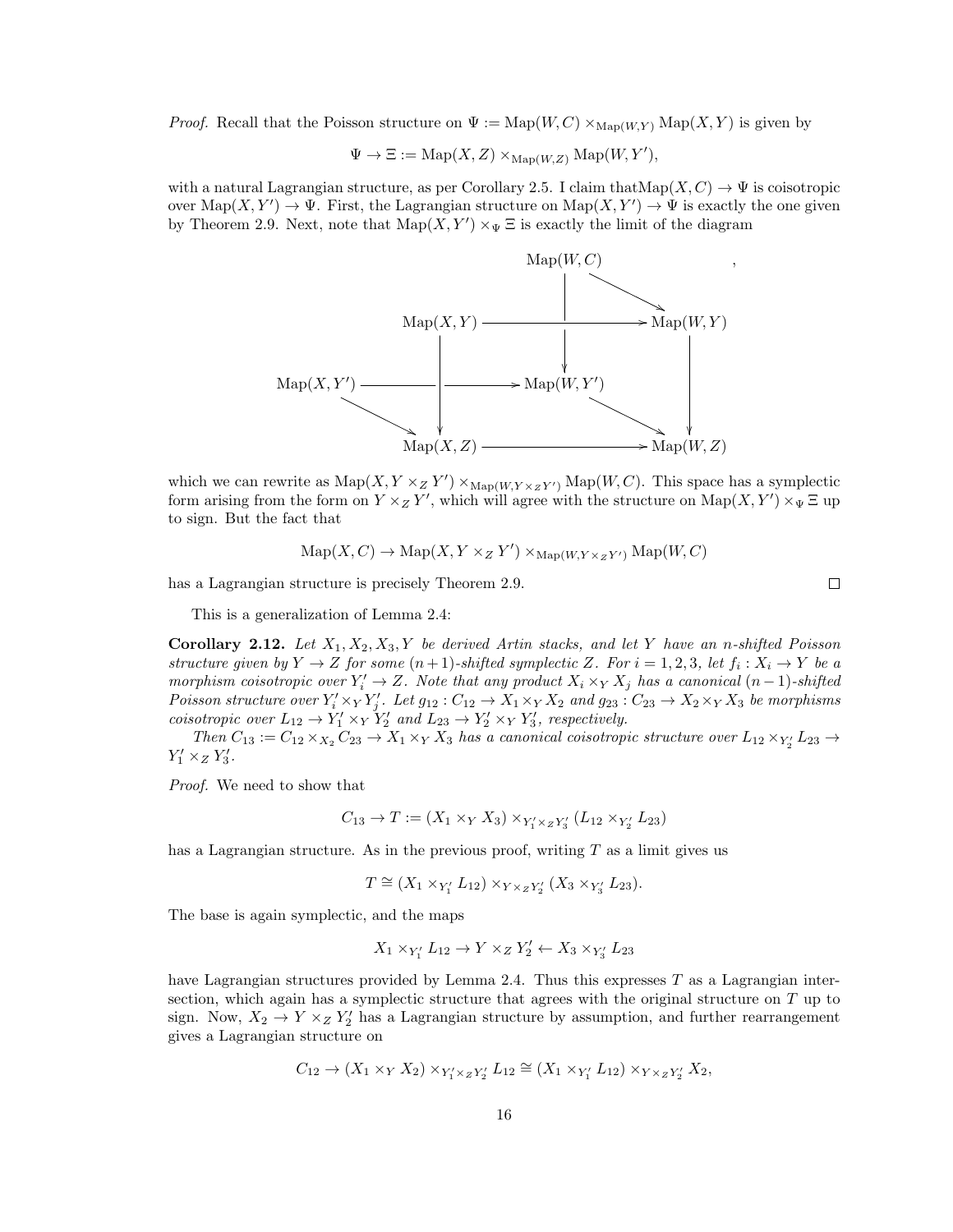and similarly for  $C_{23}$ .

But then we can apply Lemma 2.4 to get the Lagrangian structure on  $C_{13} \rightarrow T$ .



 $\Box$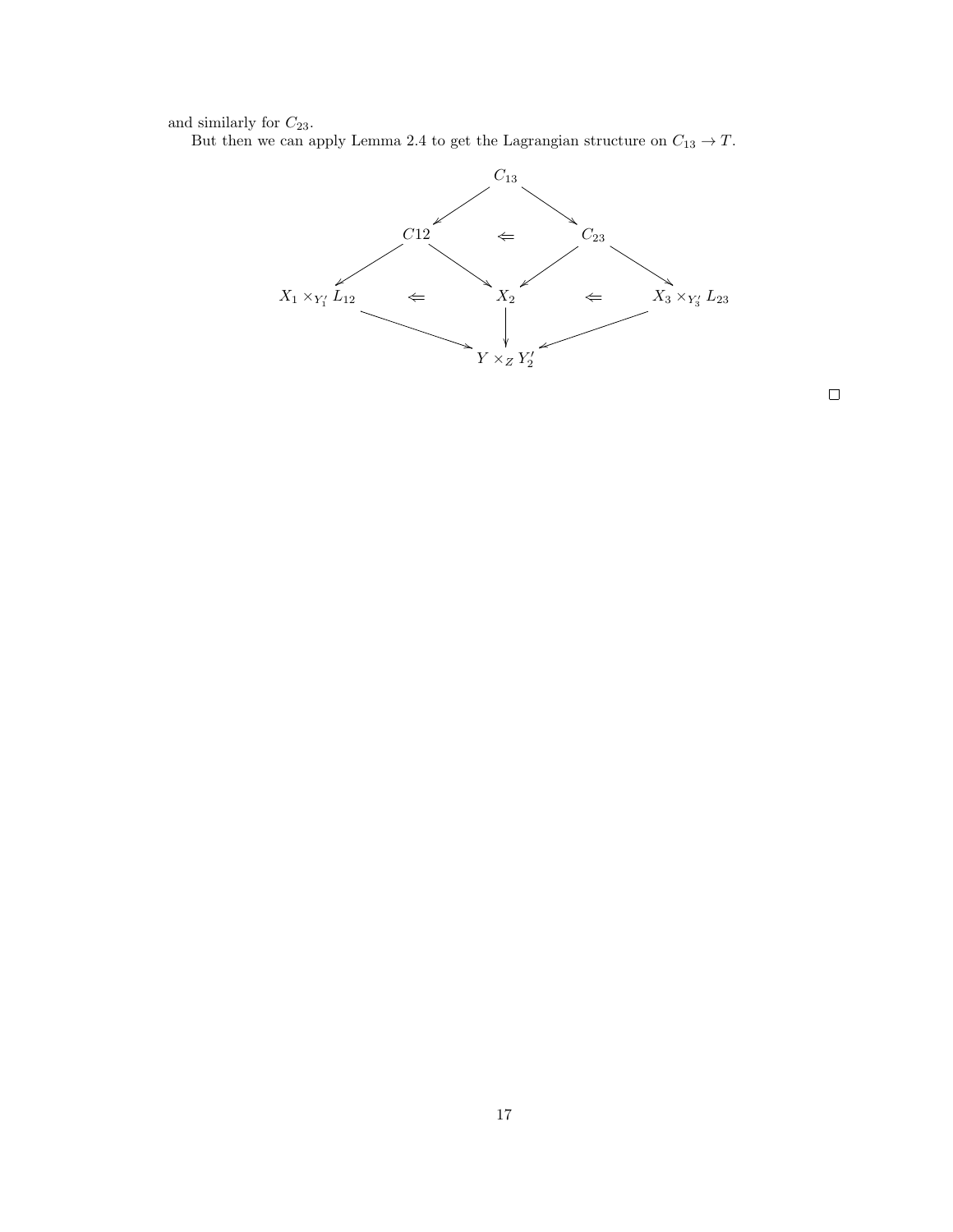### Chapter 3

## Framed Mapping Spaces

**Definition 3.1.** Let D, X, and Y be derived Artin stacks, and fix maps  $i: D \to X$  and  $f: D \to Y$ Y. We define the framed mapping space  $\text{Map}(X, D, Y, f) = \text{HoFib}_f(\text{Map}(X, Y) \to \text{Map}(D, Y)),$ the homotopy fiber of Map(X, Y) over  $f \in \text{Map}(D, Y)$ . Where f is understood we will write  $\text{Map}(X, D, Y)$ .

In the following, X will generally be a smooth scheme and  $i: D \to X$  the inclusion of a divisor; or X and D will both be divisors in some smooth scheme.

Now, for any  $g: X \to Y$  framed along D, let us consider  $(\mathbb{T}_{\mathrm{Map}(X,D,Y)})_g$ . We have an exact sequence

$$
(\mathbb{T}_{\mathrm{Map}(X,D,Y)})_g \longrightarrow (\mathbb{T}_{\mathrm{Map}(X,Y)})_g \longrightarrow (\mathbb{T}_{\mathrm{Map}(D,Y)})_i i \circ g),
$$
  
\n
$$
\downarrow \qquad \qquad \downarrow \qquad \qquad \downarrow
$$
  
\n
$$
\mathbb{R}\Gamma(g^*\mathbb{T}_Y,X) \qquad \mathbb{R}\Gamma(i^*g^*\mathbb{T}_Y,D)
$$

so we can identify  $(\mathbb{T}_{\mathrm{Map}(X,D,Y)})_g \simeq \mathbb{R}\Gamma((g^*\mathbb{T}_Y)_{-D},X)$ , where  $(g^*\mathbb{T}_Y)_{-D}$  is the subsheaf of  $g^*\mathbb{T}_Y$ vanishing on D. In our cases we will be able to write  $D = V(a)$  locally, so  $(g^* \mathbb{T}_Y)_{-D} \simeq a(g^* \mathbb{T}_Y)$ .

More globally, let  $ev : X \times \text{Map}(X, D, Y) \to Y$  be the evaluation map and  $\pi : X \times \text{Map}(X, D, Y) \to Y$  $\mathrm{Map}(X, D, Y)$  the projection. Then  $\mathbb{T}_{\mathrm{Map}(X, D, Y)} \simeq \pi_* ((ev^* \mathbb{T}_Y)_{-(D \times \mathrm{Map}(X, D, Y))}).$ 

For  $p \geq 0$  we have a cup product map

$$
\wedge^p \mathbb{T}_{\mathrm{Map}(X,Y)} \sim \wedge^p (\pi_* ev^* \mathbb{T}_Y) \to \pi_* \wedge^p (ev^* \mathbb{T}_Y).
$$

This induces a map

$$
\pi_*(\wedge^p ev^* \mathbb{L}_Y) \to (\pi_*(\wedge^p ev^* \mathbb{T}_Y))^{\vee} \to \wedge^p \mathbb{L}_{\mathrm{Map}(X,Y)}.
$$

This map is compatible with the mixed structure on both sides, so descends to the level of negative cyclic complexes:

 $\pi_*ev^*(NC(Y)) \to NC(\mathrm{Map}(X,Y)).$ 

With this in mind, we define a special class of forms on  $\text{Map}(X, Y)$ :

**Definition 3.2.** A p-form on  $\text{Map}(X, Y)$  (resp. closed p-form) is multiplicative if the corresponding map  $\mathcal{O}_{\mathrm{Map}(X,Y)} \to \wedge^p \mathbb{L}_{\mathrm{Map}(X,Y)}$  factors through  $\pi_*(\wedge^p ev^* \mathbb{L}_Y)$  (resp. factors through  $\pi_* ev^*(NC(Y))$ ).

Note that all forms obtained from the  $\int_{[X]} ev^*(-)$  map of Theorem 1.8 are multiplicative.

The importance of multiplicative forms is as follows. Suppose  $\mathcal{E}_1, \mathcal{E}_2 \to ev^* \mathbb{T}_Y$  are two sheaves on Map $(X, Y)$  which are orthogonal in the sense that the multiplication map  $\mathcal{E}_1 \otimes \mathcal{E}_2 \to \wedge^2 ev^* \mathbb{T}_Y$  is 0. Then for any 2-form  $\omega$ , we have a pullback via

$$
\wedge^2 \mathbb{L}_{\mathrm{Map}(X,Y)} \to (\pi_* \mathcal{E}_1)^{\vee} \otimes (\pi_* \mathcal{E}_2)^{\vee}.
$$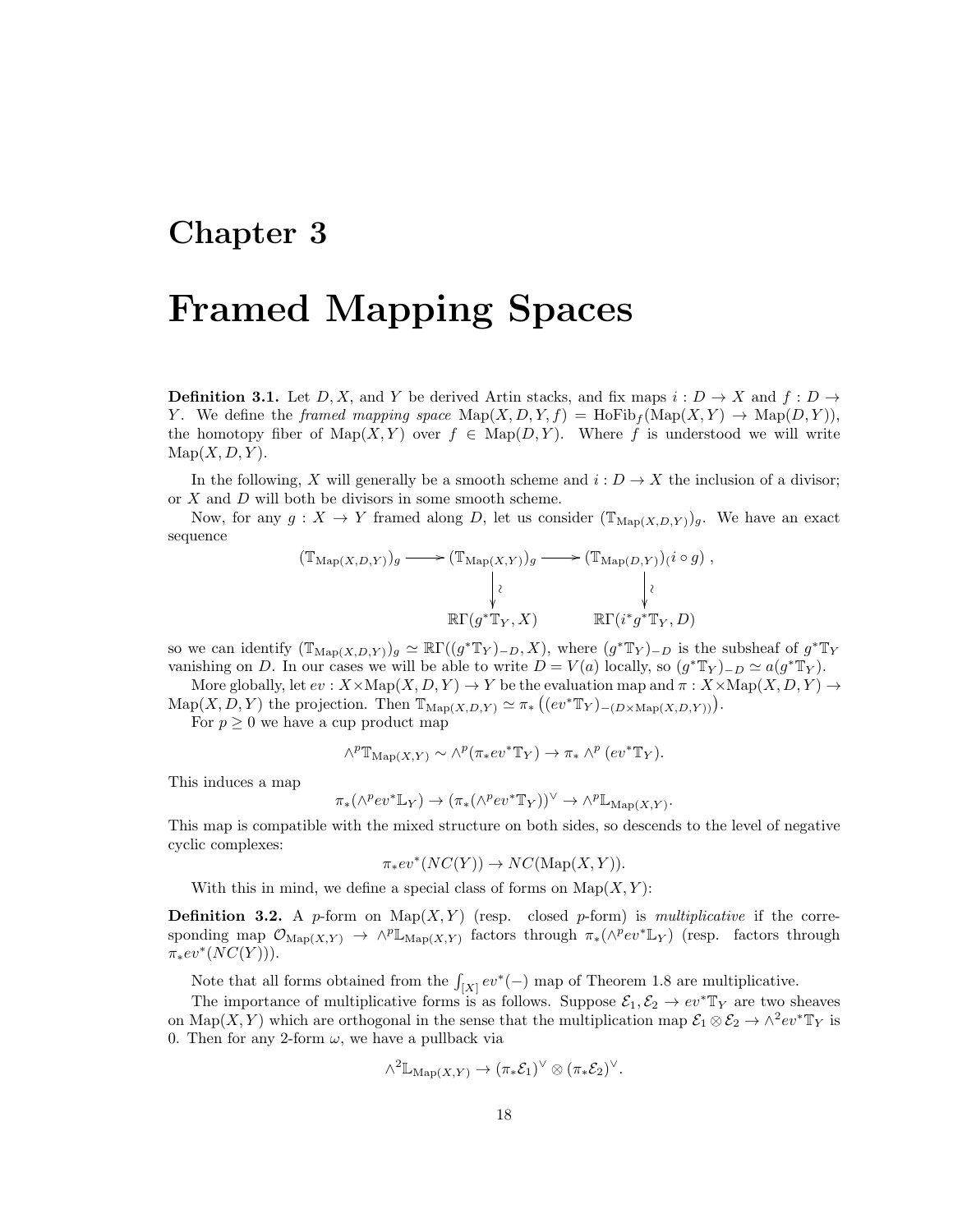If  $\omega$  is multiplicative, then we can lift the pullback through  $\pi_*(\wedge^2 ev^* \mathbb{L}_Y) \to \pi_*(\mathcal{E}_1^{\vee} \otimes \mathcal{E}_2^{\vee}),$  which is the 0 map. Thus the pullback will be 0.

We want to generalize the case of Theorem 1.8 and Corollary 2.7 to spaces  $\text{Map}(X, D, Y)$ . The main theorem of this section is

**Theorem 3.3.** Let X be a d-dimensional proper smooth scheme and D an effective divisor. Suppose E is an effective divisor of X such that  $D = 2D + E$  is anticanonical. Let Y be a derived Artin stack such that  $\text{Map}(X, Y)$ ,  $\text{Map}(\bar{D}, Y)$ ,  $\text{Map}(D, Y)$ , and  $\text{Map}(D + E, Y)$  are themselves derived Artin stacks of locally finite presentation over k. Fix a base map  $f: D \to Y$ .

- 1. Suppose Y is n-shifted symplectic and the projection  $\text{Map}(D + E, Y) \to \text{Map}(D, Y)$  is etale over f. Then  $\text{Map}(X, D, Y)$  has an  $(n-d)$ -shifted symplectic structure.
- 2. Suppose Y is n-shifted Poisson. Then  $\text{Map}(X, D, Y)$  has an  $(n-d)$ -shifted Poisson structure.

,

Proof. Consider the fiber diagram

$$
Map(X, D, Y) \longrightarrow Map(\tilde{D}, D, Y) \longrightarrow \bullet
$$
  
\n
$$
\downarrow \qquad \qquad \downarrow \qquad \qquad \downarrow
$$
  
\n
$$
Map(X, Y) \longrightarrow Map(\tilde{D}, Y) \longrightarrow Map(D, Y)
$$

where both squares and the larger rectangle are Cartesian. Then Map( $\tilde{D}$ , Y) is  $(n - d + 1)$ -shifted symplectic (resp. Poisson) by Theorem 1.8 (Corollary 2.7), and  $\text{Map}(X, Y) \to \text{Map}(D, Y)$  has a canonical Lagrangian structure (coisotropic structure) by Corollary 1.12 (Corollary 2.10). If we can show that  $\text{Map}(D, D, Y) \to \text{Map}(D, Y)$  has a Lagrangian structure (coisotropic structure) as well, we will be done by Theorem 1.6 (Corollary 2.5). We state this as a separate lemma:

**Lemma 3.4.** Let  $X, Y, D, \tilde{D}$  be as in the theorem. Then

- 1. Suppose Y is n-shifted symplectic and the projection  $\text{Map}(D + E, Y) \to \text{Map}(D, Y)$  is etale over f. Then  $\varphi : \text{Map}(\tilde{D}, D, Y) \to \text{Map}(\tilde{D}, Y)$  has an canonical Lagrangian structure.
- 2. Suppose Y is n-shifted Poisson. Then  $\text{Map}(X, D, Y)$  has a canonical coisotropic structure.

*Proof.* Let  $i : D \to \tilde{D}$  be the inclusion, and let  $g : \tilde{D} \to Y$  be a map such that  $f = g \circ i$ . Then  $\mathbb{T}_g \operatorname{Map}(\tilde{D}, D, Y) \simeq \mathbb{R}\Gamma(\operatorname{HoFib}(g^*\mathbb{T}_Y \to i_*i^*g^*\mathbb{T}_Y), \tilde{D}).$  Let us write this as  $\mathbb{T}_g \operatorname{Map}(\tilde{D}, D, Y) \simeq$  $\mathbb{R}\Gamma((g^*\mathbb{T}_Y)_{-D}, \tilde{D})$ . Similarly, for any extension of  $f: D \to Y$  to  $\tilde{f}: D + E \to Y$ , we have  $\mathbb{T}_g \operatorname{Map}(\tilde{D}, D + E, Y, \tilde{f}) \simeq \mathbb{R}\Gamma((g^*\mathbb{T}_Y)_{-(D+E)}, \tilde{D}).$ 

Let us consider (1). The multiplication

$$
(g^* \mathbb{T}_Y)_{-D} \otimes (g^* \mathbb{T}_Y)_{-(D+E)} \to \wedge^2 g^* \mathbb{T}_Y
$$

is zero; in an affine local patch of X, if  $D = V(a)$  and  $E = V(b)$ , then the map on sheaves is

$$
a(g^* \mathbb{T}_Y) \otimes ab(g^* \mathbb{T}_Y) \to \wedge^2 g^* \mathbb{T}_Y
$$

and  $a^2b = 0$  on  $2D + E$ .

Now, the symplectic structure on  $\text{Map}(\tilde{D}, Y)$  is a multiplicative form. Thus,  $\mathbb{R}\Gamma((g^*\mathbb{T}_Y)_{-D}, \tilde{D})$ and  $\mathbb{R}\Gamma((g^*\mathbb{T}_Y)_{-(D+E)}, \tilde{D})$  are orthogonal in  $\mathbb{T}_g \text{Map}(\tilde{D}, Y) \simeq \mathbb{R}\Gamma(g^*\mathbb{T}_Y, \tilde{D})$  under this structure. Thus the map

$$
\mathbb{R}\Gamma((g^*\mathbb{T}_Y)_{-D}, \tilde{D}) \to \mathbb{T}_g \operatorname{Map}(\tilde{D}, Y) \to \mathbb{L}_g \operatorname{Map}(\tilde{D}, Y)[n - d + 1]
$$

$$
\to \left(\mathbb{R}\Gamma((g^*\mathbb{T}_Y)_{-(D+E)}, \tilde{D})\right)^\vee [n - d + 1]
$$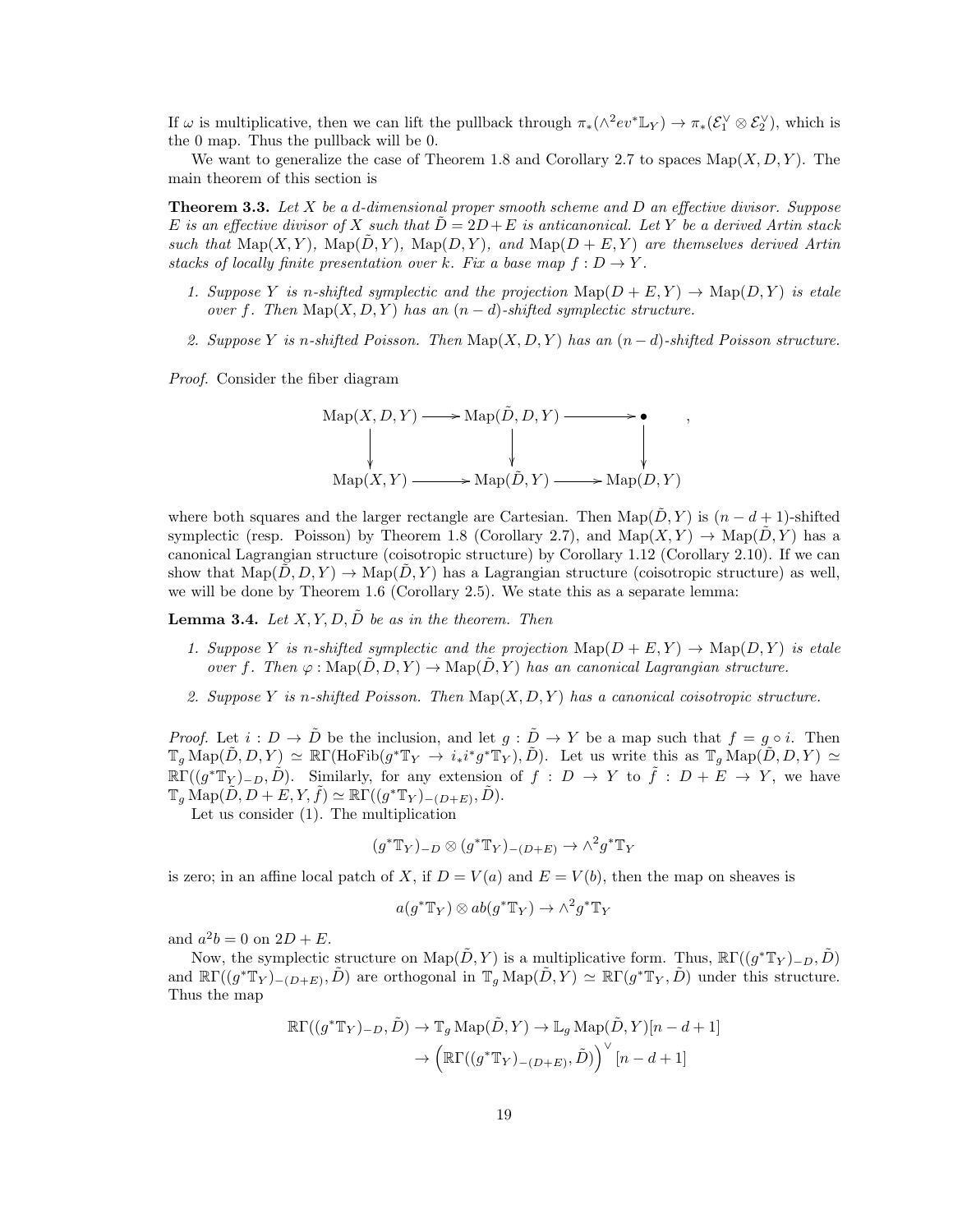is 0, so

$$
\mathbb{R}\Gamma((g^*\mathbb{T}_Y)_{-D}, \tilde{D}) \to \mathbb{L}_g \operatorname{Map}(\tilde{D}, Y)[n-d+1] \simeq \left(\mathbb{R}\Gamma(g^*\mathbb{T}_Y, \tilde{D})\right)^\vee [n-d+1]
$$

factors through a map

$$
\mathbb{R}\Gamma((g^*\mathbb{T}_Y)_{-D},\tilde{D})\to \left(\mathbb{R}\Gamma(g^*\mathbb{T}_Y\otimes\mathcal{O}_{D+E},\tilde{D})\right)^\vee[n-d+1].\tag{*}
$$

.

In fact, extending g to a map  $\tilde{g}: X \to Y$ , consider the diagram

$$
\tilde{g}^* \mathbb{T}_Y(-2D - E) \longrightarrow \tilde{g}^* \mathbb{T}_Y(-2D - E) \longrightarrow 0
$$
\n
$$
\downarrow \qquad \qquad \downarrow \qquad \qquad \downarrow
$$
\n
$$
\tilde{g}^* \mathbb{T}_Y(-D) \longrightarrow \tilde{g}^* \mathbb{T}_Y \longrightarrow \tilde{g}^* \mathbb{T}_Y \otimes \mathcal{O}_D
$$
\n
$$
\downarrow \qquad \qquad \downarrow
$$
\n
$$
\tilde{g}^* \mathbb{T}_Y(-D) \otimes \mathcal{O}_{D+E} \longrightarrow \tilde{g}^* \mathbb{T}_Y \otimes \mathcal{O}_{2D+E} \longrightarrow \tilde{g}^* \mathbb{T}_Y \otimes \mathcal{O}_D
$$

As all columns and the first two rows are distinguished triangles, so is the last row; restricting back to  $\tilde{D}$ , we get a quasi-isomorphism

$$
(g^* \mathbb{T}_Y)_{-D} \simeq g^* \mathbb{T}_Y \otimes \mathcal{O}_{D+E}(-D) \simeq g^* \mathbb{T}_Y \otimes j_* K_{D+E},
$$

where  $j: D + E \rightarrow \tilde{D}$  is the inclusion.

Then the map  $(*)$  can be rewritten as a map

$$
\mathbb{R}\Gamma(j^*g^*\mathbb{T}_Y\otimes K_{D+E}, D+E)\to (\mathbb{R}\Gamma(j^*g^*\mathbb{T}_Y, D+E))^\vee [n-d+1].
$$

This is just the quasi-isomorphism

$$
\mathbb{R}\Gamma(j^*g^*\mathbb{T}_Y\otimes K_{D+E}, D+E)\to \mathbb{R}\Gamma(j^*g^*\mathbb{L}_Y\otimes K_{D+E}, D+E)[n]
$$

given by the symplectic structure on  $Y$ , followed by the Serre duality quasi-isomorphism

$$
\mathbb{R}\Gamma((j^*g^*\mathbb{T}_Y)^\vee\otimes K_{D+E}, D+E)[n] \to \mathbb{R}\Gamma(j^*g^*\mathbb{T}_Y, D+E)^\vee[n-d+1].
$$

In particular, (\*) is a quasi-isomorphism.

Now let us consider case (1). The etaleness assumption gives us that

$$
\R\Gamma(g^*\mathbb{T}_Y\otimes\mathcal{O}_{D+E}, \tilde{D})\to \R\Gamma(g^*\mathbb{T}_Y\otimes\mathcal{O}_D, \tilde{D})
$$

is a quasi-isomorphism, and so

$$
\mathbb{R}\Gamma((g^*\mathbb{T}_Y)_{-(D+E)},\tilde{D})\to \mathbb{R}\Gamma((g^*\mathbb{T}_Y)_{-D},\tilde{D})
$$

is as well. Thus the map

$$
\wedge^2 \mathbb{R}\Gamma((g^* \mathbb{T}_Y)_{-D}, \tilde{D}) \to \wedge^2 \mathbb{R}\Gamma(g^* \mathbb{T}_Y, \tilde{D})
$$

is 0, so 0 is an isotropic structure on  $\varphi$ . In addition, the map  $\mathbb{T}_{\varphi} \to \mathbb{L}_{Map(\tilde{D},D,Y)}[n-d]$  is precisely the map (\*) shifted by 1. This is a quasi-isomorphism, so we have a Lagrangian structure on  $\varphi$ .

Now consider case (2). Suppose Y has a Poisson structure given by  $p : Y \to Z$ , where Z has an  $(n + 1)$ -shifted symplectic structure  $\omega$  and p has a Lagrangian structure  $\gamma$ . Recall that the  $(n - d + 1)$ -shifted Poisson structure on Map $(D, Y)$  is given by Map $(D, Y) \rightarrow \text{Map}(D, Z)$ , with the symplectic and Lagrangian structures induced from  $\omega$  and  $\gamma$ . I claim that  $\text{Map}(\tilde{D}, D, Y) \to$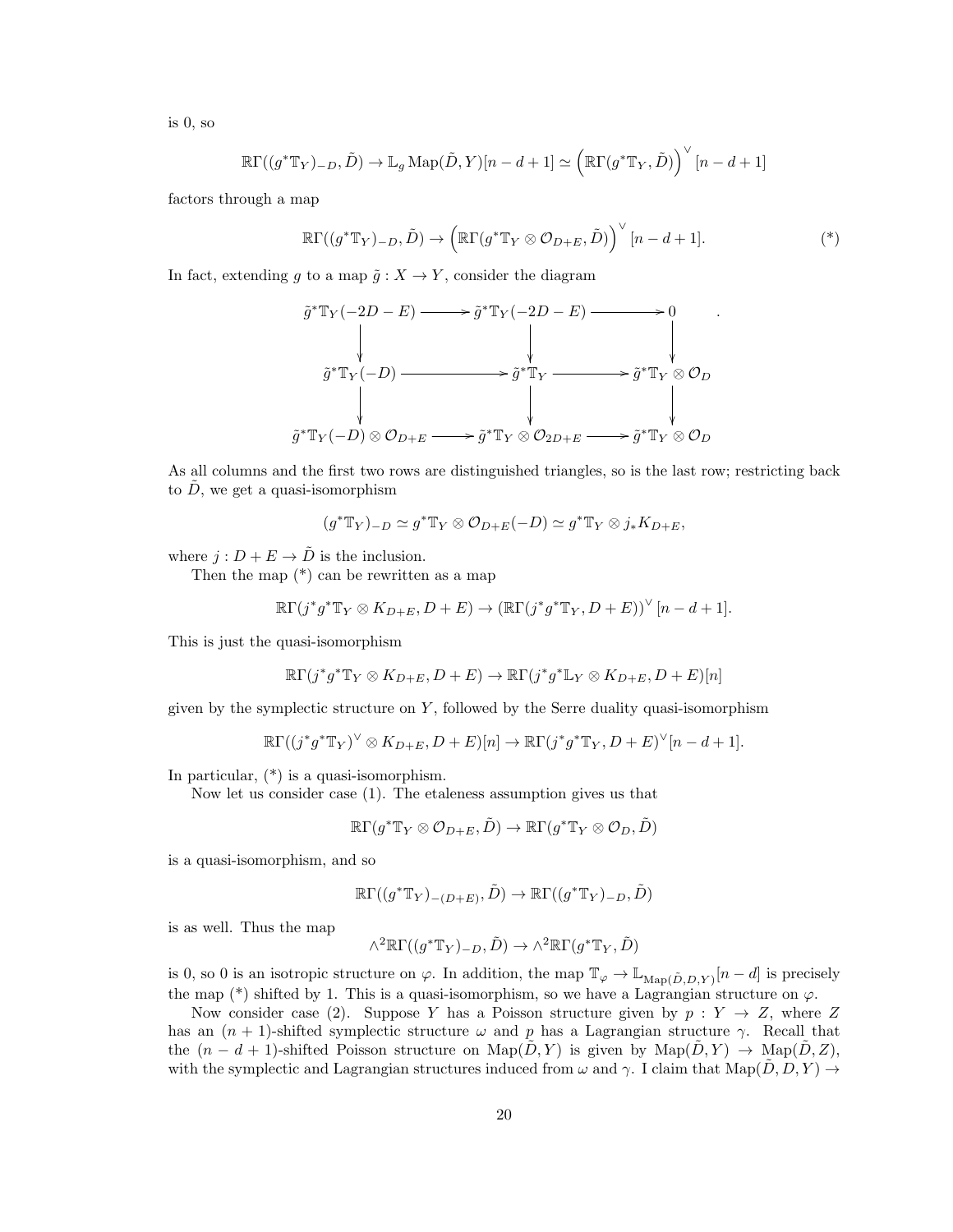$\text{Map}(\tilde{D}, Y)$  is coisotropic. The base B will be the formal neighborhood of  $\text{Map}(\tilde{D}, D, Y)$  in  $\text{Map}(D + Y)$  $E, D, Y) \times_{\text{Map}(D+E, D, Z)} \text{Map}(\tilde{D}, D, Z)$ , and  $q : B \to \text{Map}(\tilde{D}, D, Z)$  comes from the projection  $\text{Map}(D + E, D, Y) \times_{\text{Map}(D + E, D, Z)} \text{Map}(\tilde{D}, D, Z)$  followed by  $\text{Map}(\tilde{D}, D, Z) \to \text{Map}(\tilde{D}, Z)$ .

First let's find a convenient representation of  $\mathbb{T}_B$ . Let  $g \in \text{Map}(\tilde{D}, Y)$ . In the diagram

$$
\mathbb{R}\Gamma((g^*\mathbb{T}_p)_{-(D+E)},\tilde{D}) \longrightarrow \mathbb{R}\Gamma((g^*\mathbb{T}_p)_{-D},\tilde{D}) \longrightarrow \mathbb{R}\Gamma((g^*\mathbb{T}_p)_{-D},D+E)
$$
\n
$$
\downarrow \qquad \qquad \downarrow \qquad \qquad \downarrow
$$
\n
$$
\mathbb{R}\Gamma((g^*\mathbb{T}_Y)_{-D},\tilde{D}) \longrightarrow \mathbb{R}\Gamma((g^*\mathbb{T}_Y)_{-D},\tilde{D}) \oplus \mathbb{R}\Gamma((g^*\mathbb{T}_Y)_{-D},D+E) \longrightarrow \mathbb{R}\Gamma((g^*\mathbb{T}_Y)_{-D},D+E)
$$
\n
$$
\downarrow \qquad \qquad \downarrow
$$
\n
$$
(\mathbb{T}_B)_g \longrightarrow \mathbb{R}\Gamma((g^*p^*\mathbb{T}_Z)_{-D},\tilde{D}) \oplus \mathbb{R}\Gamma((g^*\mathbb{T}_Y)_{-D},D+E) \longrightarrow \mathbb{R}\Gamma((j^*g^*p^*\mathbb{T}_Z)_{-D},D+E)
$$

the last two columns and all rows are triangles, so the first column is as well. Thus we have

$$
(\mathbb{T}_B)_g \simeq \text{HoCofib}(\mathbb{R}\Gamma((g^*\mathbb{T}_p)_{-(D+E)}, \tilde{D}) \to \mathbb{R}\Gamma((g^*\mathbb{T}_Y)_{-D}, \tilde{D})).
$$

For the Lagrangian structure on q, let us identify  $q^*\Omega$ , where  $\Omega$  is the symplectic structure on Map(D, Z). For  $\ell \geq 2$ , we have by (\*\*):

$$
(\wedge^{\ell} \mathbb{L}_B)_g \simeq \{ \wedge^{\ell} \mathbb{R}\Gamma((g^* \mathbb{T}_Y)_{-D}, \tilde{D})^{\vee} \to \mathbb{R}\Gamma((g^* \mathbb{T}_p)_{-(D+E)}, \tilde{D})^{\vee} \otimes \wedge^{\ell-1} \mathbb{R}\Gamma((g^* \mathbb{T}_Y)_{-D}, \tilde{D})^{\vee} \to \cdots \}.
$$

(That is, the two are equivalent as dg-objects). Now,  $\Omega$  on  $\text{Map}(\tilde{D}, Z)$  is multiplicative, and pulling back a multiplicative form to

$$
\operatorname{Sym}^s \R\Gamma((g^*\mathbb{T}_p)_{-(D+E)}, \tilde{D})^{\vee} \otimes \wedge^{\ell-s} \R\Gamma((g^*\mathbb{T}_Y)_{-D}, \tilde{D})^{\vee}
$$

with  $s > 0$  yields 0. The weight  $\ell$  part of  $q^*\Omega$  corresponds to a map  $k \to (\wedge^{\ell} \mathbb{L}_B)_{g}$ , which in turn decomposes to a nonzero map  $k \to \wedge^{\ell} \mathbb{R} \Gamma((g^* \mathbb{T}_Y)_{-D}, \tilde{D})^{\vee}$  and a 0 map to all later terms in the sequence. A homotopy from this to 0 is given by restricting the isotropic structure  $\int_{[\tilde{D}]} ev^* \gamma$  from  $\wedge^{\ell} \mathbb{R}\Gamma(g^* \mathbb{T}_Y, \tilde{D})^{\vee}$  to  $\wedge^{\ell} \mathbb{R}\Gamma((g^* \mathbb{T}_Y)_{-D}, \tilde{D})^{\vee}$ , and taking the 0 homotopy on all later terms.

For the Lagrangian condition, using (\*\*), consider the diagram

$$
\mathbb{R}\Gamma((g^*\mathbb{T}_p)\otimes\mathcal{O}_{D+E},\tilde{D})[-1] \longrightarrow \mathbb{R}\Gamma((g^*\mathbb{T}_p)_{-(D+E)},\tilde{D}) \longrightarrow \mathbb{R}\Gamma(g^*\mathbb{T}_p,\tilde{D})
$$
  
\n
$$
\downarrow \qquad \qquad \downarrow \qquad \qquad \downarrow
$$
  
\n
$$
\mathbb{R}\Gamma((g^*\mathbb{T}_Y)\otimes\mathcal{O}_D,\tilde{D})[-1] \longrightarrow \mathbb{R}\Gamma((g^*\mathbb{T}_Y)_{-D},\tilde{D}) \longrightarrow \mathbb{R}\Gamma(g^*\mathbb{T}_Y,\tilde{D})
$$
  
\n
$$
\downarrow \qquad \qquad \downarrow
$$
  
\n
$$
(\mathbb{T}_q)_g \longrightarrow (\mathbb{T}_B)_g \longrightarrow \mathbb{R}\Gamma(g^*p^*\mathbb{T}_Z,\tilde{D})
$$

The second two columns and all rows are triangles, so the first column is too. Thus we have

$$
(\mathbb{T}_q)_g \simeq \text{HoCofib}(\mathbb{R}\Gamma((g^*\mathbb{T}_p) \otimes \mathcal{O}_{D+E}, \tilde{D})[-1] \to \mathbb{R}\Gamma((g^*\mathbb{T}_Y) \otimes \mathcal{O}_D, \tilde{D})[-1]).
$$

Similarly to the map  $(*)$  above, we obtain a quasi-isomorphism

$$
\mathbb{R}\Gamma((g^*\mathbb{T}_p)_{-D},\tilde{D})\to \left(\mathbb{R}\Gamma(g^*\mathbb{T}_Y\otimes \mathcal{O}_{D+E},\tilde{D})\right)^\vee[n-d+1],
$$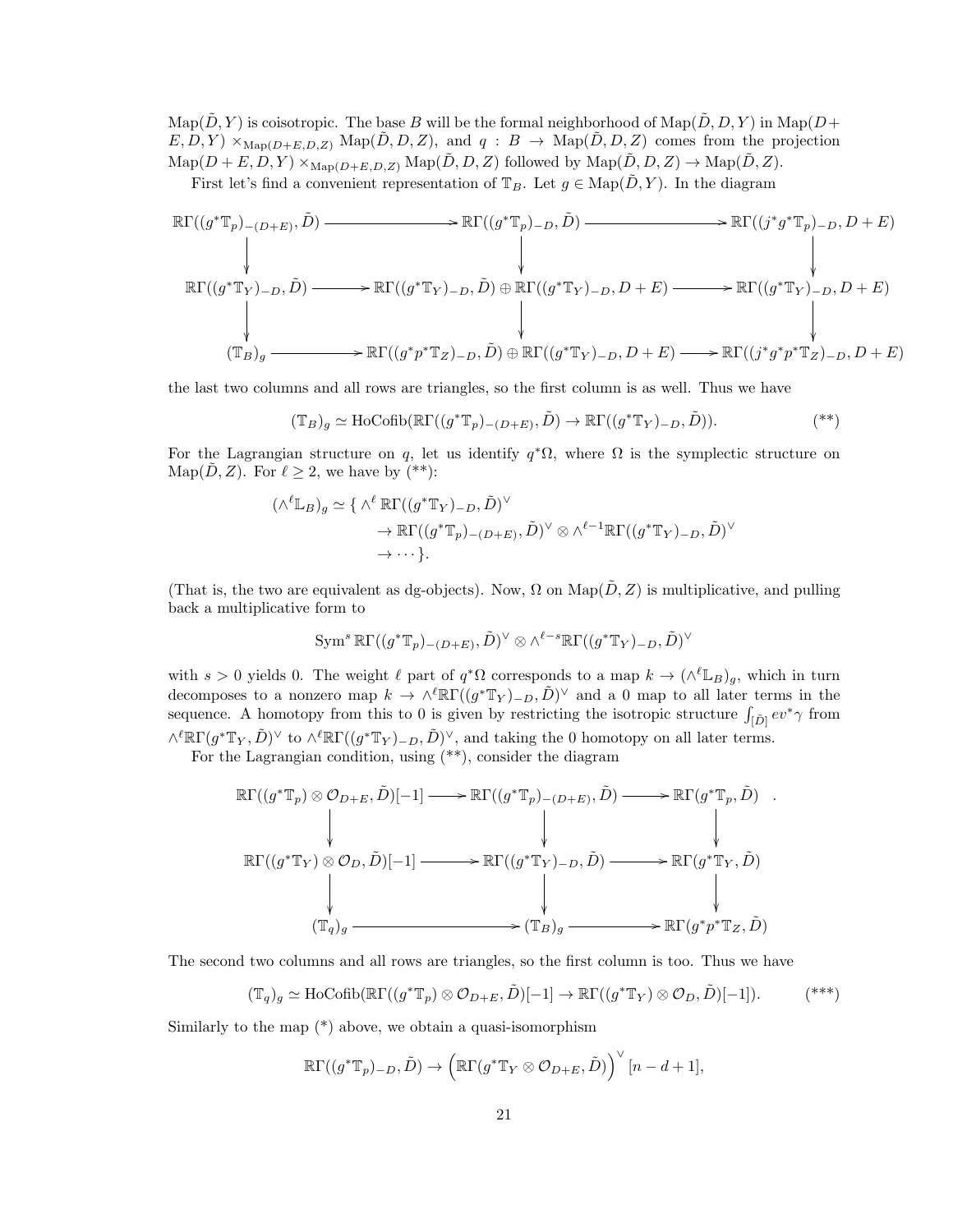namely

$$
\mathbb{R}\Gamma((g^*\mathbb{T}_p)_{-D},\tilde{D})\simeq \mathbb{R}\Gamma(j^*g^*\mathbb{T}_Y\otimes K_{D+E},D+E)\to \mathbb{R}\Gamma(j^*g^*\mathbb{L}_Y\otimes K_{D+E},D+E)[n],
$$

where  $\mathbb{T}_p \to \mathbb{L}_Y[n]$  is a quasi-isomorphism coming from the Lagrangian structure on p, followed by the Serre duality quasi-isomorphism

$$
\mathbb{R}\Gamma((j^*g^*\mathbb{T}_Y)^\vee \otimes K_{D+E}, D+E)[n] \to \mathbb{R}\Gamma(j^*g^*\mathbb{T}_Y, D+E)^\vee[n-d+1].
$$

Similarly, there is a natural quasi-isomorphism

$$
\mathbb{R}\Gamma((g^*\mathbb{T}_p)_{-(D+E)},\tilde{D})\to \left(\mathbb{R}\Gamma(g^*\mathbb{T}_Y\otimes \mathcal{O}_D,\tilde{D})\right)^\vee[n-d+1].
$$

Then the map  $\mathbb{T}_q \to \mathbb{L}_B[n-d]$  is given by the diagram

$$
(\mathbb{T}_q)_g \longrightarrow (\mathbb{L}_B)_g[n-d+1] \qquad ;
$$
  

$$
\downarrow \qquad \qquad \downarrow
$$
  

$$
\mathbb{R}\Gamma((g^*\mathbb{T}_p) \otimes \mathcal{O}_{D+E}, \tilde{D}) \longrightarrow \mathbb{R}\Gamma((g^*\mathbb{T}_Y)_{-D}, \tilde{D})^{\vee}[n-d+1]
$$
  

$$
\downarrow \qquad \qquad \downarrow
$$
  

$$
\mathbb{R}\Gamma((g^*\mathbb{T}_Y) \otimes \mathcal{O}_D, \tilde{D}) \longrightarrow \mathbb{R}\Gamma((g^*\mathbb{T}_p)_{-(D+E)}, \tilde{D})^{\vee}[n-d+1]
$$

the columns are triangles by  $(**)$  and  $(***)$ . Then this map is a quasi-isomorphism, so the isotropic structure is Lagrangian.

Let  $Q = \text{Map}(\tilde{D}, Y) \times_{\text{Map}(\tilde{D}, Z)} B$  be the product, and  $r : \text{Map}(\tilde{D}, D, Y) \to Q$  the map. For any  $g \in \text{Map}(\tilde{D}, D, Y)$ , consider the diagram

$$
\mathbb{R}\Gamma((g^*\mathbb{T}_p)\otimes\mathcal{O}_{D+E},\tilde{D})[-1] \longrightarrow \mathbb{R}\Gamma((g^*\mathbb{T}_p)_{-(D+E)},\tilde{D}) \longrightarrow \mathbb{R}\Gamma(g^*\mathbb{T}_p,\tilde{D})
$$
\n
$$
\downarrow \qquad \qquad \downarrow \qquad \qquad \downarrow
$$
\n
$$
\mathbb{R}\Gamma((g^*\mathbb{T}_Y)_{-D},\tilde{D}) \longrightarrow \mathbb{R}\Gamma(g^*\mathbb{T}_Y,\tilde{D}) \oplus \mathbb{R}\Gamma((g^*\mathbb{T}_Y)_{-D},\tilde{D}) \longrightarrow \mathbb{R}\Gamma(g^*\mathbb{T}_Y,\tilde{D})
$$
\n
$$
\downarrow \qquad \qquad \downarrow
$$
\n
$$
(r^*\mathbb{T}_Q)_g \longrightarrow \mathbb{R}\Gamma(g^*\mathbb{T}_Y,\tilde{D}) \oplus (r^*\pi_2^*\mathbb{T}_B) \longrightarrow \mathbb{R}\Gamma(g^*\mathbb{T}_Z,\tilde{D});
$$

again, everything but the first column is a triangle, so the first column is too.

Then

$$
(r^*\mathbb{T}_Q)_g \simeq \text{HoCofib}(\mathbb{R}\Gamma((g^*\mathbb{T}_p) \otimes \mathcal{O}_{D+E}, \tilde{D})[-1] \to \mathbb{R}\Gamma((g^*\mathbb{T}_Y)_{-D}, \tilde{D})).
$$

The map

$$
(\mathbb{T}_{\mathrm{Map}(\tilde{D},D,Y)})_g \simeq \mathbb{R}\Gamma((g^*\mathbb{T}_Y)_{-D},\tilde{D}) \to (r^*\mathbb{T}_Q)_g
$$

is precisely the structure morphism of the above cofiber. Letting  $\omega_Q$  be the symplectic structure on Q, we get  $r^*\omega_Q = 0$ , so r has 0 as isotropic structure. It is easy to check that  $(\mathbb{T}_r)_q \simeq \mathbb{R}\Gamma((g^*\mathbb{T}_p) \otimes$  $\mathcal{O}_{D+E}, \tilde{D}[-2]$ , and the map  $(\mathbb{T}_r)_q \to (\mathbb{L}_{\text{Map}(\tilde{D},D,Y)})_q[n-d-1]$  is the quasi-isomorphism

$$
\mathbb{R}\Gamma((g^*\mathbb{T}_p)\otimes\mathcal{O}_{D+E},\tilde{D})\to\mathbb{R}\Gamma((g^*\mathbb{T}_Y)_{-D},\tilde{D})^{\vee}[n-d+1]
$$

shifted by  $-2$ .

 $\Box$ 

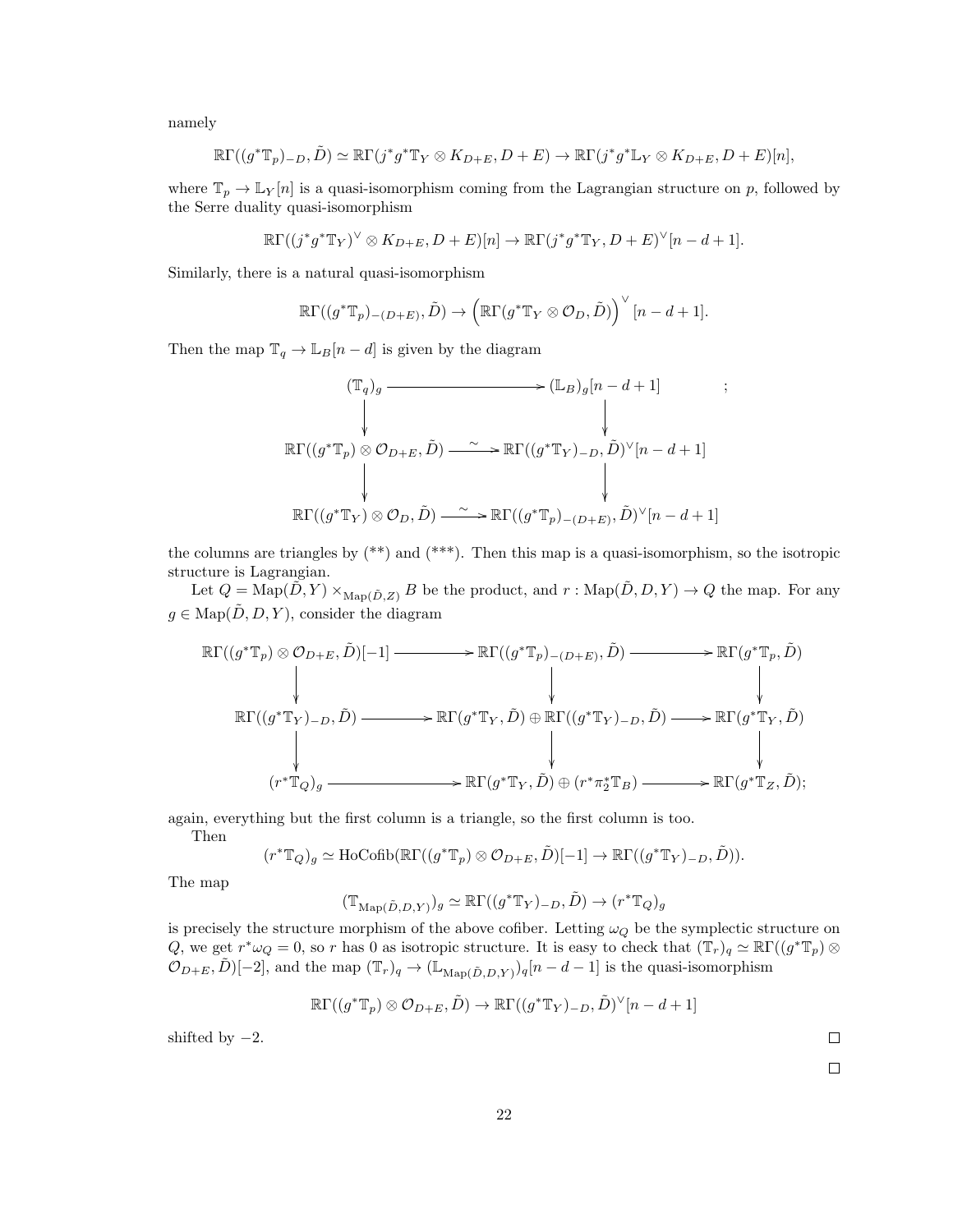Remark 3.4.1. Using similar methods, one can show that if Y is (pre)symplectic, then Map(X,  $D +$  $E, Y$  has a natural presymplectic structure.

Analogously to Theorems 2.6 and 2.8, we have:

**Theorem 3.5.** Let X be a d-dimensional proper smooth scheme and D an effective divisor. Suppose E is an effective divisor of X such that  $D = 2D + E$  is anticanonical. Let Y be a derived Artin stack such that  $\text{Map}(X, Y)$ ,  $\text{Map}(\tilde{D}, Y)$ ,  $\text{Map}(D, Y)$ , and  $\text{Map}(D + E, Y)$  are themselves derived Artin stacks of locally finite presentation over k. Fix a base map  $f: D \to Y$ . Let W be a derived Artin stack and pick a map  $s: W \to Y$ .

- 1. Suppose Y is n-shifted symplectic, that the projection  $\text{Map}(D + E, Y) \to \text{Map}(D, Y)$  is etale over f, and that  $\text{Map}(D + E, W) \to \text{Map}(D, W)$  is etale over any lift f of f. Suppose  $s: W \to Y$  has a Lagrangian structure. Then  $\text{Map}(X, D, W) \to \text{Map}(X, D, Y)$  has a natural Lagrangian structure.
- 2. Suppose Y is n-shifted Poisson, and  $s: W \to Y$  has a coisotropic structure. Then  $\text{Map}(X, D, W) \to$  $Map(X, D, Y)$  has a natural coisotropic structure.

Proof. Similarly to the previous theorem, we use the fiber diagram



The front and back faces are Cartesian squares. We have a Lagrangian (resp. coisotropic) structure on  $\zeta$  by Corollary 1.12 (Corollary 2.10), on  $\eta$  by Theorem 1.6 (Corollary 2.5), and on  $\theta$  by Lemma 3.4. We also have a Lagrangian structure on  $\mathrm{Map}(X, W) \to \mathrm{Map}(X, Y) \times_{\mathrm{Map}(\tilde{D}, Y)} \mathrm{Map}(\tilde{D}, W)$ by Theorem 2.9 (Corollary 2.11). If we show that  $\mathrm{Map}(\tilde{D}, D, W) \to \mathrm{Map}(\tilde{D}, D, Y) \times_{\mathrm{Map}(\tilde{D}, Y)}$  $\text{Map}(D, W)$  has a Lagrangian (Poisson) structure, then we will be done by Lemma 2.4 (Corolllary 2.12). As before, we put this in a separate lemma:

**Lemma 3.6.** Let X, Y, W, D,  $\tilde{D}$  be as in the theorem. Then

- 1. Suppose Y is n-shifted symplectic, that the projection  $\text{Map}(D + E, Y) \to \text{Map}(D, Y)$  is etale over f, and that  $\text{Map}(D+E, W) \to \text{Map}(D, W)$  is etale over any lift f of f. Suppose  $s : W \to W$ Y has a Lagrangian structure. Then  $r : \text{Map}(\tilde{D}, D, W) \to \text{Map}(\tilde{D}, D, Y) \times_{\text{Man}(\tilde{D}, Y)} \text{Map}(\tilde{D}, W)$ has a canonical Lagrangian structure.
- 2. Suppose Y is n-shifted Poisson and that  $s: W \to Y$  has a coisotropic structure. Then r:  $\text{Map}(\tilde{D}, D, W) \to \text{Map}(\tilde{D}, D, Y) \times_{\text{Map}(\tilde{D}, Y)} \text{Map}(\tilde{D}, W)$  has a canonical coisotropic structure.

*Proof.* For (1), let  $\gamma$  be the Lagrangian structure on s. If  $\Omega$  is the induced symplectic structure on  $\text{Map}(\tilde{D}, D, Y) \times_{\text{Map}(\tilde{D}, Y)} \text{Map}(\tilde{D}, W)$ , one can check that  $r^* \Omega = - \int_{\lceil \tilde{D} \rceil} e^{v^* \gamma}$ . But this is a multiplicative form, so is already 0 on

$$
(\wedge^{\ell} \mathbb{T}_{\mathrm{Map}(\tilde{D}, D, W)})_g \simeq \wedge^{\ell} \mathbb{R}\Gamma((g^* \mathbb{T}_W)_{-D}) \simeq \wedge^{\ell} \mathbb{R}\Gamma((g^* \mathbb{T}_W)_{-(D+E)})(\ell \ge 2)
$$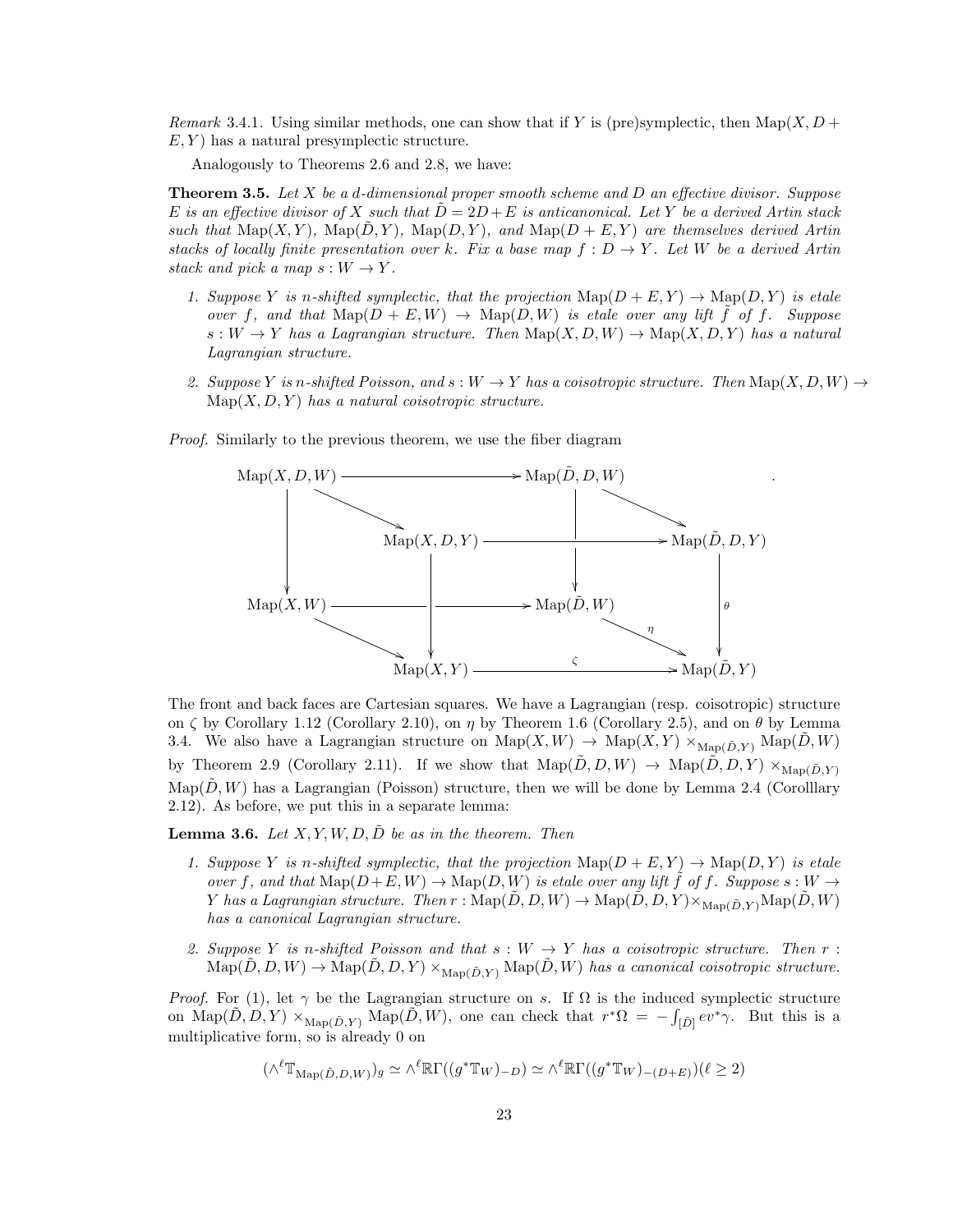for any  $q \in \text{Map}(D, D, W)$ ; here the second quasi-isomorphism comes from the etaleness condition. Thus 0 is an isotropic structure. For the Lagrangian condition, we have

$$
(\mathbb{T}_r)_g \simeq \mathbb{R}\Gamma(g^*\mathbb{T}_s \otimes \mathcal{O}_D, \tilde{D}) \simeq \mathbb{R}\Gamma(g^*\mathbb{T}_s \otimes \mathcal{O}_{D+E}, \tilde{D}),
$$

and the map  $\mathbb{T}_r \to \mathbb{L}_{\text{Map}(\tilde{D}, D, W)}[n-d]$  is the quasi-isomorphism

$$
\mathbb{R}\Gamma(g^*\mathbb{T}_s, D+E) \to \mathbb{R}\Gamma(g^*\mathbb{L}_W, D+E)[n-1]
$$

from the Lagrangian condition on s, followed by the Serre quasi-isomorphism

$$
\mathbb{R}\Gamma(g^*\mathbb{L}_W, D+E) \to \mathbb{R}\Gamma(g^*\mathbb{T}_W \otimes K_{D+E}, D+E)^\vee[1-d] \simeq \mathbb{R}\Gamma((g^*\mathbb{T}_W)_{-D}, \tilde{D})^\vee[1-d],
$$

as in the proof of the previous theorem.

For (2), let the Poisson structure on Y be given by  $p: Y \to Z$  with Lagrangian structure  $\gamma$ , and the coisotropic structure on  $W \to Y$  given by  $u: W \to Y \times_Z Y'$  with Lagrangian structure  $\epsilon$ , where  $p': Y' \to Z$  has Lagrangian structure  $\gamma'.$ 

Letting B be a formal neighborhood of  $\text{Map}(\tilde{D}, D, Y)$  in  $\text{Map}(D + E, D, Y) \times_{\text{Map}(D + E, D, Z)}$  $\text{Map}(\tilde{D}, D, Z)$ , recall that the coisotropic structure on  $\text{Map}(\tilde{D}, D, Y) \to \text{Map}(\tilde{D}, Y)$  came from the map  $B \to \text{Map}(D, Z)$ . In our present case, the Poisson structure on  $\Psi := \text{Map}(D, D, Y) \times_{\text{Map}(\tilde{D}, Y)} \mathbb{Z}$  $\text{Map}(\tilde{D}, W)$  comes from

$$
\Psi \to \Xi := B \times_{\mathrm{Map}(\tilde{D}, Z)} \mathrm{Map}(\tilde{D}, Y').
$$

Let  $B'$  be a formal neighborhood of  $\mathrm{Map}(\tilde{D},D,W)$  in  $\mathrm{Map}(D+E,D,W)\times_{\mathrm{Map}(D+E,D,Y')} \mathrm{Map}(\tilde{D},D,Y').$ The maps

$$
\times_{\mathrm{Map}(D+E,D,W)\mathrm{Map}(D+E,D,Y')}\mathrm{Map}(\tilde{D},D,Y') \xrightarrow{\pi_2} \mathrm{Map}(\tilde{D},D,Y') \longrightarrow \mathrm{Map}(\tilde{D},Y')
$$

and

 $\mathrm{Map}(D+E, D, W) \times_{\mathrm{Map}(D+E, D, Y')} \mathrm{Map}(\tilde{D}, D, Y') \to \mathrm{Map}(D+E, D, Y) \times_{\mathrm{Map}(D+E, D, Z)} \mathrm{Map}(\tilde{D}, D, Z)$ 

give a map  $q' : B' \to \Xi$ . As in the previous theorem, one can give an isotropic structure on  $q'$  basically arising from the isotropic structure on  $\text{Map}(\tilde{D}, W) \to \text{Map}(\tilde{D}, Y \times_Z Y')$ , and Lagrangianness comes from

$$
(\mathbb{T}_{q'})_g \longrightarrow (\mathbb{L}_{B'})_g[n-d+2]
$$
\n
$$
\downarrow \qquad \qquad \downarrow
$$
\n
$$
\mathbb{R}\Gamma((g^*\mathbb{T}_u) \otimes \mathcal{O}_{D+E}, \tilde{D}) \longrightarrow \mathbb{R}\Gamma((g^*\mathbb{T}_W)_{-D}, \tilde{D})^\vee[n-d+2]
$$
\n
$$
\downarrow \qquad \qquad \downarrow
$$
\n
$$
\mathbb{R}\Gamma((g^*\mathbb{T}_s) \otimes \mathcal{O}_D, \tilde{D}) \longrightarrow \mathbb{R}\Gamma((g^*\mathbb{T}_{s'})_{-(D+E)}, \tilde{D})^\vee[n-d+2]
$$

Again similarly to the previous theorem, letting  $\rho : \text{Map}(\tilde{D}, D, W) \to R := B' \times_{\Xi} \Psi$ , if  $\Omega_R$  is the induced structure on R, then  $\rho^* \Omega_R$  is already 0, so 0 is an isotropic structure. For the Lagrangian condition, at any  $g \in \text{Map}(\tilde{D}, D, W)$ , the corresponding map  $(\mathbb{T}_{\rho})_g \to (\mathbb{L}_{\text{Map}(\tilde{D}, D, W)})_g[n - d - 1]$  is just

 $\mathbb{R}\Gamma(g^*\mathbb{T}_u \otimes \mathcal{O}_{D+E}, \tilde{D})[-1] \to \mathbb{R}\Gamma((g^*\mathbb{T}_W)_{-D}, \tilde{D})[n-d-1],$ 

analogous to previous maps. This gives the coisotropic structure on  $\text{Map}(\tilde{D}, D, W) \to \Psi$  we needed.  $\Box$ 

 $\Box$ 

.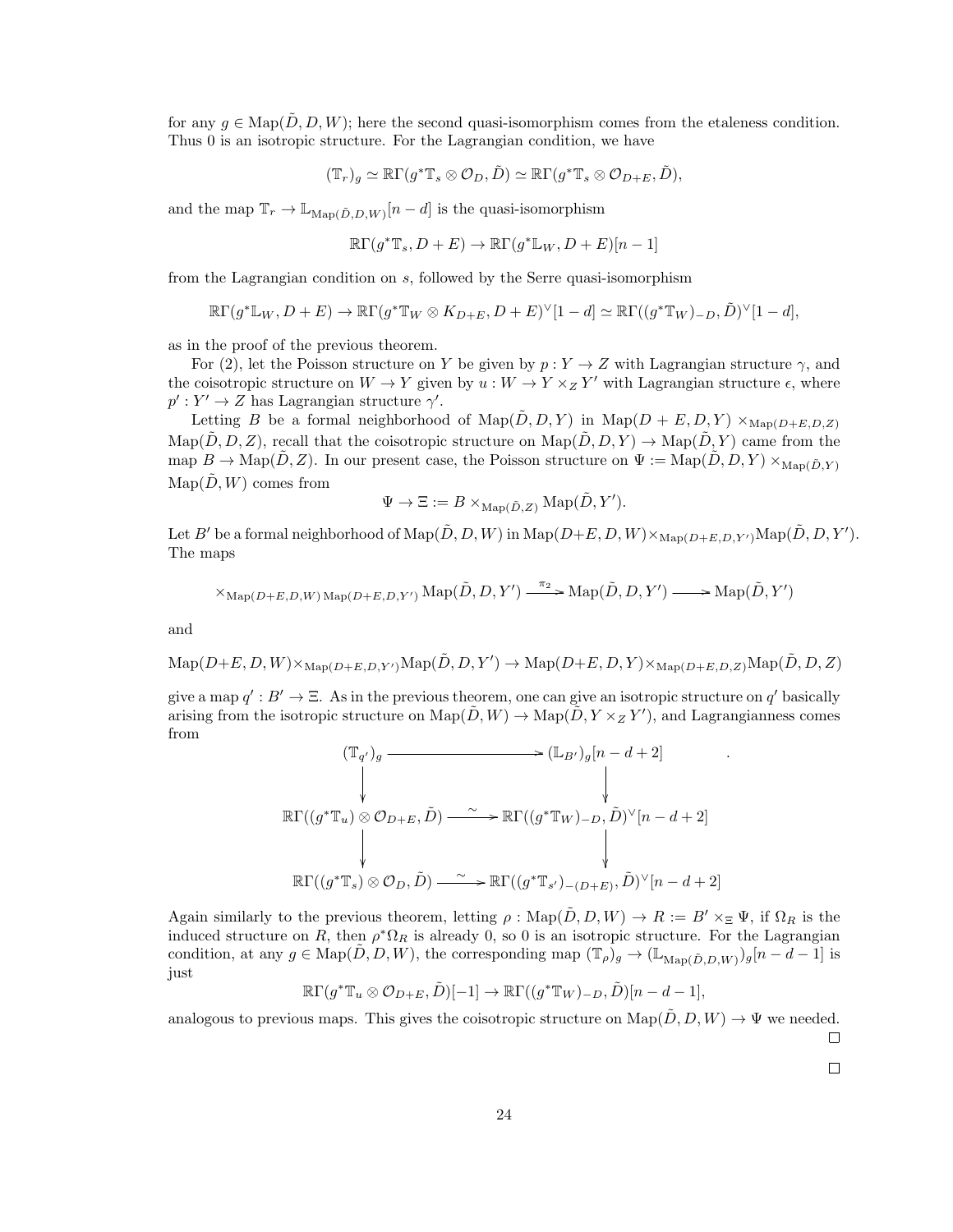### 3.1 Framed Vector Bundles on Surfaces

As an example of these theorems, let X be a smooth surface with effective anticanonical bundle, and take effective divisors D and E such that  $2D+E$  is anticanonical. Let G be a reductive group. Choose a map  $D \to BG$ , that is, a G-bundle  $\mathcal{G} \to D$ . The space  $\text{Map}(X, D, BG, \mathcal{G})$  has, by Theorem 3.3, a 0-shifted Poisson structure. This structure will be symplectic if  $\text{Map}(D + E, BG) \to \text{Map}(D, BG)$ is etale over G. That is, if for every extension  $\tilde{\mathcal{G}} \to D + E$  of G, the map

$$
H^*(Lie(\tilde{\mathcal{G}}), D+E) \to H^*(Lie(\mathcal{G}), D)
$$

is an isomorphism in all degrees. Assuming the moduli space is a smooth variety (or looking at a semistable locus), this will be an ordinary Poisson or symplectic structure. Taking  $\zeta \in H^0(X, E)$  to be a section vanishing on  $E$ , this is precisely Theorem 4.3 of [Bo].

In particular, let us consider the case where  $X = \mathbb{P}^2$ ,  $D = E$  is a line L,  $G = SL_n$ , and G is the trivial bundle. The space  $\text{Map}(\mathbb{P}^2, L, BSL_n, \mathcal{G})$  may be identified with the framed  $SU(n)$ -instantons on  $S<sup>4</sup>$  ([Do]). In this case, the only extension of G to 2L is the trivial bundle again, and the failure of

$$
H^*(\mathfrak{sl}_n \otimes \mathcal{O}_{2L}, 2L) \to H^*(\mathfrak{sl}_n \otimes \mathcal{O}_L, L)
$$

is given by

$$
H^*(\mathfrak{sl}_n \otimes \mathcal{O}_L(-1), L) = 0,
$$

so we have a symplectic structure.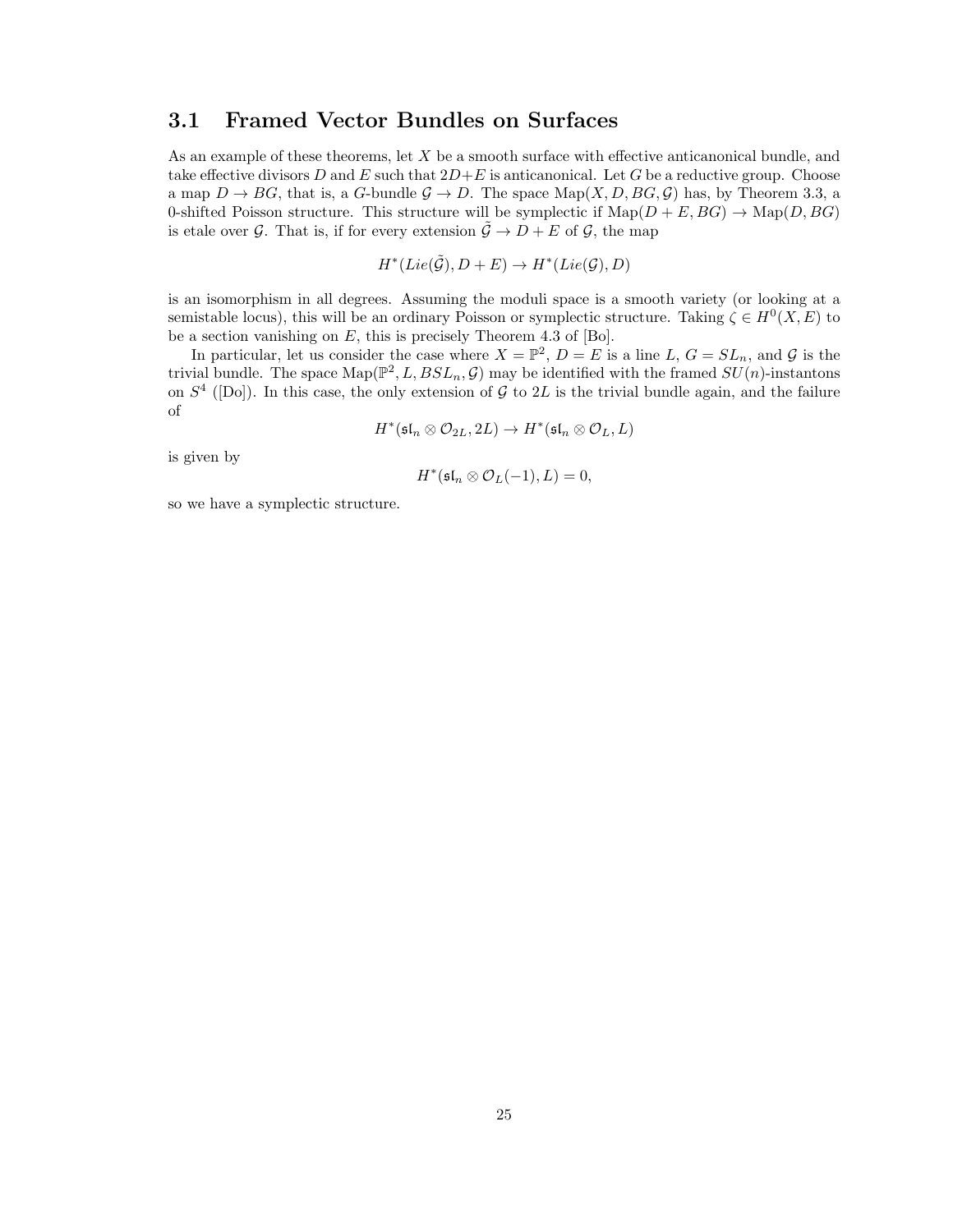### Chapter 4

### Monopoles

Let G be a semisimple complex Lie group and B a Borel. Let  $Y = G/B$  be the flag variety of G. Fix a point  $p \in \mathbb{P}^1$ . The space  $\text{Map}(\mathbb{P}^1, p, Y)$  is the space of framed G-monopoles on  $\mathbb{R}^3$  [Ja]. In [FKMM] the authors show that this space has a symplectic structure. More generally, let P be a parabolic subgroup of G and  $Y = G/P$  the partial flag variety; then it is shown that  $\text{Map}(\mathbb{P}^1, p, Y)$ has a Poisson structure. Here I will show that the Poisson and symplectic structures arise from the machinery of shifted structures on framed mapping spaces.

#### 4.1 Classical Construction of the Symplectic Structure

The following construction is described in [FKMM].

Let  $\mathfrak{g}_Y = \mathfrak{g} \otimes \mathcal{O}_Y$  denote the trivial g-bundle on Y. Let  $\mathfrak{p}_Y \subset \mathfrak{g}_Y$  be subbundle whose fiber over a parabolic P is its Lie subalgebra  $\mathfrak{p} \subset \mathfrak{g}$ ; similarly let  $\mathfrak{r}_Y \subset \mathfrak{p}_Y$  be the subbundle whose fiber over P is the nilpotent radical **r**. Let  $I_Y = \mathfrak{p}_Y / \mathfrak{r}_Y$  be the bundle of abstract Levi algebras.

Recall that TY is canonically isomorphic to  $\mathfrak{g}_Y/\mathfrak{p}_Y$ , and a G-invariant symmetric nondegenerate bilinear form on g will give an isomorphism  $T^{\vee} Y \cong \mathfrak{r}_Y$ . In the Borel case, we note that  $\mathfrak{l}_Y$  is trivial. The Poisson structure on Map( $\mathbb{P}^1, p, Y$ ) is defined as follows. First note that at any  $f \in$  $\mathrm{Map}(\mathbb{P}^1, p, Y)$ , we have

$$
T_f \operatorname{Map}(\mathbb{P}^1, p, Y) \cong H^0(f^*TY(-1), \mathbb{P}^1) \cong H^0(f^*(\mathfrak{g}/\mathfrak{p})(-1), \mathbb{P}^1)
$$

and

$$
T_f^{\vee} \operatorname{Map}(\mathbb{P}^1, p, Y) \cong H^1(f^*T^{\vee}Y(-1), \mathbb{P}^1) \cong H^1(f^*(\mathfrak{r})(-1), \mathbb{P}^1).
$$

Now consider the complex

 $\mathfrak{r}_Y \to \mathfrak{g}_Y \to \mathfrak{g}_Y/\mathfrak{p}_Y$ 

on Y. Pulling back by f and twisting by  $-1$  yields

$$
f^*(\mathfrak{r}_Y)(-1) \to f^*(\mathfrak{g}_Y)(-1) \to f^*(\mathfrak{g}_Y/\mathfrak{p}_Y)(-1).
$$

Now we take the hypercohomology spectral sequence of this complex. At page 0, we get the sheaf cohomology of each of the sheaves. Since  $\mathfrak{g}_Y$  is trivial,  $f^*(\mathfrak{g}_Y)(-1)$  is a sum of  $\mathcal{O}_{\mathbb{P}^1}(-1)$ s and its cohomology vanishes. Thus the  $d_1$  differentials vanish, and at  $E_2$  we get a differential

$$
d_2: H^1(f^*(\mathfrak{r}_Y)(-1), \mathbb{P}^1) \to H^0(f^*(\mathfrak{g}_Y/\mathfrak{p}_Y)(-1), \mathbb{P}^1),
$$

that is,

$$
T_f^{\vee} \operatorname{Map}(\mathbb{P}^1, p, Y) \to T_f \operatorname{Map}(\mathbb{P}^1, p, Y).
$$

This is the Poisson structure. Verifying that this really is a Poisson structure is done in [FKMM], or can be derived from later results.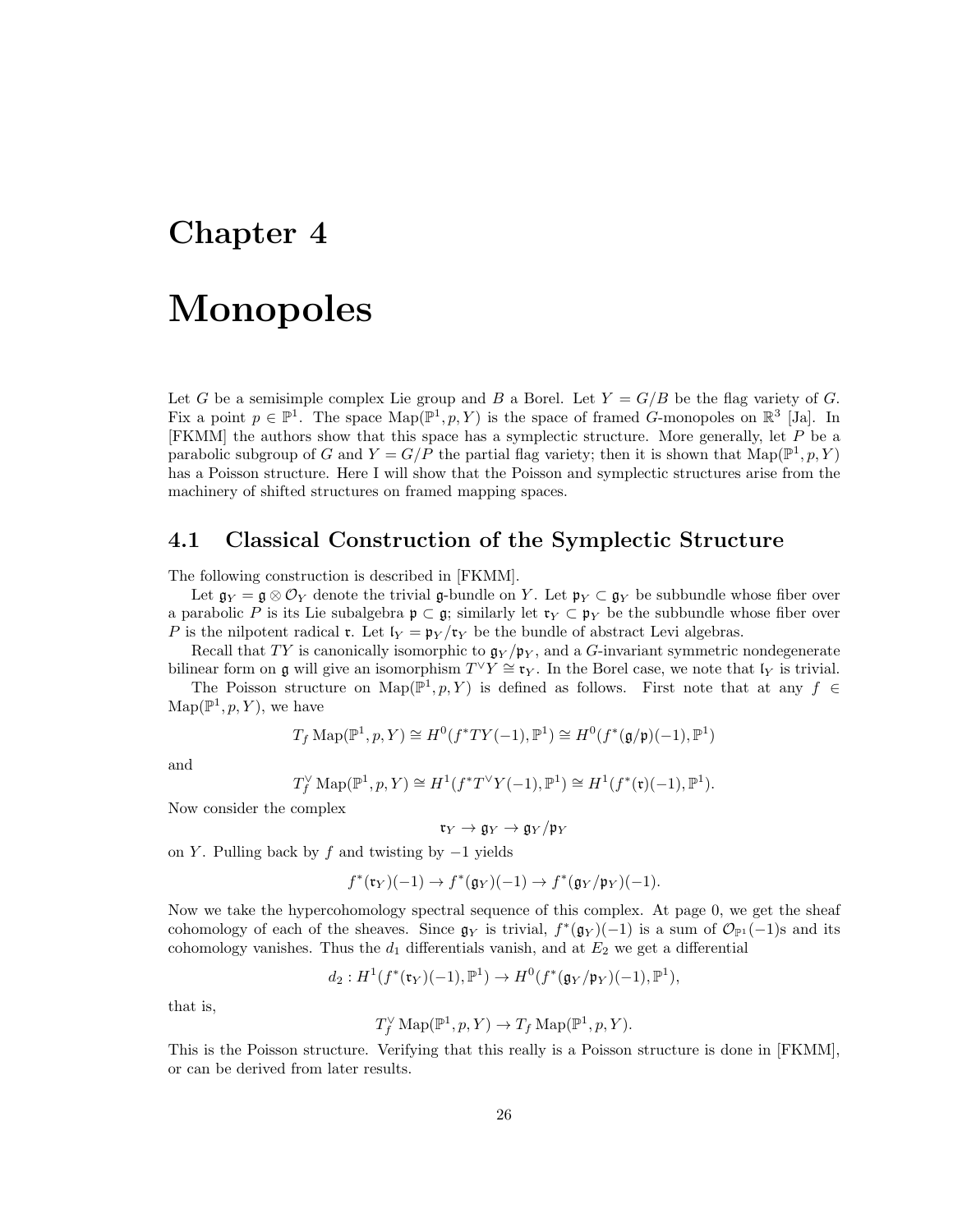Remark 4.0.1. Assuming this really is a Poisson structure, let us show nondegeneracy for the case  $P = B$ . The complex

$$
f^*(\mathfrak{r}_Y)(-1) \to f^*(\mathfrak{g}_Y)(-1) \to f^*(\mathfrak{g}_Y/\mathfrak{p}_Y)(-1)
$$

is quasi-isomorphic to

$$
0 \to f^*(\mathfrak{l}_Y)(-1) \to 0,
$$

which has zero hypercohomology, as  $\mathfrak{l}_Y$  is trivial. Thus in particular the differential  $d_2: H^1(f^*(\mathfrak{r}_Y)(-1), \mathbb{P}^1) \to$  $H^0(f^*(\mathfrak{g}_Y/\mathfrak{p}_Y)(-1), \mathbb{P}^1)$  must be an isomorphism.

### 4.2 Construction via Shifted Poisson Structures

In this section we describe a construction of a Poisson structure on  $\text{Map}(\mathbb{P}^1, p, G/P)$  using the machinery of shifted Poisson structures.

Our first hope might be to find a 1-shifted Poisson structure on  $Y = G/P$  and use Theorem 3.3 to induce a structure on  $\text{Map}(\mathbb{P}^1, p, Y)$ . This should make us suspicious in the  $P = B$  case, as we would expect a 1-shifted symplectic structure on  $G/B$ , which would yield a quasi-isomorphism between  $\mathfrak{g}/\mathfrak{p}$  and  $\mathfrak{r}[1]$ , which is clearly impossible.

In the general case, we can also show we can't get our Poisson structure this way. Suppose Z is 2-shifted symplectic, and  $g: Y \to Z$  has a Lagrangian structure defining a Posson structure on Y. Using the Lagrangian condition, we get  $\mathbb{T}_g \simeq \mathbb{L}_Y[1] \cong \mathfrak{r}[1]$ , and in particular the map  $\mathbb{T}_q \to \mathbb{T}_Y$  is the zero map. For any  $f \in \text{Map}(\mathbb{P}^1, p, Y)$ , the map  $T_f^{\vee} \text{Map}(\mathbb{P}^1, p, Y) \to T_f \text{Map}(\mathbb{P}^1, p, Y)$  will just be the map

$$
H^1(f^*(\mathfrak{r})(-1), \mathbb{P}^1) \simeq \mathbb{R}\Gamma(f^*(\mathbb{T}_g)(-1), \mathbb{P}^1) \to \mathbb{R}\Gamma(f^*(\mathbb{T}_Y)(-1), \mathbb{P}^1) \simeq H^0(f^*(\mathfrak{g}/\mathfrak{p})(-1), \mathbb{P}^1),
$$

so will also be zero, which we do not want.

Instead, we note that  $G/P$  is already related to an existing shifted symplectic stack,  $BG$ , via the fiber diagram



Recall that the symplectic structure on  $BG$  is given by a  $G$ -invariant nondegenerate symmetric quadratic form on  $\mathfrak{g}$ . Fix such a form  $\omega$ .

Choose an opposite parabolic  $P^-$  so that  $P \cap P^- = L$  is a Levi subgroup of G. Letting  $\mathfrak{l} = \text{Lie}(L)$ , we can then write  $\mathfrak{g} = \mathfrak{r}^- \oplus \mathfrak{l} \oplus \mathfrak{r}$ . Since l is orthogonal to  $\mathfrak{r}$  and  $\mathfrak{r}^-$ ,  $\omega$  descends to l and is also L-invariant and nondegenerate. Thus,  $BL$  has a symplectic structure  $\omega_L$  induced from BG. Recall that the identification  $L \cong P/\text{rad}(P)$  gives us a map  $P \to L$ .

**Lemma 4.1.** The map  $\iota : BP \to BG \times BL$  has a Lagrangian structure given by 0. Thus  $BP \to BG$ has a coisotropic structure.

*Proof.* The claim that 0 is an isotropic structure reduces to the claim that  $\iota : \mathfrak{p} \to \mathfrak{g} \oplus \mathfrak{l}$  is isotropic in the usual sense with respect to  $\omega - \omega_L$ . Write  $\mathfrak{p} = \mathfrak{l} \oplus \mathfrak{r}$  and recall that  $\mathfrak{r}$  is orthogonal to itself and l. Then

$$
(\omega - \omega_L)(\iota_*(\ell, r), \iota_*(\ell', r')) = \omega(\ell, \ell') - \omega(\ell, \ell') = 0,
$$

so we have isotropy.

For the Lagrangian condition, recall that  $\omega$  pairs up r nondegenerately with r<sup>-</sup>. Let  $\Delta, \overline{\Delta}$ :  $\mathfrak{l} \to \mathfrak{g} \oplus \mathfrak{l}$  be the diagonal and antidiagonal maps, and note that  $\omega - \omega_L$  pairs up  $\Delta(\mathfrak{l})$  and  $\overline{\Delta}(\mathfrak{l})$ nondegenerately. Then the map  $\mathbb{T}_{\iota} \to \mathbb{L}_{BP}[1]$  is just the adjoint  $\overline{\Delta}(\iota) \oplus \mathfrak{r}^- \to (\Delta(\iota) \oplus \mathfrak{r})^{\vee}$ .  $\Box$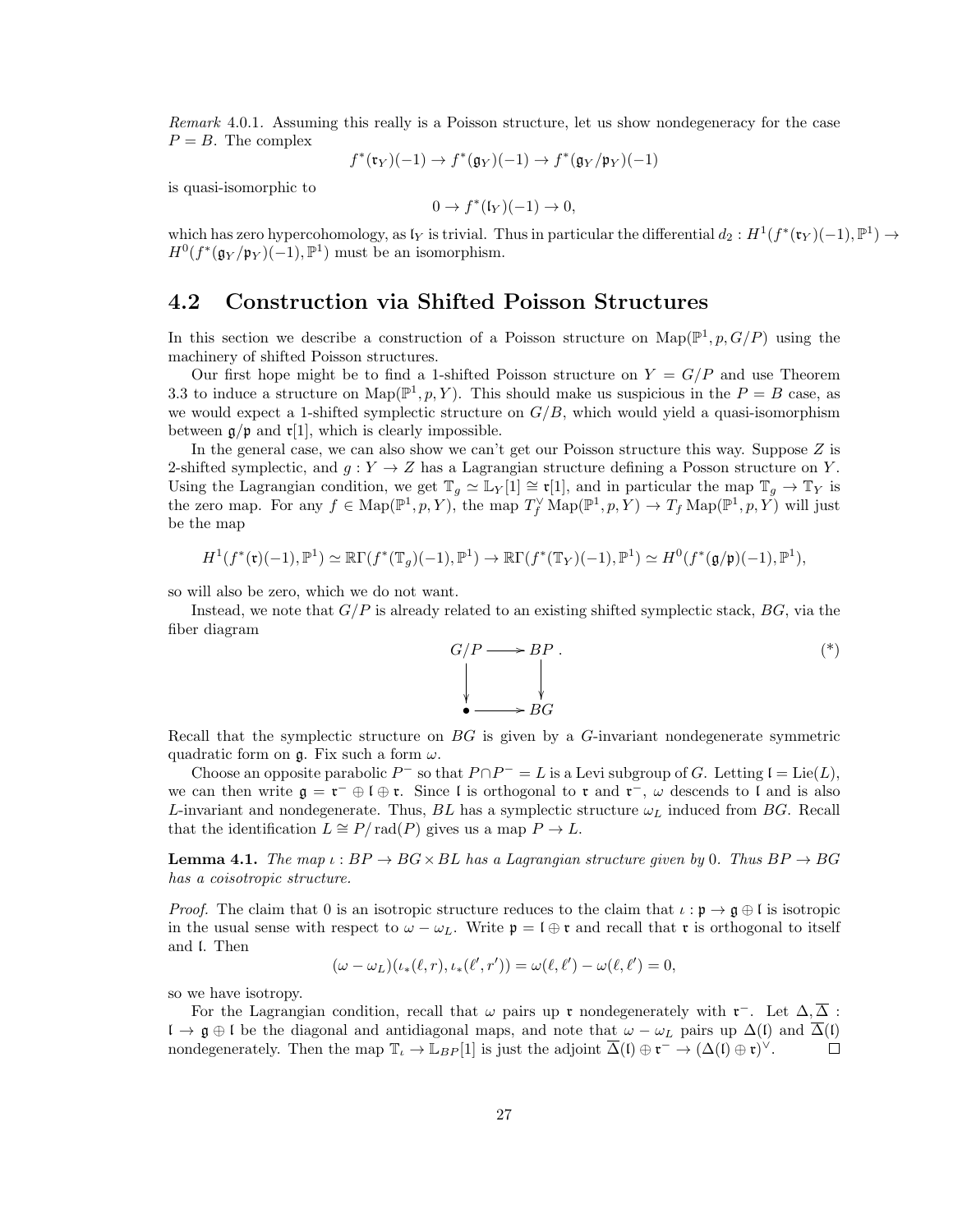So  $BP \rightarrow BG$  has a coisotropic structure, and if  $\bullet \rightarrow BG$  had one too, we would get a 1shifted Poisson structure on  $G/P$  by Corollary 2.5. As mentioned, there is no decent shifted Poisson structure on  $G/P$  and it is also easy to check that  $\bullet \to BG$  has no coisotropic structure. Instead, we apply the functor  $\mathrm{Map}(\mathbb{P}^1, p, -)$  to  $*$  to get

$$
Map(\mathbb{P}^1, p, G/P) \longrightarrow Map(\mathbb{P}^1, p, BP) ,
$$
  
\n
$$
\downarrow \qquad \qquad \downarrow
$$
  
\n
$$
Map(\mathbb{P}^1, p, \bullet) \longrightarrow Map(\mathbb{P}^1, p, BG)
$$

and note that now  $\text{Map}(\mathbb{P}^1, p, BG)$  is 1-symplectic and  $\text{Map}(\mathbb{P}^1, p, BP) \to \text{Map}(\mathbb{P}^1, p, BG)$  is coisotropic by Theorem 3.5. Let  $G_{\mathbb{P}^1}$  denote the trivial G-bundle on  $\mathbb{P}^1$ , framed at p. Then the map

 $\bullet = \text{Map}(\mathbb{P}^1, p, \bullet) \to \text{Map}(\mathbb{P}^1, p, BG)$ 

is just the point  $G_{\mathbb{P}^1}$ . And this is coisotropic, as

$$
\mathbb{T}_{G_{\mathbb{P}^1}} \operatorname{Map}(\mathbb{P}^1, p, BG) = \mathcal{E}xt^*(\mathcal{O}_{\mathbb{P}^1} \otimes \mathfrak{g}, \mathcal{O}_{\mathbb{P}^1} \otimes \mathfrak{g})(-1)[1] \simeq 0.
$$

Then the map  $\bullet \to \text{Map}(\mathbb{P}^1, p, BG)$  is trivially Lagrangian, hence coisotropic. Then Corollary 2.5 gives a 0-shifted Poisson structure on  $\text{Map}(\mathbb{P}^1, p, G/P)$ .

To be a little more specific, the coisotropic bases are the maps  $\text{Map}(\mathbb{P}^1, p, \overline{BL}) \to \bullet$  and  $\bullet \to \bullet$ respectively, so the Poisson structure comes from a map  $\text{Map}(\mathbb{P}^1, p, G/P) \to \text{Map}(\mathbb{P}^1, p, BL)$ . In particular, in the case P is a Borel, L is a torus, and so  $\text{Map}(\mathbb{P}^1, p, BL) = \prod_{i=1}^r \text{Map}(\mathbb{P}^1, p, B\mathbb{G}_m)$ , where r is the rank of G. But  $\text{Map}(\mathbb{P}^1, p, B\mathbb{G}_m) \cong \mathbb{Z}$ , so  $\text{Map}(\mathbb{P}^1, p, BL)$  is a disjoint union of points  $\bullet_1$  with the trivial 1-symplectic structure. Thus,  $\text{Map}(\mathbb{P}^1, p, G/P)$  is in fact symplectic.

Theorem 4.2. The Poisson structures described above coincide.

*Proof.* Let us look at the construction using shifted Poisson structures first. Recall that, for  $X$  and underived smooth scheme with Poisson structure  $g: X \to Z$ , we recover the map  $T_X^{\vee} \to T_X$  by using the Lagrangian structure on g to yield an isomorphism  $T_g \cong L_X$ ; with respect to this isomorphism, the Poisson structure is given by  $L_X \cong T_g \to T_X$ . In the case  $X = \text{Map}(\mathbb{P}^1, p, G/P)$ , let's look at the map  $g: X \to Z = \text{Map}(\mathbb{P}^1, p, BL)$ . For  $f \in X$ , the tangent map  $g_*: T_f X \to g^*(\mathbb{T}Z)_f$  is the composition

$$
\mathbb{R}\Gamma(f^*(\mathfrak{g}_Y/\mathfrak{p}_Y)(-1),\mathbb{P}^1)\xrightarrow{\partial^*} \mathbb{R}\Gamma(f^*(\mathfrak{p}_Y)(-1),\mathbb{P}^1)[1]\xrightarrow{\pi} \mathbb{R}\Gamma(f^*(\mathfrak{l}_Y)(-1,\mathbb{P}^1))[1]
$$

Here  $\partial^*$  is the connecting map coming from the short exact sequence

$$
0 \to f^*(\mathfrak{p}_Y)(-1) \to f^*(\mathfrak{g}_Y(-1)) \to f^*(\mathfrak{g}_Y/\mathfrak{p}_Y(-1)) \to 0;
$$

since  $f^*(\mathfrak{g}_Y(-1))$  is acyclic,  $\partial^*$  is a quasi-isomorphism. Then from the sequence

$$
0 \to f^*(\mathfrak{r}_Y)(-1) \to f^*(\mathfrak{p}_Y)(-1) \to f^*(\mathfrak{l}_Y)(-1) \to 0
$$

we see that the fiber of  $\pi$  (and thus of  $g_*$ ) is  $\mathbb{R}\Gamma(f^*(\mathfrak{r}_Y)(-1), \mathbb{P}^1)[1] \simeq H^1(f^*(\mathfrak{r}_Y)(-1), \mathbb{P}^1)$ . This is identified with  $T_f^{\vee} X$  in the canonical way, and the Poisson map is then

$$
H^1(f^*(\mathfrak{r}_Y)(-1), \mathbb{P}^1) \to H^1(f^*(\mathfrak{p}_Y)(-1), \mathbb{P}^1) \cong H^0(f^*(\mathfrak{g}_Y/\mathfrak{p}_Y(-1)), \mathbb{P}^1).
$$

For the spectral sequence, consider the map of complexes

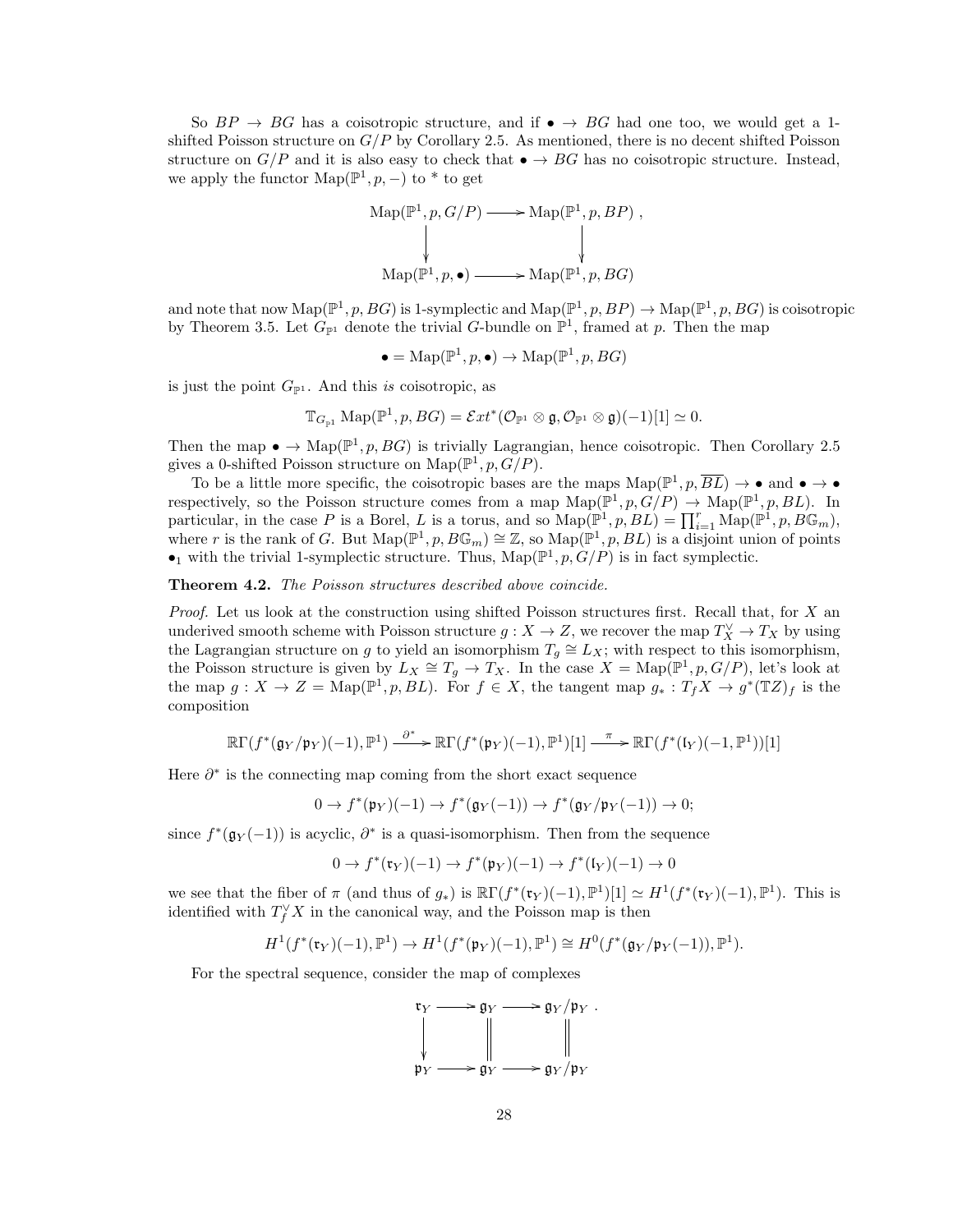Pull back by f, twist by  $-1$ , and look at the induced map on the  $E_2$  page:

$$
H^1(f^*(\mathfrak{r}_Y)(-1), \mathbb{P}^1) \longrightarrow H^0(f^*(\mathfrak{g}_Y/\mathfrak{p}_Y)(-1), \mathbb{P}^1) .
$$
  
\n
$$
\downarrow \qquad \qquad \downarrow \qquad \qquad \parallel
$$
  
\n
$$
H^1(f^*(\mathfrak{p}_Y)(-1), \mathbb{P}^1) \longrightarrow H^0(f^*(\mathfrak{g}_Y/\mathfrak{p}_Y)(-1), \mathbb{P}^1)
$$

The bottom map is the inverse to the connecting isomorphism  $H^0(f^*(\mathfrak{g}_Y/\mathfrak{p}_Y)(-1), \mathbb{P}^1) \to H^1(f^*(\mathfrak{p}_Y)(-1), \mathbb{P}^1)$ from the long exact sequence. Thus the Poisson map is exactly the composition

 $\Box$ 

$$
H^1(f^*(\mathfrak{r}_Y)(-1), \mathbb{P}^1) \to H^1(f^*(\mathfrak{p}_Y)(-1), \mathbb{P}^1) \cong H^0(f^*(\mathfrak{g}_Y/\mathfrak{p}_Y(-1)), \mathbb{P}^1),
$$

as above.

Remark 4.2.1. In either case, much of the "real work" of the Poisson structure lies in the identification

$$
(H^0(f^*(\mathfrak{g}_Y/\mathfrak{p}_Y)(-1),\mathbb{P}^1))^{\vee} \cong H^1(f^*(\mathfrak{r})(-1),\mathbb{P}^1)
$$

arising from Serre duality and the isomorphism  $(\mathfrak{g}_Y/\mathfrak{p}_Y)^{\vee} \cong \mathfrak{r}_Y$ .

Remark 4.2.2. Given that  $G/P$  doesn't have a 1-shifted Poisson structure, what structure does it have? Recall that an n-shifted symplectic structure on X is equivalent to a map  $X \to \bullet_{n+1}$ with a Lagrangian structure. Generalizing this by replacing  $\bullet_{n+1}$  with an arbitrary  $(n+1)$ -shifted symplectic derived stack  $Z$  yields the notion of an *n*-shifted Poisson structure.

However, there is another generalization we can make: if  $X \to \bullet_{n+1}$  only has an isotropic structure, we get an *n*-shifted presymplectic structure on  $X$ . Combining these two, we might say an n-shifted "pre-Poisson" structure on X is an  $(n + 1)$ -shifted symplectic derived stack Z and a map  $X \to Z$  with an isotropic structure. This is the structure  $G/P$  has; specifically,  $G/P \to BL$  has an isotropic structure.

### 4.3 Other Fibers

In the fiber square

Map(
$$
\mathbb{P}^1, p, G/P
$$
)  $\longrightarrow$  Map( $\mathbb{P}^1, p, BP$ ),  
\n $\downarrow$   
\n $\longleftarrow$  Map( $\mathbb{P}^1, p, BG$ )

the base point in  $\text{Map}(\mathbb{P}^1, p, BG)$  is the trivial G-bundle on  $\mathbb{P}^1$  framed at p. This gives us  $\text{Map}(\mathbb{P}^1, p, G/P)$ as the fiber, but is also necessary to get a Poisson structure: for general  $\mathcal{G} \in \text{Map}(\mathbb{P}^1, p, BG)$ , the corresponding  $\bullet \to \text{Map}(\mathbb{P}^1, p, BG)$  is not Lagrangian or even coisotropic.

Let's be a little more precise. Let  $aut(\mathcal{G})$  denote the vector bundle whose fiber at x is Lie( $Aut(\mathcal{G}_x)$ ), and let  $aut_p(\mathcal{G})$  be the sheaf of sections of  $aut(\mathcal{G})$  vanishing at p. Then  $\mathbb{T}_{\mathcal{G}} \simeq \mathbb{R}\Gamma(aut_p(\mathcal{G}), \mathbb{P}^1)[1]$ . The automorphisms of G within Map( $\mathbb{P}^1$ , p, BG) are  $Aut_p(G)$ , the group of automorphisms of G over  $\mathbb{P}^1$  which are the identity above p. Then the corresponding map  $B(Aut_p(\mathcal{G})) \to \text{Map}(\mathbb{P}^1, p, BG)$  will be an isomorphism on T in degree −1, and will be Lagrangian (with Lagrangian structure 0).

Then applying Corollary 2.5, we get

**Theorem 4.3.** The product  $B(Aut_p(\mathcal{G})) \times_{\text{Map}(\mathbb{P}^1,p,BG)} \text{Map}(\mathbb{P}^1,p,BP)$  will have a Poisson structure. This structure is symplectic if  $P = B$ .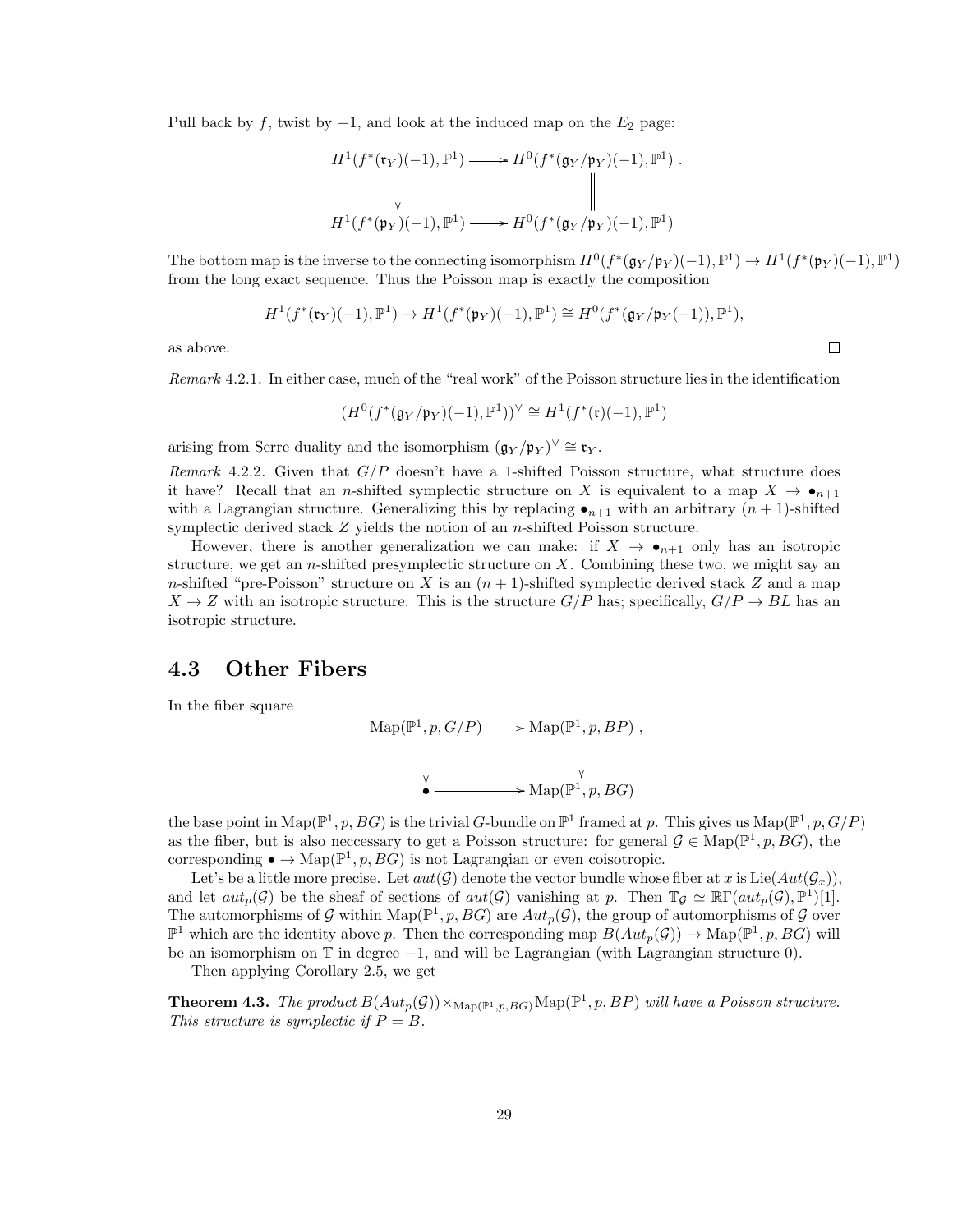The space  $B(Aut_p(\mathcal{G})) \times_{\text{Map}(\mathbb{P}^1, p, BG)} \text{Map}(\mathbb{P}^1, p, BP)$  can be described as follows. G acts on  $\mathcal G$ from the right and  $G/P$  on the left, so we can form the balanced product  $G \times_G G/P$ , a  $G/P$ -bundle over  $\mathbb{P}^1$ . Note that  $Aut_p(\mathcal{G})$  still acts on  $\mathcal{G} \times_G G/P$ . Let  $\Gamma(\mathcal{G} \times_G G/P(-1), \mathbb{P}^1)$  denote the sections of  $G \times_G G/P$  sending p to a specified point of  $(G \times_G G/P)_x$ . Then

 $B(Aut_p(\mathcal{G})) \times_{\text{Map}(\mathbb{P}^1, p, BG)} \text{Map}(\mathbb{P}^1, p, BP) \cong \Gamma(\mathcal{G} \times_G G/P(-1), \mathbb{P}^1)/Aut_p(\mathcal{G}).$